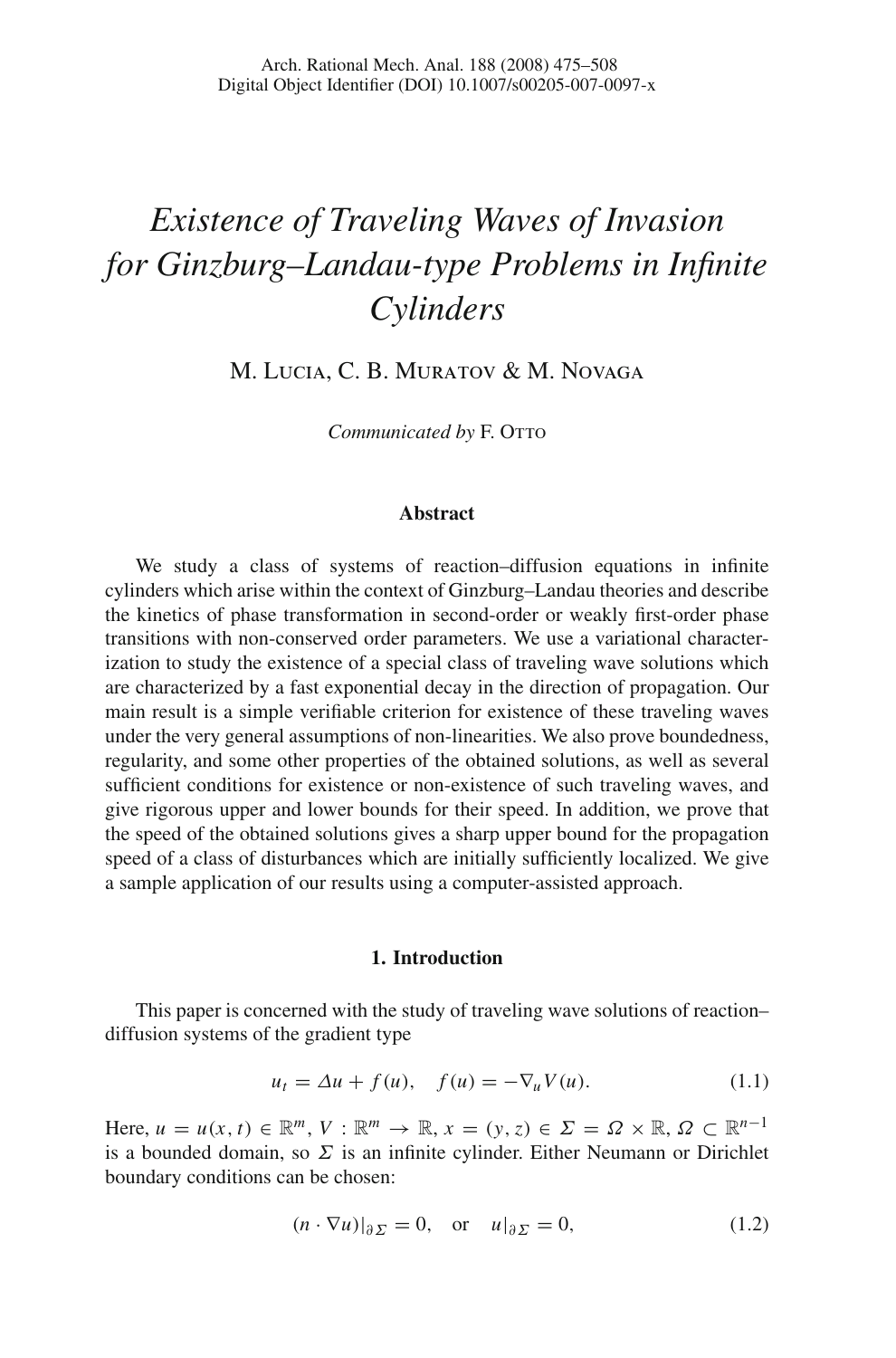where *n* is the outward normal to  $\partial \Sigma$  (in fact, one could treat more complicated boundary conditions in a similar way). We assume that  $f(0) = 0$ , and so

$$
u = 0 \tag{1.3}
$$

is the trivial solution of Equations  $(1.1)$  and  $(1.2)$ .

Equation  $(1.1)$  is a prototypical equation in the theory of phase transition kinetics. Systems undergoing second-order or weakly first-order phase transitions are characterized by the presence of a "soft mode" near the transition temperature. This allows one to introduce the concept of the "order parameter" to describe the thermodynamic state of the system near the transition point [\[29\]](#page-32-0). The order parameter is generally a vector field and can physically describe, for example, the magnitude of the spontaneous polarization, magnetization, or a structural change in a crystal. If the order parameter is a non-conserved quantity, as is the case in ferroelectrics and ferromagnets, for example, the relaxation of the soft mode toward equilibrium may be modeled as a gradient flow in  $L^2(\Omega; \mathbb{R}^m)$  down the Ginzburg–Landau free energy (see, for example, [\[7](#page-32-1)[,26](#page-32-2)[,31](#page-32-3)])

$$
u_t = -\frac{\delta F}{\delta u}, \quad F[u] = \int_{\Omega} \left( \frac{1}{2} \sum_{i=1}^m |\nabla u_i|^2 + V(u) \right) dx. \tag{1.4}
$$

<span id="page-1-0"></span>Here  $F[u]$  is a free energy functional, in which  $V(u)$  is a local thermodynamic potential, typically obtained via a Taylor expansion and symmetry arguments (see, for example, [\[30](#page-32-4)[,46](#page-33-0)]), and the gradient term penalizes spatial variations of the order parameter [\[29](#page-32-0)[,30](#page-32-4)] (for the effect of anisotropy, see the end of Section [6\)](#page-20-0).

We note that equations of the Ginzburg–Landau type can sometimes be systematically derived from more microscopic theories, such as kinetic Monte Carlo models, etc.  $[8, 14, 27]$  $[8, 14, 27]$  $[8, 14, 27]$  $[8, 14, 27]$  $[8, 14, 27]$ ). For example, the scalar  $(m = 1)$  Ginzburg–Landau equation can be derived by performing a gradient expansion of the non-local evolution equation obtained for the long-range Ising model subject to Glauber dynamics near the phase transition point  $[8]$  $[8]$ . Let us also point out that the choice of the boundary conditions is also dictated by the physics at the surface and is, therefore, problem-dependent. For example, in the context of coarse-grained spin systems with long-range interactions mentioned above, the Dirichlet boundary conditions will be more appropriate, as opposed to the more conventional choice of Neumann boundary conditions in Ginzburg–Landau-type problems.

As an example, if *ui* are the three components of the magnetization vector in a ferromagnetic crystal with cubic symmetry near the Curie temperature, and *hi* are the components of the applied field, the kinetics of  $u$  may be described by the following Ginzburg–Landau equation:

$$
\tau \frac{\partial u_i}{\partial t} = g \Delta u_i + h_i + au_i - b_1 u_i^3 - b_2 u_i \sum_{i \neq j} u_j^2, \tag{1.5}
$$

<span id="page-1-1"></span>where *a*, *b*<sub>1</sub>, *g*,  $\tau$  are all positive constants, and *b*<sub>2</sub> >  $-\frac{b_1}{2}$ , in three space dimensions [\[30](#page-32-4)]. Note that Ginzburg–Landau-type equations often arise as a result of the normal form expansion near a bifurcation point for partial differential equations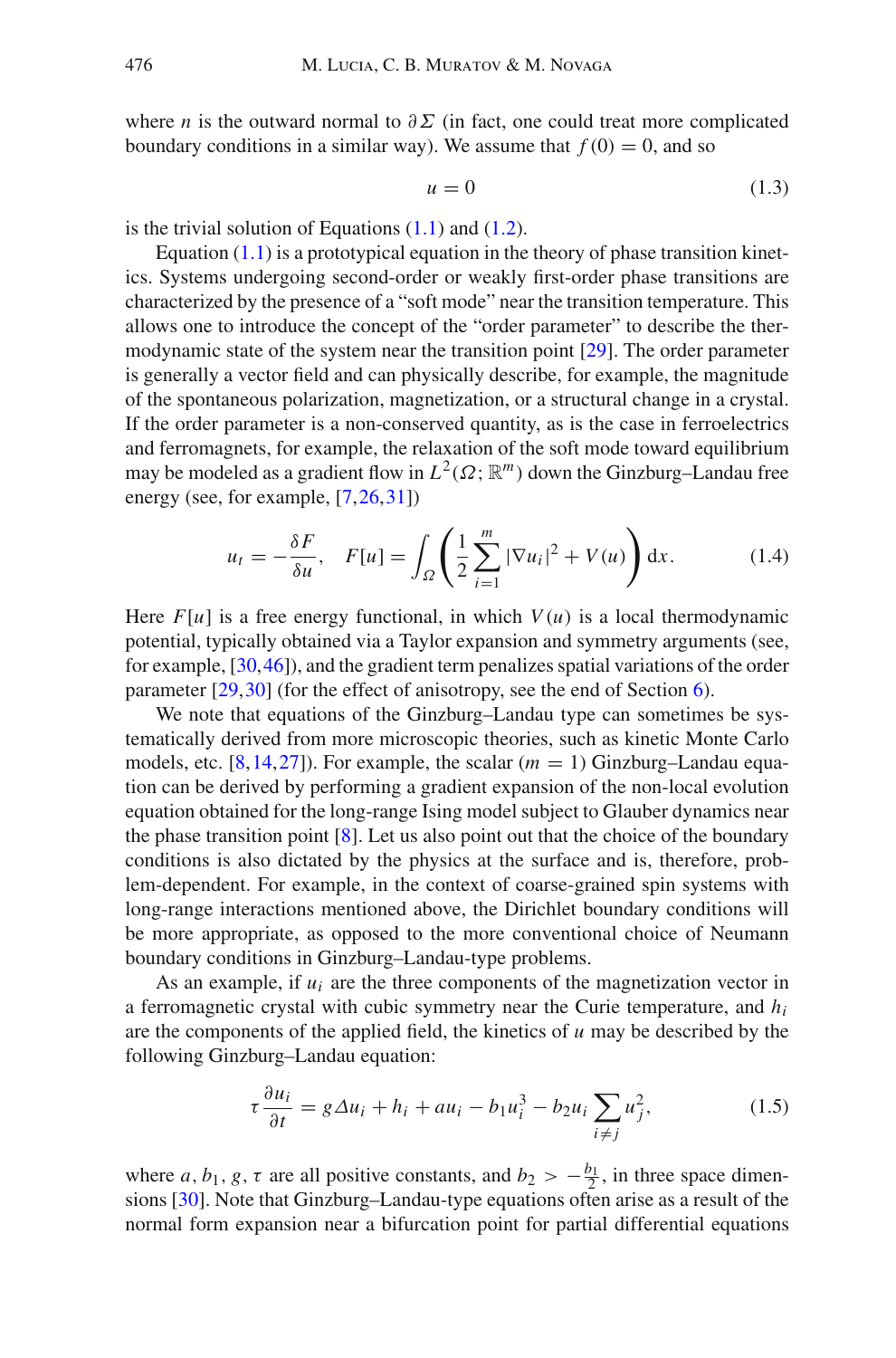(see, for example, [\[11\]](#page-32-8)). Let us also point out that scalar reaction-diffusion equations, which automatically fall into the category of gradient systems, arise in a wide variety of applications, most notably in biology [\[38](#page-33-1)].

Traveling wave solutions are special solutions of Equation [\(1.1\)](#page-0-0) of the form  $u(y, z, t) = \bar{u}(y, z - ct)$  with  $c \in \mathbb{R}$  which describe uniformly translating "phase" change regions", moving with speed *c*. In the following, we will only consider the solutions invading the  $u = 0$  equilibrium from the left; hence we will assume  $c > 0$ and  $\bar{u} \to 0$  as  $z \to +\infty$  everywhere below. This is an important class of solutions of Equation  $(1.1)$  which is believed to describe the long-time asymptotics of the solutions of the initial value problem for Equation  $(1.1)$  with sufficiently localized initial data (for recent developments, see [\[40](#page-33-2)[–42](#page-33-3)]). In fact, it was recently shown that under certain assumptions only a special class of traveling wave solutions can be selected as the long-time asymptotic solution for the initial value problem [\[37\]](#page-33-4). These so-called *variational traveling waves* are characterized by a fast exponential decay ahead of the traveling wave solution and admit an interesting variational characterization which allows one to establish a number of their properties. This paper will be concerned with the problem of the existence of such traveling wave solutions.

Substituting the traveling wave ansatz into Equation  $(1.1)$ , we obtain the following elliptic problem for  $\bar{u}$ :

$$
\bar{u}_{zz} + \Delta_y \bar{u} + c \bar{u}_z + f(\bar{u}) = 0,\tag{1.6}
$$

<span id="page-2-0"></span>with the boundary conditions from Equation  $(1.2)$ . This equation attracted a great deal of attention, starting with the early works of Fisher [\[19\]](#page-32-9) and Kolmogorov, PETROVSKII AND PISKUNOV [\[28](#page-32-10)]. The case of scalar equations (that is,  $m = 1$ ) has been extensively analyzed (see [\[5,](#page-31-0)[17](#page-32-11)[,50](#page-33-5)] for reviews, and more recent work in  $[6,24,32,34]$  $[6,24,32,34]$  $[6,24,32,34]$  $[6,24,32,34]$  $[6,24,32,34]$ ). In particular, the fact that  $(1.6)$  can be recast into a variational form was first noted by HEINZE [\[23](#page-32-14), 24].

Much less is known about the solutions of Equation  $(1.6)$  for systems, that is, when  $m > 1$ . Let us point out that it is possible to use dynamical systems techniques to obtain very general existence results for solutions of Equation [\(1.6\)](#page-2-0) in cylinders [\[16](#page-32-15)[,35](#page-33-7)]. The price to pay, however, is that very little information about the solutions, in particular, about their limiting behavior at the ends of the cylinder, is available [\[16\]](#page-32-15). So far general existence results for solutions connecting prescribed equilibria were limited to the case of monotone systems, for which the maximum principle holds [\[49\]](#page-33-8), and gradient systems with bistable non-linearities in one space dimension [\[10](#page-32-16)[,36](#page-33-9)[,39](#page-33-10),[45\]](#page-33-11).

Here we are going to establish existence of variational traveling wave solutions for Equation  $(1.1)$  with the gradient-type non-linearity under very general assumptions. By variational traveling wave, we mean a non-trivial solution of Equation [\(1.6\)](#page-2-0) for some *c* that also lies in the exponentially weighted Sobolev space  $H_c^1(\Sigma; \mathbb{R}^m)$  [\[37\]](#page-33-4). Our main existence result is contained in the following theorem (for definitions and statements of hypotheses, see Section [2\)](#page-4-0).

<span id="page-2-1"></span>**Theorem 1.1.** *Under hypotheses* (*H1*)–(*H3*)*, there exist*  $c^{\dagger} \ge c > 0$  (*where c is the "trial velocity" given by assumption* (*H3*)) and  $\bar{u} \in H^1_{c^{\dagger}}(\Sigma; \mathbb{R}^m)$ ,  $\bar{u} \not\equiv 0$ , satisfying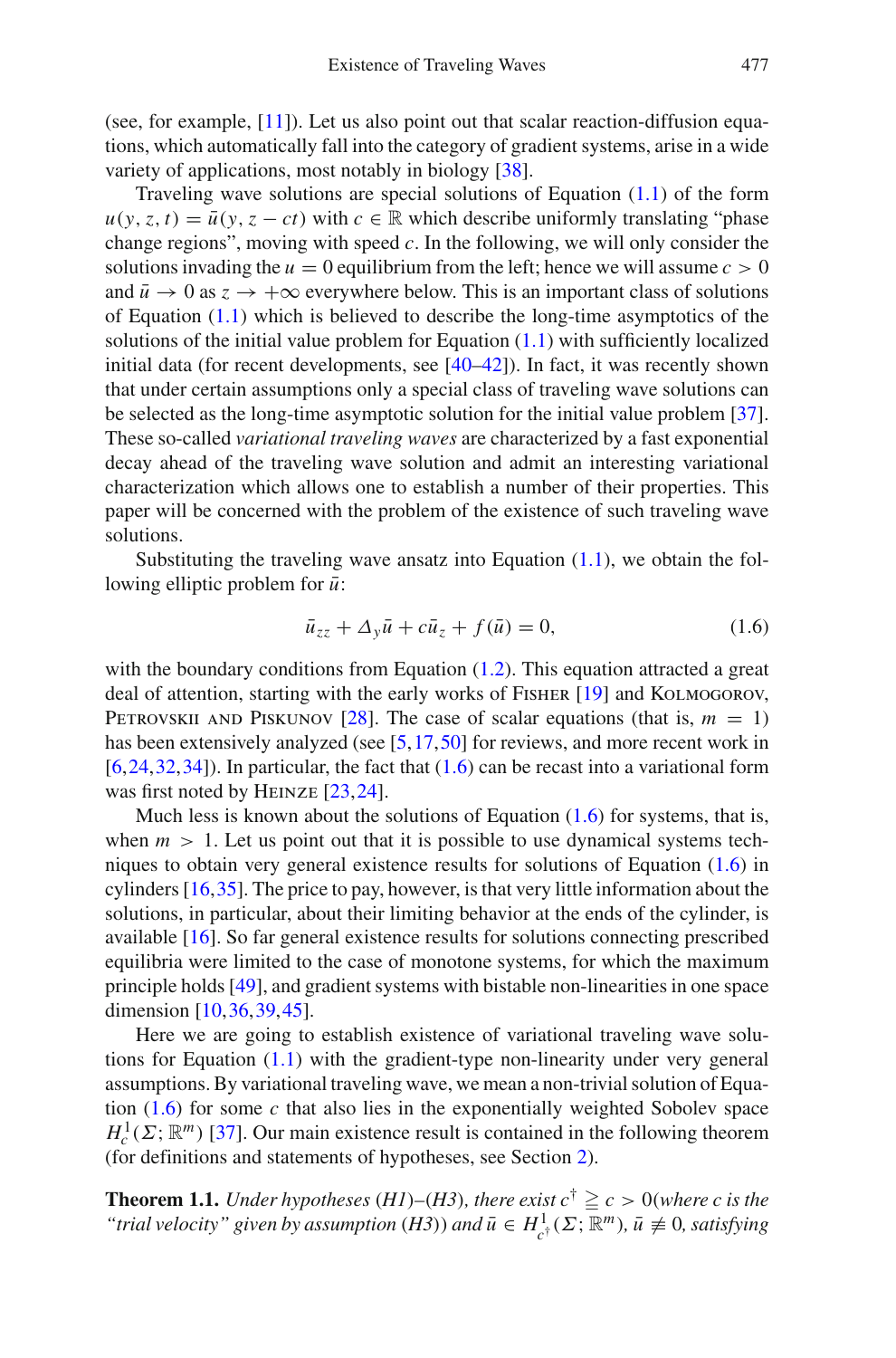*Equation* [\(1.6\)](#page-2-0) with  $c = c^{\dagger}$ . *Furthermore,*  $\bar{u}$  *is a classical solution of* (1.6),  $\bar{u}(x) \in \mathcal{K}$ *for all*  $x \in \Sigma$  *(where*  $K$  *is given in assumption (H2)) and*  $|\bar{u}(y, z)| \leq Ce^{-\lambda z}$ *, for some*  $C > 0$  *and*  $\lambda > 0$ *.* 

Let us give a summary of our paper here. In Section [2](#page-4-0) we introduce the functional spaces, the exponentially weighted Sobolev spaces of vector-valued functions  $H_c^1(\Sigma; \mathbb{R}^m)$ , and the main variational problem, problem (P), to be analyzed. Here we present the three main hypotheses on the non-linearity in Equation [\(1.6\)](#page-2-0) and discuss their significance. Then, in Section [3,](#page-8-0) under the assumption of existence, we establish a number of properties of the minimizers of problem (P). In particular, we establish boundedness, regularity, and global gradient estimates for the minimizers, as well as uniqueness of their speed. Going further, in Section [4](#page-12-0) we introduce a constrained variational problem, problem (P ), which will be used to establish existence of minimizers for problem (P). Here we show that existence of solutions for problem (P ) implies that for problem (P).

Then, in Section [5](#page-14-0) we prove existence of minimizers for problem (P'). This result is established via a sequence of lemmas associated with the properties of the exponentially weighted Sobolev spaces  $H_c^1(\Sigma; \mathbb{R}^m)$ . We first obtain a uniform estimate that allows one to obtain information on the exponential decay of functions obeying the constraint and uniform estimates on the  $|| \cdot ||_{1,c}$ -norm. The crucial piece of the proof is establishing lower semicontinuity of the considered functional. This is done by estimating the measure of "bad" sets, the sets  $\Omega_{+}(z)$ , for functions in balls in  $H_c^1(\Sigma, \mathbb{R}^m)$ , as  $z \to +\infty$ , via an application of relative isoperimetric inequality and the co-area formula.

In Section [6](#page-20-0) we establish several criteria of existence and non-existence of the considered type of the traveling waves. We also prove a number of properties of the minimizers, such as their one-dimensionality in the case of Neumann boundary conditions, or the fact that for the potentials *V* that depend only on the magnitude of the vector  $u$ , the minimizers are essentially scalar (up to a constant vector). We conclude this section by proving that in a certain class of solutions of the original parabolic problem the speed of the minimizers is in fact a sharp upper bound on the speed of propagation of disturbances. Finally, in Section [7](#page-28-0) we consider a twovariable Ginzburg–Landau model as a sample application, for which we explicitly verify various assumptions of the analysis using a computer-assisted approach.

**Remark 1.** Under suitable regularity assumptions, our results can be straightforwardly extended to a general class of equations in which ∆*y* is replaced by a strictly elliptic second-order operator in divergence form, and both this operator and the non-linearity are allowed to depend on the transverse coordinate *y*.

## *Notations*

Throughout the paper, *u<sub>i</sub>* denote the components of  $u \in \mathbb{R}^m$ ;  $C^k$ ,  $C_0^\infty$ ,  $C^{k,\alpha}$ denote the usual spaces of continuous functions with *k* continuous derivatives, smooth functions with compact support, continuously differentiable functions with Hölder-continuous derivatives of order  $k$  for  $\alpha \in (0, 1)$  (or Lipschitz-continuous when  $\alpha = 1$ ), respectively. Unless it is otherwise clear from the context, "<sup>\*\*</sup> denotes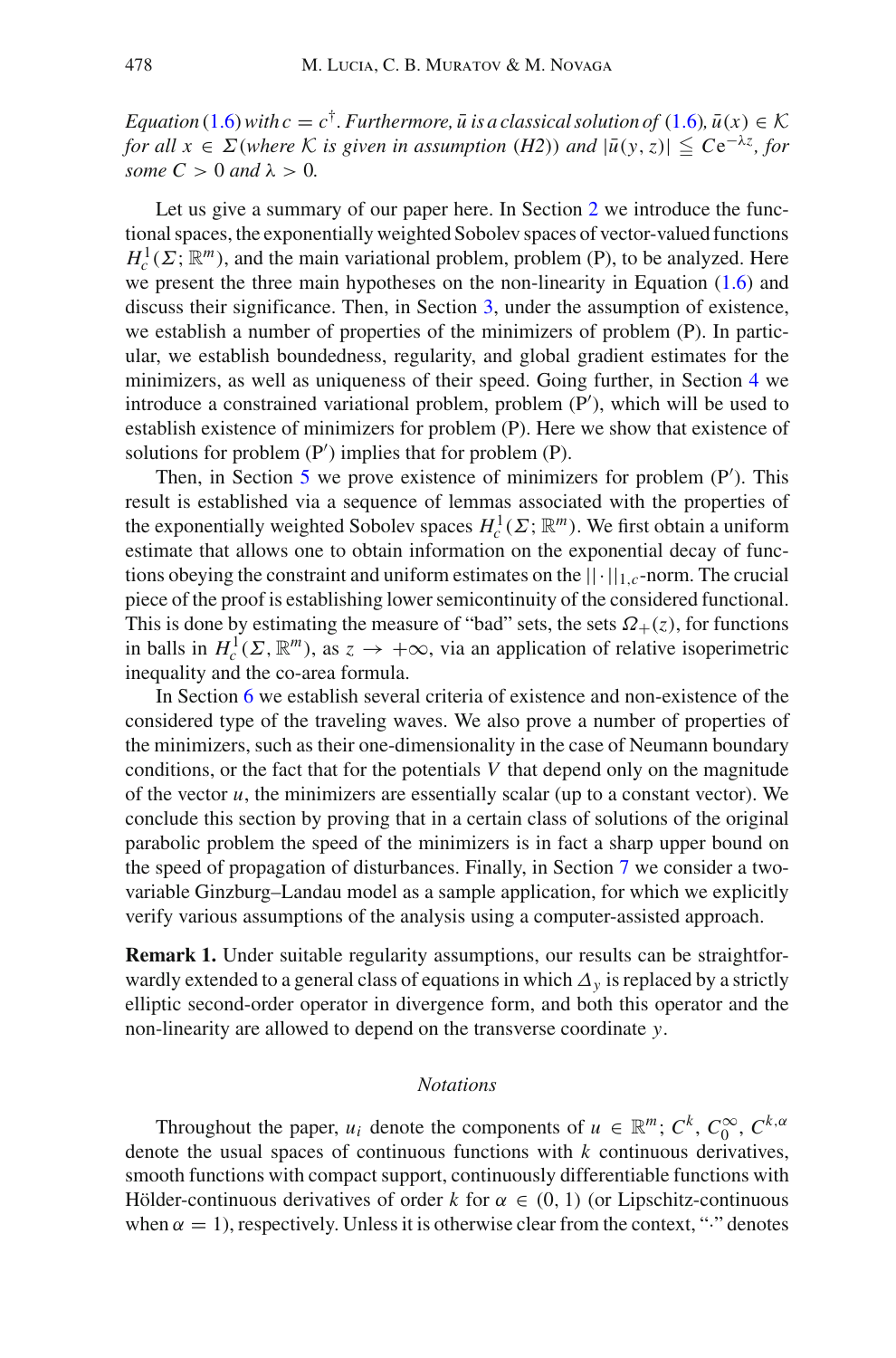a scalar product and  $|\cdot|$  the Euclidean norm in  $\mathbb{R}^n$  (occasionally, when there can be no confusion, we use this notation to denote the same quantities in R*m*). The symbol  $\nabla$  is reserved for the gradient in  $\mathbb{R}^n$ , while  $\nabla_\nu$  stands for the gradient in  $\Omega \subset \mathbb{R}^{n-1}$ (we use  $\nabla_u$  to denote the gradient in  $\mathbb{R}^m$ ). Similarly, the symbol  $\Delta$  stands for the Laplacian in  $\mathbb{R}^n$ , and  $\Delta_\nu$  for the Laplacian in  $\Omega$ . By a classical solution of Equa-tion [\(1.6\)](#page-2-0), we mean a function  $u \in (C^2(\Sigma) \cap C^1(\overline{\Sigma}))^m$  that satisfies this equation with a given value of  $c \in \mathbb{R}$  and the boundary conditions in Equation [\(1.2\)](#page-0-1). For any domain  $\omega \subset \Omega$ , the quantity  $|\omega|$  denotes the Lebesgue measure of  $\omega \subset \mathbb{R}^{n-1}$ (with the convention that  $|\Omega| = 1$  for  $n = 1$ ), and  $|\partial \omega|$  that of the boundary of  $\omega$ . The numbers  $C, K, M, \lambda$ , etc., will denote generic positive constants.

## **2. Preliminaries and variational formulation**

<span id="page-4-0"></span>In this section, we introduce a few basic definitions and state our main assumptions. Throughout this paper it is assumed that  $\Omega$  is a bounded domain with boundary of class  $C^2$  whenever  $n \geq 3$ . We now list some assumptions on the regularity and growth of  $V(u)$ .

(H1) The function  $V : \mathbb{R}^m \to \mathbb{R}$  satisfies

$$
V \in C^{0}(\mathbb{R}^{m}), \quad V(0) = \nabla_{u} V(0) = 0, \quad V(u) \geq -C|u|^{2} \tag{2.1}
$$

for some  $C \geq 0$ .

(H2) There exists a convex compact set  $K \subset \mathbb{R}^m$  which contains the origin, such that  $V \in C^{1,1}(\mathcal{K})$  and for all  $u \notin \mathcal{K}$ 

$$
V(u) \geq V(\Pi_{\mathcal{K}}(u)),\tag{2.2}
$$

<span id="page-4-1"></span>where  $\Pi_K : \mathbb{R}^m \to \mathbb{R}^m$  is the projection on the set  $K$ , that is,  $\Pi_K(u)$  is the closest point to *u* which lies in *K*.

Let us point out that our results remain valid if  $V$  is defined only in  $K$ , together with the condition

$$
(\nu \cdot \nabla_u V)|_{\partial K} \ge 0,\tag{2.3}
$$

<span id="page-4-2"></span>where *ν* is any outward normal to  $\partial K$ , holds in place of Equation [\(2.2\)](#page-4-1) in hypothesis (H2). Indeed, we can always consider the following continuous extension of  $V(u)$ to the whole of  $\mathbb{R}^m$ :

$$
\widetilde{V}(u) = V(\Pi_{\mathcal{K}}(u)) + \nabla_u V(\Pi_{\mathcal{K}}(u)) \cdot (u - \Pi_{\mathcal{K}}(u)). \tag{2.4}
$$

By construction,  $\widetilde{V}(u)$  is Lipschitz continuous on the whole  $\mathbb{R}^m$  and, furthermore, is continuously differentiable up to the boundary of  $K$  [\[13](#page-32-17)]. Clearly, by Equa-tion [\(2.3\)](#page-4-2) hypothesis (H2) holds for *V*. Also, since  $\Pi_K$  is 1-Lipschitz, *V* satisfies the condition  $\tilde{V}(u) \ge -C|u|^2$ , and so hypothesis (H1) is also met by  $\tilde{V}$ .

We note that in the context of Equation  $(1.1)$  the set  $K$ , together with an assumption like the one in Equation [\(2.3\)](#page-4-2), plays the role of an invariant region, and its existence ensures global existence of solutions for the initial value problem associated with Equation  $(1.1)$  (see, for example,  $[43, 44]$  $[43, 44]$ ).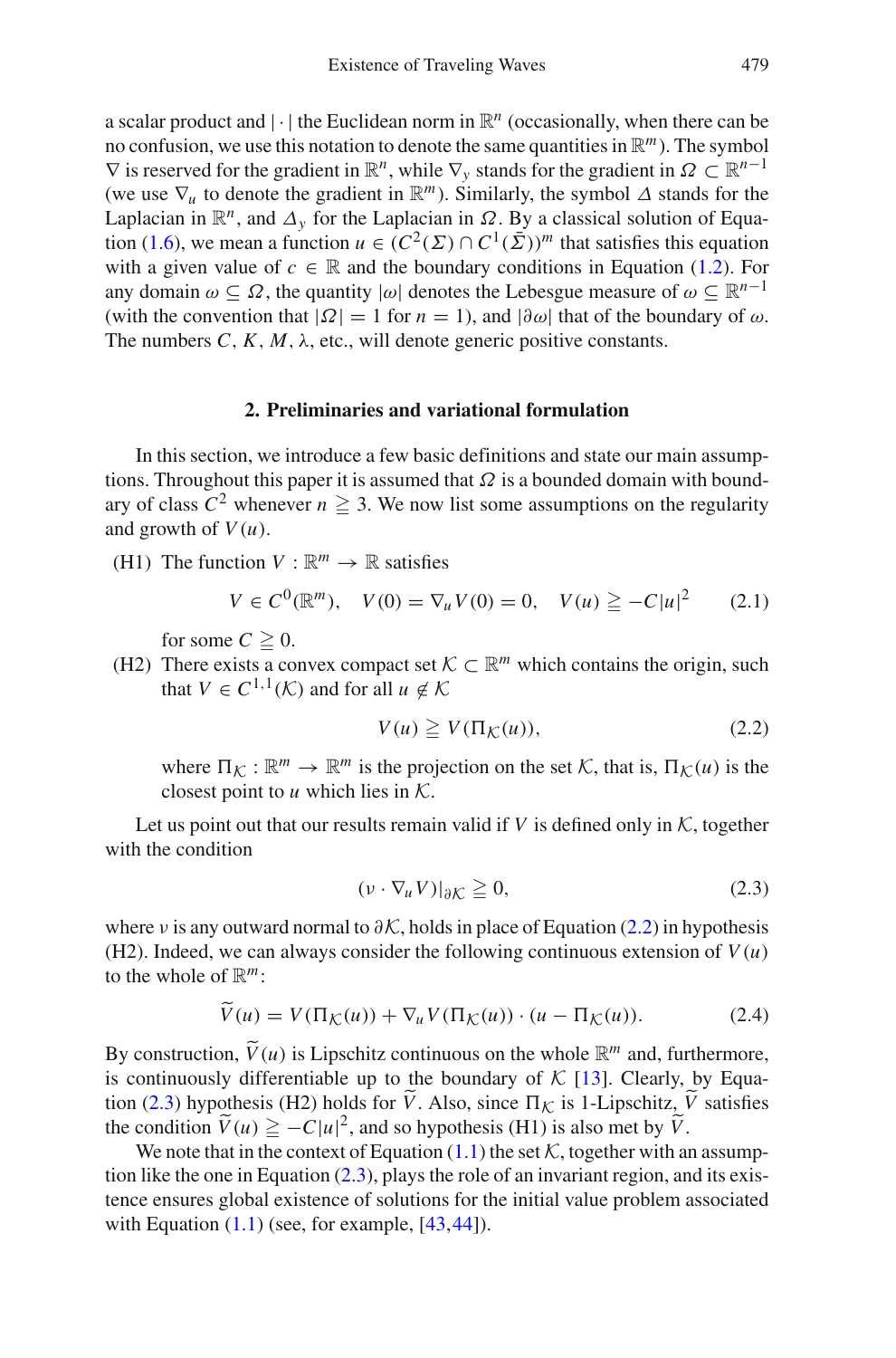We now introduce the definition of the exponentially weighted Sobolev spaces in which we will be working:

**Definition 1.** For  $c > 0$ , denote by  $H_c^1(\Sigma; \mathbb{R}^m)$  the completion of the restrictions of  $(C_0^{\infty}(\mathbb{R}^n))^m$  to  $\Sigma$  with respect to the norm

$$
||u||_{1,c}^2 = ||u||_{L_c^2(\Sigma; \mathbb{R}^m)}^2 + ||\nabla u||_{L_c^2(\Sigma; \mathbb{R}^m)}^2, \quad ||u||_{L_c^2(\Sigma; \mathbb{R}^m)}^2 = \sum_{i=1}^m \int_{\Sigma} e^{cz} |u_i|^2 dx.
$$

For Dirichlet boundary conditions, replace  $C_0^{\infty}(\mathbb{R}^n)$  with  $C_0^{\infty}(\Sigma)$  above.

The weight appearing in the definition of the spaces  $H_c^1(\Sigma; \mathbb{R}^m)$  arises quite naturally in the context of propagation for Equation  $(1.1)$  [\[18](#page-32-18)[,37](#page-33-4)[,40](#page-33-2)]. Indeed, Equation  $(1.1)$  written in the reference frame moving with speed *c* loses a variational structure of Equation [\(1.4\)](#page-1-0) because of the appearance of the term containing a first derivative. However, by multiplying this equation by an appropriate weight (e*cz*) we obtain an equation which again has a variational structure [\[23,](#page-32-14) [24](#page-32-12), 37].

Let us mention an important general property of the spaces  $H_c^1(\Sigma; \mathbb{R}^m)$  which is an analogue of the Poincaré inequality and will be needed to establish the existence result.

<span id="page-5-2"></span><span id="page-5-1"></span>**Lemma 2.1.** *For all*  $u \in H_c^1(\Sigma; \mathbb{R}^m)$ *, we have* 

$$
\frac{c^2}{4} \int_{\Sigma} e^{cz} \sum_{i=1}^{m} u_i^2 dx \le \int_{\Sigma} e^{cz} \sum_{i=1}^{m} \left(\frac{\partial u_i}{\partial z}\right)^2 dx.
$$
 (2.5)

**Proof.** The proof follows from the estimate in Equation [\(5.1\)](#page-15-0) of Lemma [5.1](#page-15-1) below, in the limit  $R \to -\infty$ . □

For  $u \in H_c^1(\Sigma; \mathbb{R}^m)$  define two functionals

$$
\Phi_c[u] = \int_{\Sigma} e^{cz} \left( \frac{1}{2} \sum_{i=1}^m |\nabla u_i|^2 + V(u) \right) dx, \tag{2.6}
$$

<span id="page-5-0"></span>
$$
\varGamma_c[u] = \frac{1}{2} \int_{\varSigma} e^{cz} \sum_{i=1}^m \left(\frac{\partial u_i}{\partial z}\right)^2 dx.
$$
\n(2.7)

Clearly, by hypothesis (H1) the functional  $\Phi_c: H_c^1(\Sigma; \mathbb{R}^m) \to \mathbb{R} \cup \{+\infty\}$  is well defined for all  $u \in H_c^1(\Sigma; \mathbb{R}^m)$ .

At least formally, Equation [\(1.6\)](#page-2-0) describing the traveling wave solutions of Equation [\(1.1\)](#page-0-0) is the Euler–Lagrange equation associated with the functional  $\Phi_c$ [\[37\]](#page-33-4). A major difficulty, however, is the fact that the speed *c* of the traveling wave is also part of the solution and must, therefore, be determined simultaneously. Our approach to this question is via the following variational problem:

(P) *Find a non-trivial minimizer*  $\bar{u} \in H^1_{c^{\dagger}}(\Sigma; \mathbb{R}^m)$  *of*  $\Phi_{c^{\dagger}}$  *for some*  $c^{\dagger} > 0$ *.* 

Now the speed  $c = c^{\dagger}$  is part of the solution of problem (P), and we have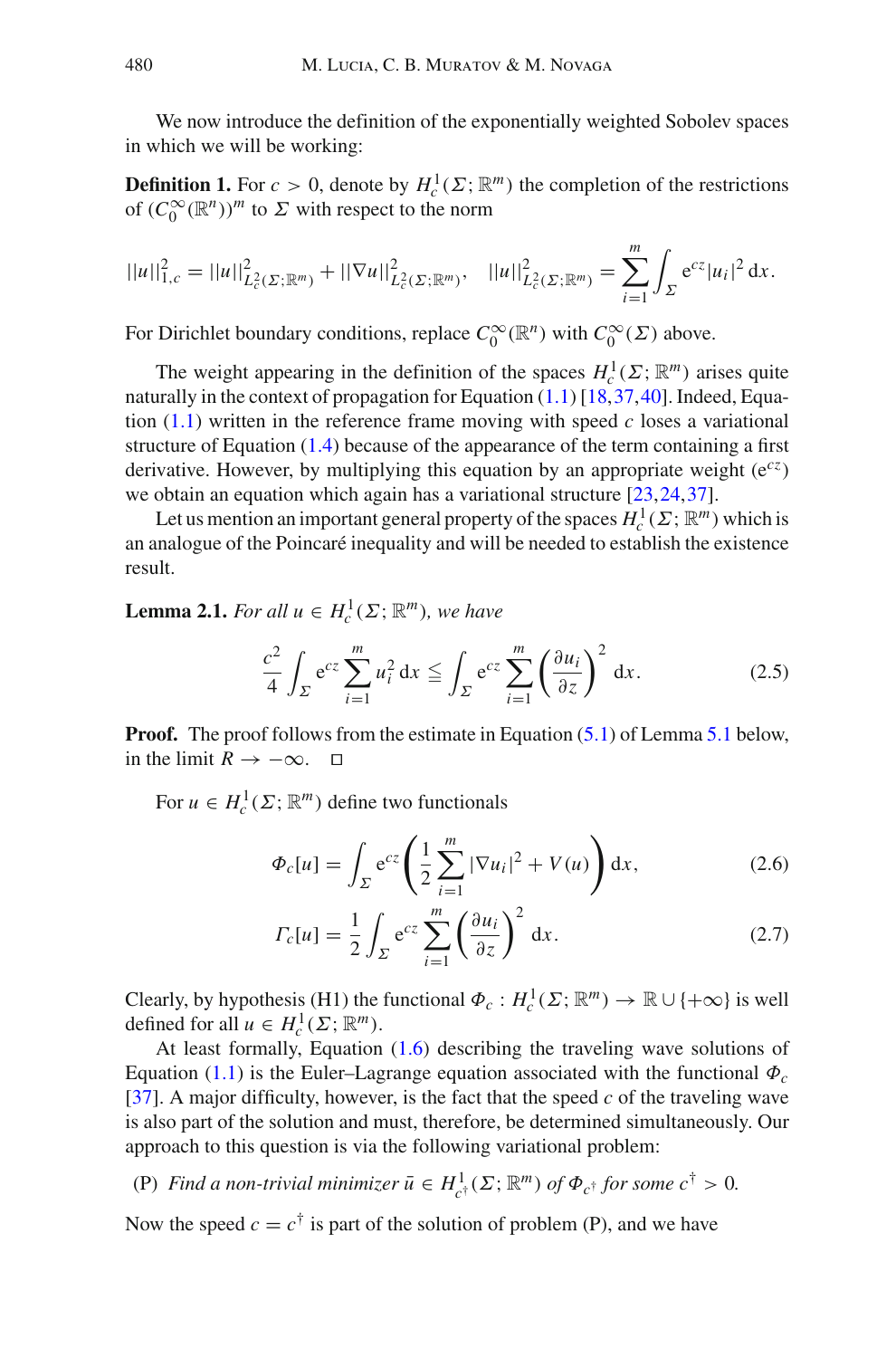**Proposition 2.2.** *Let*  $\bar{u}$  *be a solution of problem*  $(P)$ *, with*  $\bar{u}(x) \in \mathcal{K}$  *for all*  $x \in \Sigma$ *. Then*  $\bar{u}$  *satisfies Equation* [\(1.6\)](#page-2-0) *weakly in*  $H_c^1(\Sigma; \mathbb{R}^m)$  *with*  $c = c^{\dagger}$ .

**Proof.** Observe that by hypotheses (H1) and (H2) for  $u(x) \in K$  the functional  $\Phi_{c^{\dagger}}[u]$  is of class  $C^1$  on  $H^1_{c^{\dagger}}(\Sigma; \mathbb{R}^m)$ . Therefore, if  $\bar{u}$  is a minimizer of  $\Phi_{c^{\dagger}}$ , then for any  $\varphi \in H^1_{c^{\dagger}}(\Sigma; \mathbb{R}^m)$ 

$$
\int_{\Sigma} e^{c^{\dagger}z} \sum_{i=1}^{m} \left( \frac{\partial \bar{u}_i}{\partial z} \frac{\partial \varphi_i}{\partial z} + \nabla_y \bar{u}_i \cdot \nabla_y \varphi_i + \frac{\partial V(\bar{u})}{\partial u_i} \varphi_i \right) dx = 0, \quad (2.8)
$$

which is a weak version of Equation [\(1.6\)](#page-2-0) with  $c = c^{\dagger}$ .  $\Box$ 

We point out that under hypotheses (H1) and (H2) we will further prove regularity of the solutions of problem (P) (see Section [3](#page-8-0) below). So these solutions are classical solutions of Equation  $(1.6)$ . Let us also mention that several other variational approaches to traveling waves exist [\[3](#page-31-2)[,21](#page-32-19),[25,](#page-32-20)[50\]](#page-33-5).

Before turning to the analysis of problem (P), let us introduce the following two constants:

$$
\nu_0 = \mu_0 + \liminf_{|u| \to 0} \frac{2V(u)}{|u|^2}, \quad \mu_- = \min_{u \in \mathcal{K}} \frac{2V(u)}{|u|^2}, \tag{2.9}
$$

<span id="page-6-2"></span>where  $\mu_0$  is the smallest eigenvalue of  $-\Delta_\nu$  with the boundary conditions as in Equation [\(1.2\)](#page-0-1), and the lim inf is taken over  $u \in K$ . Clearly, in view of hypothesis (H1), both are well defined. These quantities play a crucial role in the existence of solutions of problem (P), as we will show below. To motivate their introduction, let us consider in more detail the decay of the solutions of Equation [\(1.6\)](#page-2-0) at plus infinity (see also [\[37](#page-33-4)]). To this end, let us linearize Equation [\(1.6\)](#page-2-0) around  $u = 0$  at large *z*. Then the solutions of Equation [\(1.6\)](#page-2-0) that decay as  $z \rightarrow +\infty$  are expected to be approximately a superposition of functions  $u_k(y, z) = e^{-\lambda_k z} v_k(y)$ , where  $\lambda_k$ satisfy

$$
\lambda_k^2 - c\lambda_k - \nu_k = 0,\tag{2.10}
$$

<span id="page-6-0"></span>and  $v_k(y) \in \mathbb{R}^m$  and  $v_k \in \mathbb{R}$  are the eigenfunctions and the eigenvalues defined by the equality

$$
- \Delta_y v_k + H(0)v_k = v_k v_k, \quad H(u) = (\nabla_u \otimes \nabla_u) V(u), \tag{2.11}
$$

where  $H(u)$  is the Hessian of the potential  $V(u)$  (here we assume that V is twice differentiable at the origin), provided  $\text{Re }\lambda_k > 0$ . We note that  $v_k$  can, in turn, be broken up into a sum of the eigenvalue  $\mu_k$  of  $-\Delta_\nu$  in  $\Omega$  with the boundary conditions from Equation [\(1.2\)](#page-0-1), and the eigenvalues of a symmetric matrix  $H(0)$ , implying that  $v_k$  are all real, bounded from below, and increasing as  $k \to \infty$ .

<span id="page-6-1"></span>Equation  $(2.10)$  can be trivially solved to give

$$
\lambda_k^{\pm}(c) = \frac{c \pm \sqrt{c^2 + 4\nu_k}}{2},\tag{2.12}
$$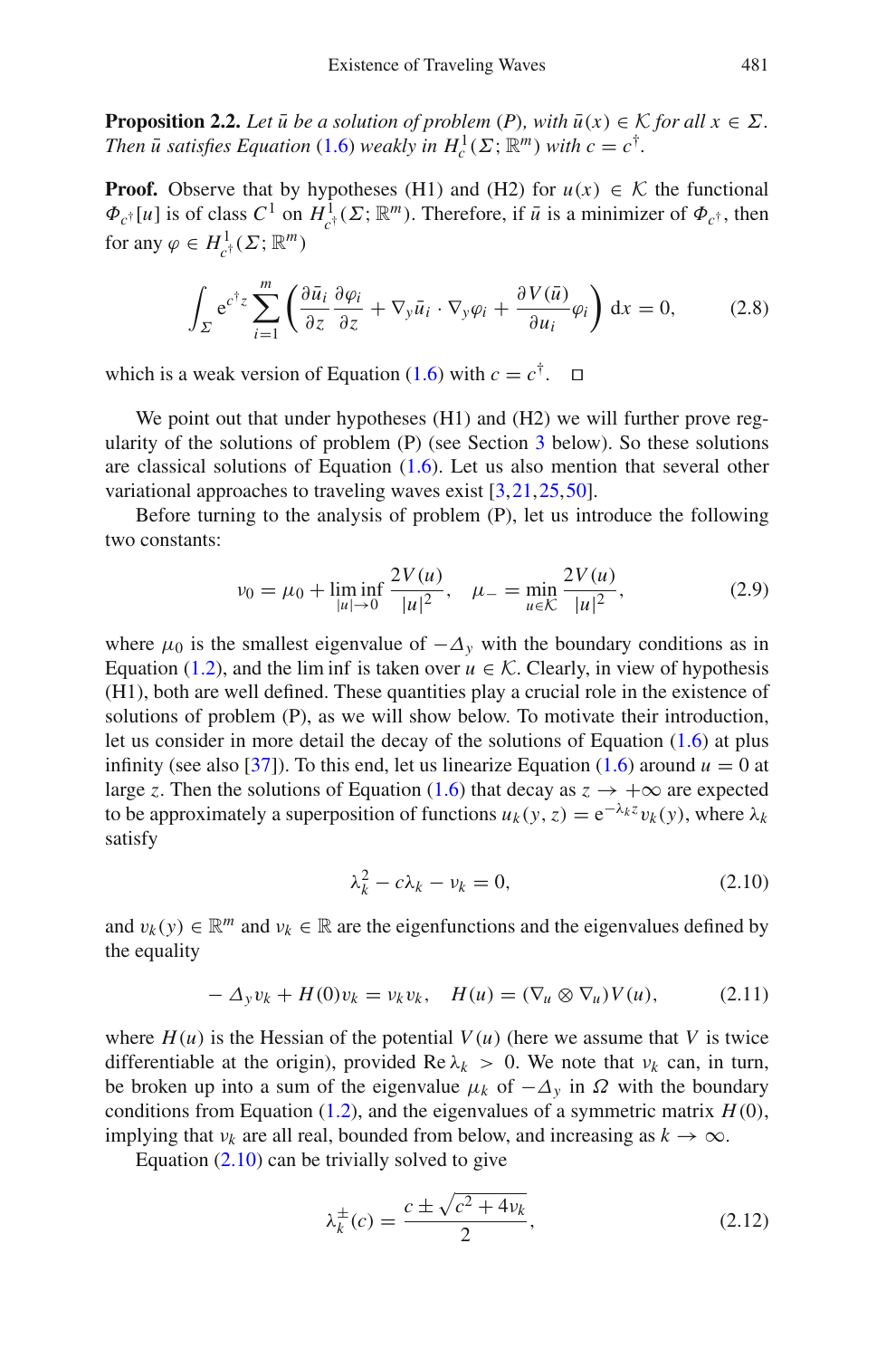

**Fig. 2.1.** A qualitative form of the dependencies  $\lambda_k^{\pm}(c)$  for  $\nu_0 < \nu_1 < 0 < \nu_2 < \cdots$ 

<span id="page-7-0"></span>so for each  $\nu_k \neq 0$  there is at least one solution with Re  $\lambda_k > 0$ . Thus, in the case of twice-differentiable  $V(u)$  the value of  $v_0$  determines the slowest possible rate of decay of the solutions of Equation  $(1.6)$  at plus infinity, corresponding to the plus sign in Equation [\(2.12\)](#page-6-1), while  $\mu$  gives a lower bound for  $\nu_0$ .

We now state the third assumption needed to establish existence of solutions of problem (P).

(H3) There exist  $c > 0$  such that  $c^2 + 4\nu_0 > 0$ , and  $u \in H_c^1(\Sigma; \mathbb{R}^m)$ ,  $u \neq 0$ , such that  $\Phi_c[u] \leq 0$ .

Let us explain the meaning of this assumption. The condition  $c^2 + 4\nu_0 > 0$ ensures the weak lower semicontinuity of the functional  $\Phi_c$  on  $H_c^1(\Sigma; \mathbb{R}^m)$  (see Proposition [5.5\)](#page-19-0); hence it is crucial in proving existence of minimizers for  $\Phi_c$ . The condition  $\Phi_c[u] \leq 0$  for some  $u \neq 0$ , guarantees that the minimizer is not identically equal to zero. Due to Proposition [3.5,](#page-11-0) this assumption is necessary in order to have traveling wave solutions of Equation [\(1.6\)](#page-2-0) lying in  $H_c^1(\Sigma; \mathbb{R}^m)$ .

Observe that, if  $v_0 \ge 0$ , the first condition in (H3) is automatically satisfied, and the second condition can be expressed only in terms of *z*-independent functions (see Proposition [6.2\)](#page-21-0). On the other hand, if  $v_0 < 0$ , there exists a finite set of k's, for which  $\nu_k$  < 0. In turn, for those *k*'s and  $c^2 > -4\nu_0 \ge -4\nu_k$  there are two values of  $\lambda_k = \lambda_k^{\pm} > 0$  that solve Equation [\(2.10\)](#page-6-0), with  $\lambda_k^- < \frac{c}{2} < \lambda_k^+$ , see Equation [\(2.12\)](#page-6-1). As an illustration, consider the case  $v_0 < v_1 < 0 < v_2 < \cdots$ , in Fig. [2.1.](#page-7-0) Here we show schematically the locations of the curves  $\lambda_k^{\pm}$  as functions of *c* for the first four values of *k*. Since the solution of problem (P) belongs to  $H_c^1(\Sigma; \mathbb{R}^m)$ , it must decay faster than e−*cz*/<sup>2</sup> (cross-hatched area in Fig. [2.1\)](#page-7-0), and so all the solutions of Equation [\(1.6\)](#page-2-0) decaying asymptotically as  $e^{-\lambda_k^- z}$  at plus infinity are automatically excluded. Hence, the hypothesis (H3), together with the existence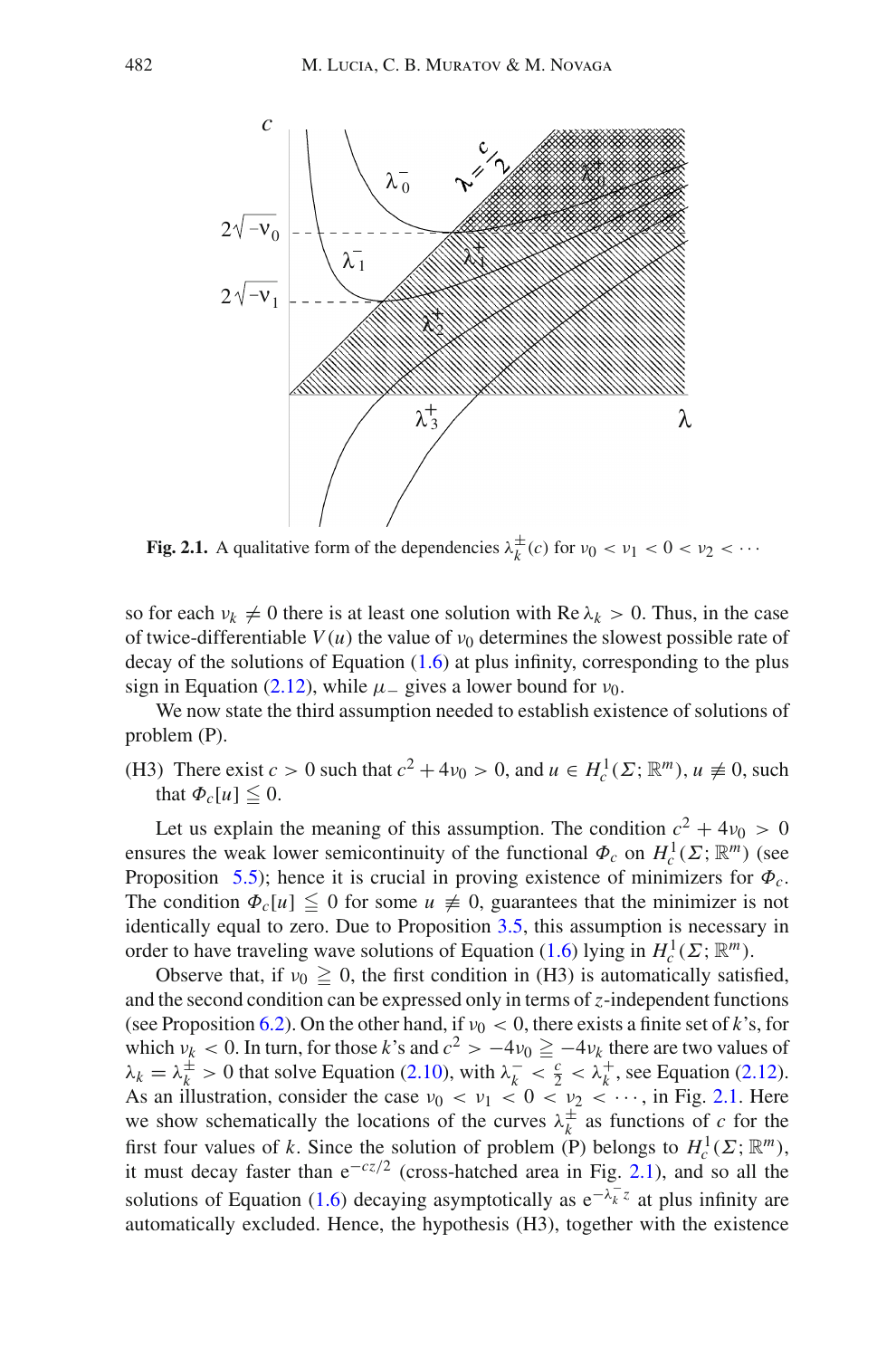of solutions of problem (P), implies the existence of traveling waves with fast exponential decay. These are special solutions of Equation [\(1.6\)](#page-2-0), since generically one would expect the decay with the slower rate  $e^{-\lambda_k^2 z}$  at some *k* for which  $\nu_k < 0$ (see also [\[11,](#page-32-8)[32](#page-32-13)[,37](#page-33-4)[,41](#page-33-14),[47\]](#page-33-15)). Under hypothesis (H3) we will be looking for the trav-(see also [11,32,37,41,47]). Onder hypothesis (113) we will be looking for the traveling waves moving with speed  $c^{\dagger} \ge c > 2\sqrt{-v_0}$  when  $v_0 < 0$  (see below), this region corresponds to the cross-hatched area in Fig. [2.1.](#page-7-0)

## **3. Properties of minimizers**

<span id="page-8-0"></span>Before proceeding to the construction of solutions to problem (P), we investigate a number of their properties. First, observe that both  $\Phi_c$  and  $\Gamma_c$  transform similarly under translations.

<span id="page-8-1"></span>**Lemma 3.1.** *Let*  $u \in H_c^1(\Sigma; \mathbb{R}^m)$  *and*  $u_a(y, z) := u(y, z - a)$ *. Then,*  $u_a \in H_c^1(\Sigma; \mathbb{R}^m)$  *also, and* 

$$
\Phi_c[u_a] = e^{ca}\Phi_c[u] \quad \text{and} \quad \Gamma_c[u_a] = e^{ca}\Gamma_c[u].\tag{3.1}
$$

<span id="page-8-2"></span>From this lemma, which is verified by direct inspection of the respective functionals, we obtain the following important result:

**Proposition 3.2.** *If*  $\bar{u}$  *is a solution of problem (P), then*  $\Phi_{c^{\dagger}}[u] \geq 0$  *for all*  $u \in H^1_{c^{\dagger}}(\Sigma; \mathbb{R}^m)$  *and*  $\Phi_{c^{\dagger}}[\bar{u}] = 0$ .

**Proof.** The first statement is an obvious consequence of the fact that  $\bar{u}$  is a minimizer, if the second statement holds. To prove the latter, we first note that  $\inf_{u \in H^1_{c^{\dagger}}(\Sigma; \mathbb{R}^m)} \Phi_{c^{\dagger}}[u] \leq 0$ , since zero is in  $H^1_{c^{\dagger}}(\Sigma; \mathbb{R}^m)$ . On the other hand, if  $\Phi_{c\uparrow}[u]$  < 0 for some  $u \in H^1_{c\uparrow}(\Sigma; \mathbb{R}^m)$ , then  $\Phi_{c\uparrow}[u_a]$  <  $\Phi_{c\uparrow}[u]$ , where  $u_a \in H^1_{c^{\dagger}}(\Sigma; \mathbb{R}^m)$  is as in Lemma [3.1,](#page-8-1) with  $a > 0$ ; hence, there are no minimizers of  $\Phi_{c\uparrow}$ .  $\Box$ 

In other words, the assumption about the existence of a non-trivial  $u \in H_c^1(\Sigma; \mathbb{R}^m)$  such that  $\Phi_c[u] \leq 0$  in hypothesis (H3) is in fact necessary, since the solution of problem (P) has this property for  $c = c^{\dagger}$  by Proposition [3.2.](#page-8-2)

Next we establish a priori bounds on  $\bar{u}$  and  $\nabla \bar{u}$  for the solutions of problem (P).

<span id="page-8-4"></span>**Proposition 3.3.** *If*  $\bar{u}$  *is a solution of problem*  $(P)$ *, then* 

- (i)  $\bar{u}(x) \in \mathcal{K}$  *for all*  $x \in \Sigma$ *.*
- (ii)  $\bar{u} \in (C^2(\Sigma) \cap C^1(\overline{\Sigma}))^m$ , and  $\nabla \bar{u} \in (L^{\infty}(\Sigma))^{mn} \cap H^1_{c^{\dagger}}(\Sigma; \mathbb{R}^{mn}).$
- (iii) *For all*  $x = (y, z) \in \Sigma$ , we have  $|\bar{u}(y, z)| \leq Ce^{-\lambda z}$  *for some*  $C > 0$  *and*  $\lambda > 0$ .

<span id="page-8-3"></span>**Proof.** (i) Let  $\Pi_K : \mathbb{R}^m \to \mathbb{R}^m$  be the projection on the convex set  $K$ , as in hypothesis (H2). Recall that [\[13](#page-32-17)]

$$
\Pi_{\mathcal{K}}(u) = u - d_{\mathcal{K}}(u)\nabla_u d_{\mathcal{K}}(u),\tag{3.2}
$$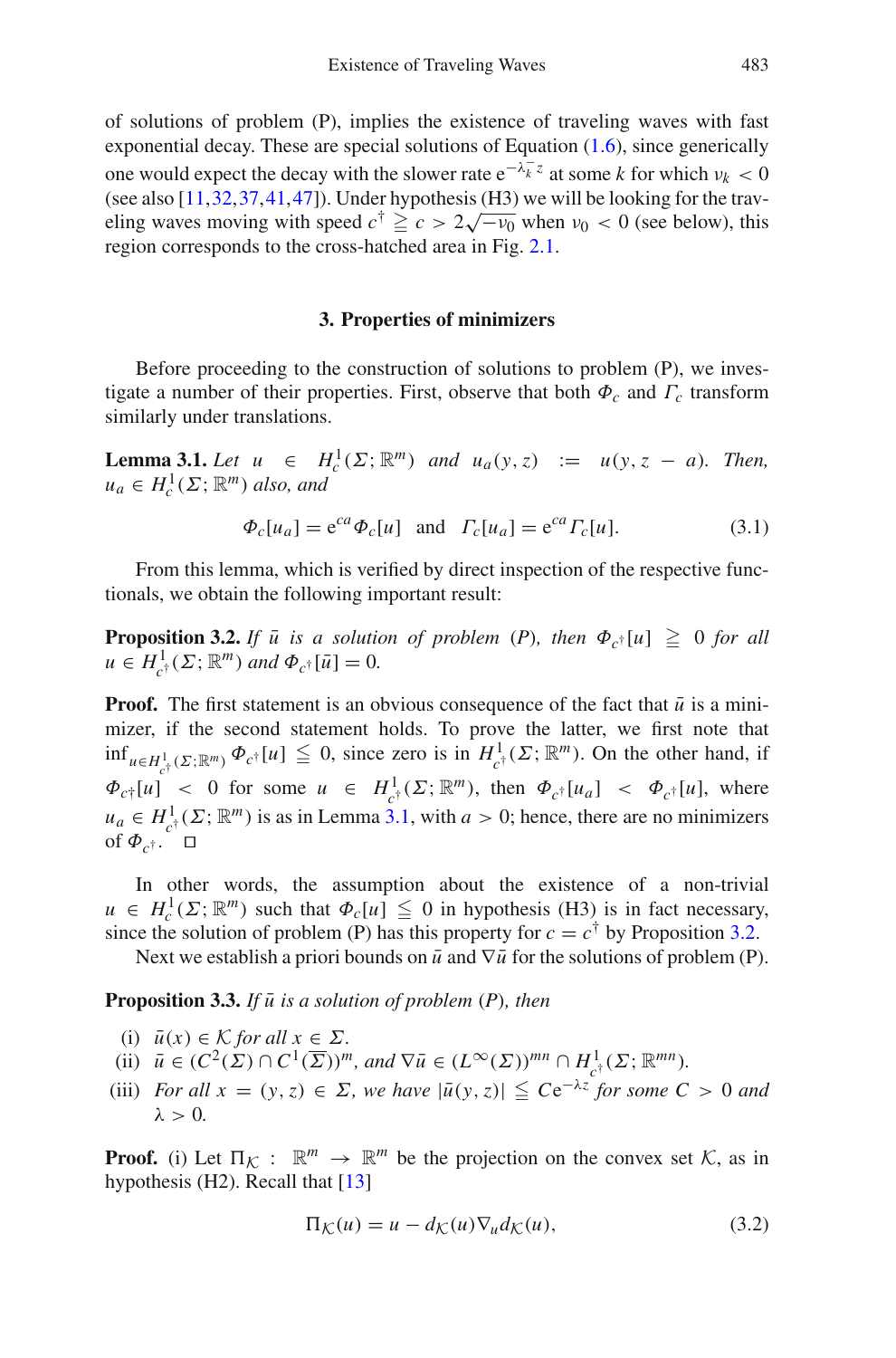where  $d_K(u)$  is the distance to  $u \in \mathbb{R}^m$  from the set *K*. Then, if we replace  $\bar{u}$  by  $\tilde{u} := \Pi_{\mathcal{K}}(\bar{u}) \in H_c^1(\Sigma; \mathbb{R}^m)$ , we have  $V(\tilde{u}) \leq V(\bar{u})$  by [\(2.2\)](#page-4-1) and  $\sum_{i=1}^m |\nabla \tilde{u}_i|^2 \leq$  $\sum_{i=1}^{m} |\nabla \bar{u}_i|^2$  since  $\Pi_{\mathcal{K}}$  is a 1-Lipschitz function. Let  $W \subset \Sigma$  be defined as  $W :=$  ${x \in \Sigma : \bar{u}(x) \notin \mathcal{K}}$  and assume, by contradiction, that *W* has positive measure. Then, since the function  $d_K(\bar{u})$  is not constant on *W*, there exist a set  $W' \subset W$ of positive measure and a constant  $\delta > 0$  such that  $|\nabla d_K(\bar{u}(x))| \geq \delta$  almost everywhere on *W'*. Approximating  $\bar{u}$  with smooth functions in  $H_c^1(\Sigma; \mathbb{R}^m)$  and differentiating  $(3.2)$ , we obtain

$$
\int_{W'} e^{cz} \sum_{i=1}^{m} |\nabla \tilde{u}_i|^2 dx < \int_{W'} e^{cz} \sum_{i=1}^{m} |\nabla \tilde{u}_i|^2 dx,
$$

which implies  $\Phi_c[\tilde{u}] < \Phi_c[\bar{u}]$  and contradicts the minimality of  $\bar{u}$ . So,  $\bar{u}(x) \in \mathcal{K}$ for almost every  $x \in \Sigma$ . Then, the statement of the proposition follows from the regularity result below.

(ii) Since by the above result  $\bar{u} \in (L^{\infty}(\Sigma))^m$  and f is continuous on the essential range of  $\bar{u}$ , we have  $f_i \in L^p_{loc}(\Sigma)$ , for any  $p \ge 1$  and for all  $1 \le i \le m$ . So, choosing *p* sufficiently large and applying the De Giorgi–Nash theory to each component  $\bar{u}_i$  of  $\bar{u}$ , we obtain  $\bar{u}_i \in C^{0,\alpha}(\Sigma)$ ,  $1 \leq i \leq m$  with some  $\alpha \in (0,1)$ (see, for example, [\[20](#page-32-21), Theorem 8.22]). Then, since  $f \in C^{0,1}(\mathcal{K})$  by hypothesis (H2), it follows from the Schauder theory [\[20\]](#page-32-21) that  $\bar{u} \in (C^{2,\alpha}(\Sigma))^{m}$ .

To obtain  $C^{1,\alpha}$  regularity of  $\bar{u}$  up to the boundary of  $\Sigma$  and a uniform estimate for  $\nabla \bar{u}$  in  $(L^{\infty}(\Sigma))^{mn}$ , we apply to each component  $\bar{u}_i$  the classical  $W^{2,p}$  regularity theory (see, for example,  $[1,33]$  $[1,33]$  $[1,33]$ ), which can be easily adapted to the case of a fixed slice of the cylinder  $\Sigma$ . We shall give the proof in detail in the case of Dirichlet boundary condition; for Neumann boundary conditions, using the the estimates of [\[1](#page-31-3)] (see also [\[33\]](#page-32-22)) instead of the estimates of [\[20\]](#page-32-21) and recalling that  $\partial \Sigma$  is uniformly of class  $C^2$ , one can easily adapt the same proof.

By setting  $v_i := \bar{u}_i e^{cz/2}$ , one can see that after a change of variables Equa-tion [\(1.6\)](#page-2-0) with  $\bar{u} \in H_c^1(\Sigma; \mathbb{R}^m)$  is equivalent to

$$
\Delta v_i - \frac{c^2}{4} v_i = f_i(\bar{u}) e^{cz/2}, \quad v_i \in H^1(\Sigma), \quad v|_{\partial \Sigma} = 0,
$$
 (3.3)

<span id="page-9-0"></span>where  $H^1(\Sigma)$  is the usual Sobolev space.

For fixed  $z_1, z_2, \tilde{z}_1, \tilde{z}_2 \in \mathbb{R}$ , with  $[z_1, z_2] \subset (\tilde{z}_1, \tilde{z}_2)$ , consider the slices  $\Sigma_0 :=$  $\Omega \times (\overline{z}_1, \overline{z}_2)$  and  $\overline{\Sigma}_0 := \Omega \times (\overline{z}_1, \overline{z}_2)$  of the cylinder  $\Sigma$ . Since  $\overline{u}_i \in L^{\infty}(\Sigma)$  (by part (i)), the right-hand side of Equation [\(3.3\)](#page-9-0) is in  $L^p(\tilde{\Sigma}_0)$  for all  $p > 1$ . By standard regularity theory (see, for example, [\[20](#page-32-21), Theorem 8.12 and Theorem 9.16]), we deduce  $v_i \in W^{2,p}(\tilde{\Sigma}_0)$ . Moreover, the a priori estimate given by [\[20](#page-32-21), Theorem 9.13] to Equation [\(3.3\)](#page-9-0) on the domains  $\tilde{\Sigma}_0$  and  $\Sigma_0$  yields

<span id="page-9-1"></span>
$$
||v_{i}||_{W^{2,p}(\Sigma_{0})} \leq C \left( ||v_{i}||_{L^{p}(\tilde{\Sigma}_{0})} + ||f_{i}(\bar{u})e^{cz/2}||_{L^{p}(\tilde{\Sigma}_{0})} \right)
$$
  
=  $C \left( ||u_{i}e^{cz/2}||_{L^{p}(\tilde{\Sigma}_{0})} + ||f_{i}(\bar{u})e^{cz/2}||_{L^{p}(\tilde{\Sigma}_{0})} \right),$  (3.4)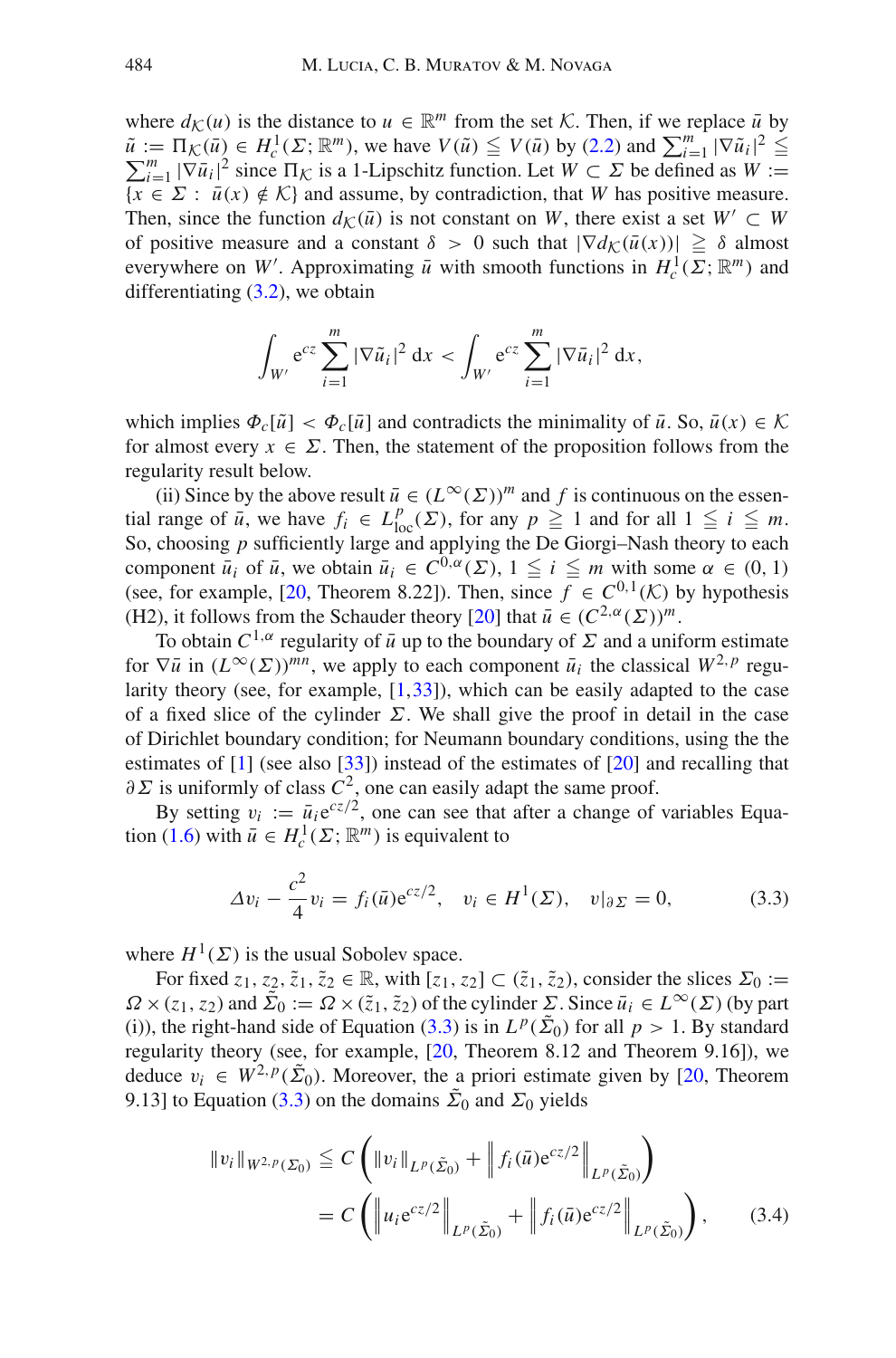where *C* depends on the parameters *n*, *p*, *c* and the geometry of  $\Sigma_0$ ,  $\tilde{\Sigma}_0$ . Since both  $\bar{u}_i, f_i(\bar{u}) \in L^\infty(\Sigma)$ , we can set  $M = \max\{||\bar{u}_i||_{L^\infty(\Sigma)}, ||f_i(\bar{u})||_{L^\infty(\Sigma)}\}$  to obtain

$$
||v_i||_{W^{2,p}(\Sigma_0)} \leq 2MC ||e^{cz/2}||_{L^p(\tilde{\Sigma}_0)} \leq 2MC |\tilde{\Sigma}_0| e^{c\tilde{z}_2/2}.
$$

By choosing  $p > n/2$  and applying [\[20](#page-32-21), Theorem 7.26], we deduce that

$$
||v_i||_{C^1(\overline{\Sigma}_0)} \le 2MCS|\tilde{\Sigma}_0|^{\frac{1}{n}-\frac{1}{p}+1} e^{c\tilde{z}_2/2}, \tag{3.5}
$$

<span id="page-10-0"></span>where  $S = S(n, p)$  is the Sobolev imbedding constant. Hence, coming back to the function *u* and using the inequality in Equation [\(3.5\)](#page-10-0), we obtain  $\bar{u}_i \in C^1(\overline{\Sigma}_0)$ , and for any  $(y, z) \in \overline{\Sigma}_0$ 

$$
|\nabla \bar{u}_i(y, z)| = |\nabla (v_i e^{-cz/2})| \leq |e^{-cz/2} \nabla v_i| + \frac{c}{2} |e^{-cz/2} v_i|
$$
  

$$
\leq (2 + c) MC S |\tilde{\Sigma}_0|^{\frac{1}{n} - \frac{1}{p} + 1} e^{c(\tilde{z}_2 - \tilde{z}_1)/2} = C',
$$

where the constant  $C'$  is invariant with respect to translations of the slice along  $\zeta$ . So, translating the slices  $\Sigma_0$ ,  $\overline{\Sigma}_0$  simultaneously along *z*, we obtain the estimate for all  $x \in \Sigma$ . Finally, the fact that  $\nabla \bar{u} \in H^1_{c^{\dagger}}(\Sigma; \mathbb{R}^{mn})$  follows directly from [\(3.4\)](#page-9-1) with  $p = 2$  and the inequality  $|f_i(\bar{u})| \leq C|\bar{u}|$ .

(iii) Now we prove the uniform exponential decay of *u* as  $z \rightarrow +\infty$ . Suppose, to the contrary, there exists a sequence  $x_k = (y_k, z_k) \in \Sigma$ , such that  $z_k \rightarrow$  $+\infty$  and  $|\bar{u}(x_k)|e^{\lambda z_k} \to \infty$  for all  $\lambda > 0$ . Since  $\partial\Omega$  is Lipschitz continuous,  $\Sigma$ satisfies the uniform interior cone property. So there exists a cone  $\mathcal{C}_{\Sigma}$  (with finite height) such that each point  $x_k \in \Sigma$  is the vertex of a cone  $\mathcal{C}_k$  congruent to  $\mathcal{C}_{\Sigma}$ that lies in  $\bar{\Sigma}$ . Up to a subsequence, we can further assume that  $C_i \cap C_j = \emptyset$  for all  $i \neq j$ . By the previous result, we have  $\nabla \bar{u} \in (L^{\infty}(\Sigma))^{mn}$ , so  $|\bar{u}(x)| \geq \frac{1}{2} |\bar{u}(x_k)|$ for all  $x \in \tilde{C}_k$ , where  $\tilde{C}_k$  is a smaller cone similar to  $C_k$ , with the same vertex and  $|\tilde{C}_k| = \min\{|\mathcal{C}_k|, \varepsilon|\bar{u}(x_k)|^n\}$  for some  $\varepsilon > 0$  (recall that  $n = \dim \Sigma$ ). By assumption we have  $|u(x_k)| \ge e^{-\lambda z_k}$  for all  $k \ge N$  for some integer *N*, and also we can choose *N* large enough that  $|\tilde{C}_k| \geq \varepsilon e^{-n\lambda z_k}$ . But this implies

$$
\int_{\Sigma} e^{c^{\dagger}z} |\bar{u}|^2 dx \ge \sum_{k=1}^{\infty} \int_{\tilde{C}_k} e^{c^{\dagger}z} |\bar{u}|^2 dx \ge \frac{\varepsilon}{4} \sum_{k=N}^{\infty} e^{(c^{\dagger}-\lambda(2+n))z_k} = \infty
$$

for  $\lambda = c^{\dagger}/(2+n)$ , which contradicts the fact that  $\bar{u} \in H^1_{c^{\dagger}}(\Sigma; \mathbb{R}^m)$ .  $\Box$ 

Let us point out that the obtained value of  $\lambda = c^{\dagger}/(2 + n)$  in the proof above is, of course, not sharp. It should be possible to obtain precise estimates for  $\lambda$  by studying the asymptotic behavior of solutions of Equation  $(1.6)$  at plus infinity. However, for  $n \leq 3$  the rate of decay of the solution can be estimated by noting that from Proposition [3.3\(](#page-8-4)ii) and the Sobolev embedding theorem we obtain  $||v_i||_{C^{0,\alpha}(\Sigma)} \leq C$ . This, in turn, implies that  $|u(y, z)| \leq C e^{-cz/2}$  for any  $c < c^{\dagger}$ , which is sharp.

<span id="page-10-1"></span>A crucial property of the considered variational problem is uniqueness of the speed  $c^{\dagger}$  (this point was already briefly discussed in [\[37\]](#page-33-4)).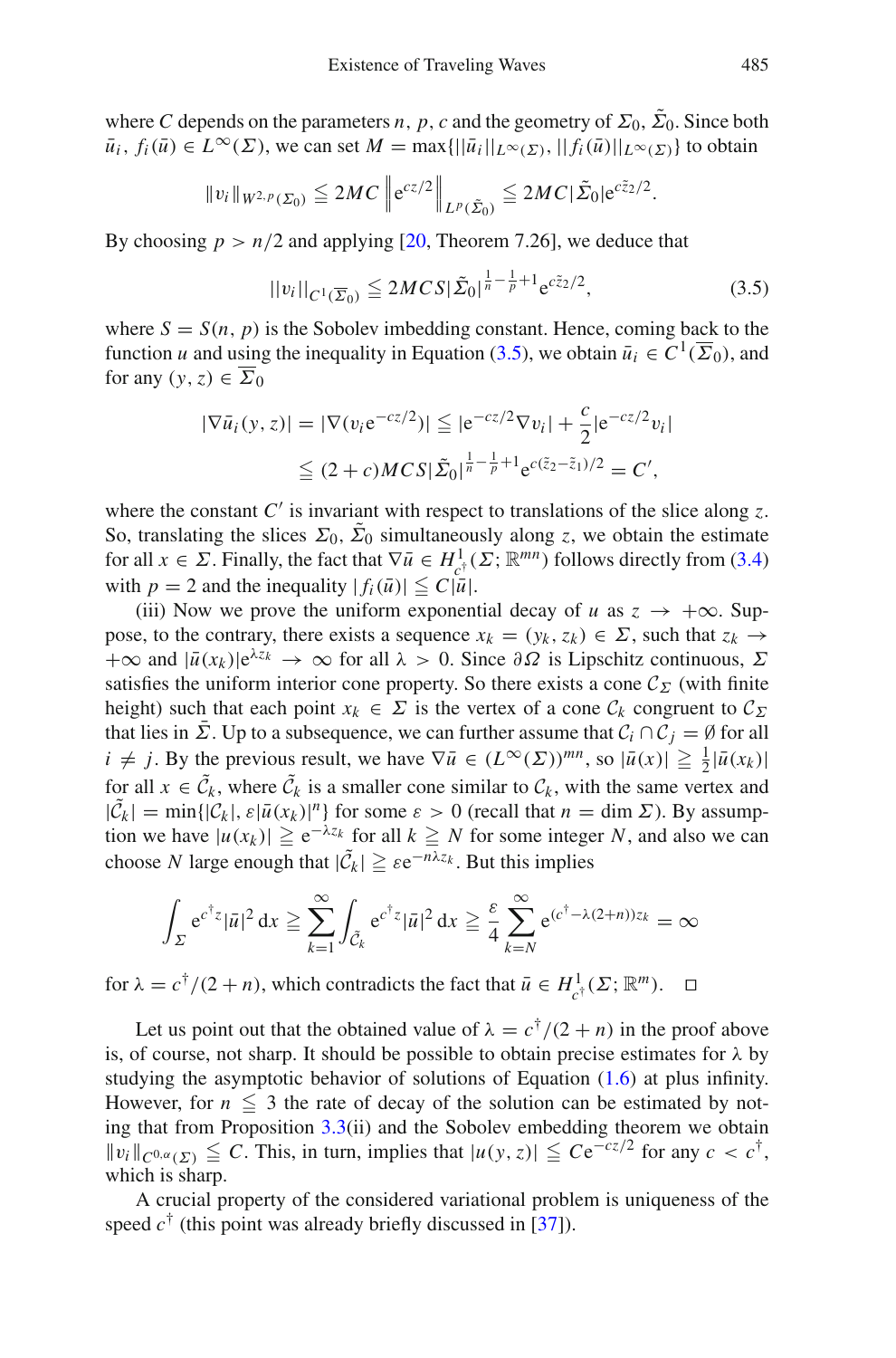**Proposition 3.4.** *The value of c*† *in the solution of problem* (*P*) *is unique.*

**Proof.** Assume by contradiction that there exist  $c_2^{\dagger} > c_1^{\dagger}$ , together with  $\bar{u}^{(1)} \in H^1_{c_1^+}(\Sigma; \mathbb{R}^m)$  and  $\bar{u}^{(2)} \in H^1_{c_2^+}(\Sigma; \mathbb{R}^m)$  such that

$$
\Delta \bar{u}^{(1,2)} + c_{1,2}^{\dagger} \frac{\partial \bar{u}^{(1,2)}}{\partial z} + f(\bar{u}^{(1,2)}) = 0.
$$

Let us first show that  $\bar{u}^{(2)} \in H^1_{c_1^{\dagger}}(\Sigma; \mathbb{R}^m)$ . Since  $c_2^{\dagger} > c_1^{\dagger}$ , we have

$$
\int_{-\infty}^{+\infty} \int_{\Omega} e^{c_1^{\dagger} z} |\bar{u}^{(2)}|^2 dy dz = \int_{-\infty}^{0} \int_{\Omega} e^{c_1^{\dagger} z} |\bar{u}^{(2)}|^2 dy dz + \int_{0}^{+\infty} \int_{\Omega} e^{c_1^{\dagger} z} |\bar{u}^{(2)}|^2 dy dz
$$
  
\n
$$
\leq \frac{M|\Omega|}{c_1^{\dagger}} + \int_{0}^{\infty} \int_{\Omega} e^{c_2^{\dagger} z} |\bar{u}^{(2)}|^2 dy dz
$$
  
\n
$$
\leq \frac{M|\Omega|}{c_1^{\dagger}} + \int_{\Sigma} e^{c_2^{\dagger} z} |\bar{u}^{(2)}|^2 dx < \infty,
$$

for some  $M > 0$ , where we took into account that the solutions of problem (P) are uniformly bounded by Lemma [3.3.](#page-8-4) Since, in turn, by Proposition [3.3,](#page-8-4) we have  $\nabla \bar{u}^{(1,2)} \in (L^{\infty}(\Sigma))^{mn}$  as well, this argument can be repeated for the gradient. So  $\bar{u}^{(2)} \in H^1_{c^{\dagger}}(\Sigma; \mathbb{R}^m)$ .

In order to obtain a contradiction, let us scalar multiply Equation [\(1.6\)](#page-2-0), with  $\bar{u} = \bar{u}^{(2)}$  and  $c = c_2^{\dagger}$ , by  $e^{c_1^{\dagger} z} \frac{\partial \bar{u}^{(2)}}{\partial z}$  and integrate over  $\Sigma$ . This is justified since  $\bar{u}^{(2)}$ is a classical solution of Equation  $(1.6)$  by Proposition [3.3;](#page-8-4) hence we can integrate the expression over the domain  $\Sigma_R := \Omega \times (-R, R)$  and then let  $R \to +\infty$  on a suitable sequence. After a number of integrations by parts, we obtain

$$
0 = \int_{\Sigma} e^{c_1^{\dagger} z} \sum_{i=1}^{m} \frac{\partial \bar{u}_i^{(2)}}{\partial z} \left( \frac{\partial^2 \bar{u}_i^{(2)}}{\partial z^2} + c_2^{\dagger} \frac{\partial \bar{u}_i^{(2)}}{\partial z} + \Delta_y \bar{u}_i^{(2)} + f_i (\bar{u}^{(2)}) \right) dx
$$
  
=  $c_1^{\dagger} \Phi_{c_1^{\dagger}} [\bar{u}^{(2)}] + 2(c_2^{\dagger} - c_1^{\dagger}) \Gamma_{c_1^{\dagger}} [\bar{u}^{(2)}],$  (3.6)

<span id="page-11-1"></span>which implies that  $\Phi_{c_1^{\dagger}}[\bar{u}^{(2)}] < 0$ , contradicting Proposition [3.2.](#page-8-2)  $\Box$ 

<span id="page-11-0"></span>We now extend the result in Proposition  $3.2$  to any classical solution  $\bar{u}$  of Equa-tion [\(1.6\)](#page-2-0) which lies in  $H_c^1(\Sigma; \mathbb{R}^m)$ .

**Proposition 3.5.** *Let*  $\bar{u} \in H_c^1(\Sigma; \mathbb{R}^m)$  *be a classical solution of Equation* [\(1.6\)](#page-2-0)*. Then*

$$
\Phi_c[\bar{u}] = 0. \tag{3.7}
$$

**Proof.** We scalar multiply as above Equation [\(1.6\)](#page-2-0) by  $e^{cz} \frac{\partial \bar{u}}{\partial z}$  and integrate over  $\Sigma$ . The result then follows exactly as in Equation  $(3.6)$ .  $\Box$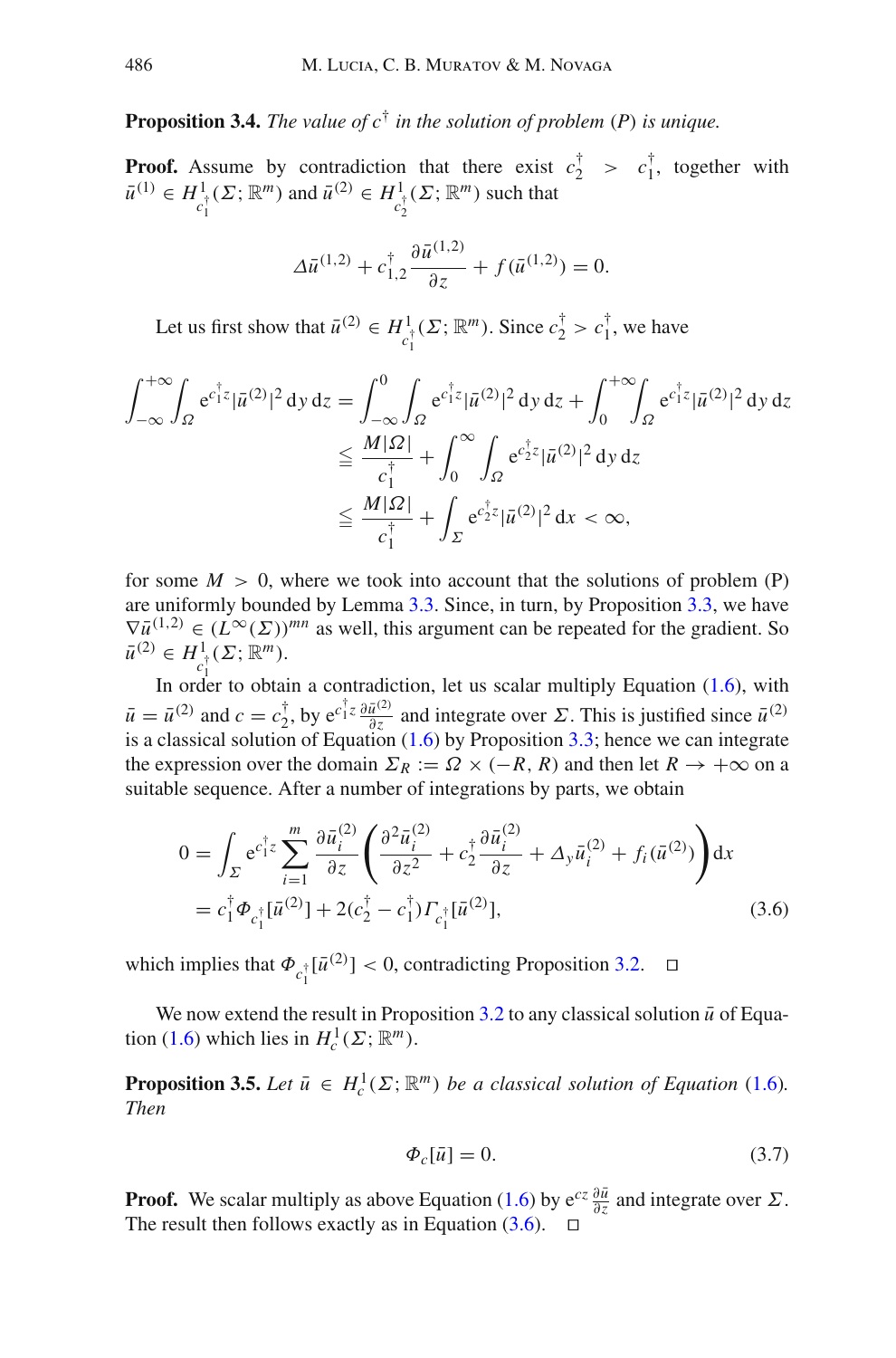Observe that  $\bar{u}$  in Proposition [3.5](#page-11-0) may or may not be a solution of problem (P). In the first case we have  $c = c^{\dagger}$  and all the critical points of  $\Phi_c$  in  $H_c^1(\Sigma; \mathbb{R}^m)$  are solutions of problem (P). In the second case we have  $c < c^{\dagger}$ , and  $\bar{u}$  is only a critical point of  $\Phi_c$ , and not a minimizer. This means that the solutions of Equation [\(1.6\)](#page-2-0) obtained by solving problem (P) are the fastest moving traveling waves within a class of sufficiently rapidly decaying solutions. This also means that, under hypotheses (H1) and (H2), if there exists a traveling wave solution  $\bar{u} \in H_c^1(\Sigma; \mathbb{R}^m)$  with speed *c* satisfying  $c^2 + 4\nu_0 > 0$ , then problem (P) has a solution. This follows from the fact that in this case  $\bar{u}$  is the function whose existence is required by (H3) [\[37\]](#page-33-4).

## **4. Constrained minimization problem**

<span id="page-12-0"></span>To proceed with establishing the existence of solutions for problem (P), let us make a simple, but crucial observation about the translational invariance of Equation [\(1.6\)](#page-2-0) in the *z*-direction, which leads to a natural loss of compactness. From the variational viewpoint, under the assumption of the existence of a non-trivial  $u \in H_c^1(\Sigma; \mathbb{R}^m)$  such that  $\Phi_c[u] \leq 0$  in hypothesis (H3), which is necessary for existence of solution of problem (P), one cannot expect any kind of coercivity for the functional  $\Phi_c[u]$ , since the sequence of  $u_n(z, y) := \bar{u}(z - n, y)$  has the property that  $\Phi_c[u_n] \leq 0$ , while  $||u_n||_{1,c} \to \infty$  by Proposition [3.2.](#page-8-2)

To deal with this issue, we follow the idea of Heinze [\[24\]](#page-32-12) and introduce an auxiliary constrained variational problem. Define

$$
\mathcal{B}_c := \{ u \in H_c^1(\Sigma; \mathbb{R}^m) : \Gamma_c[u] = 1 \}. \tag{4.1}
$$

<span id="page-12-2"></span>Then consider the following variational problem:

(P<sup>'</sup>) *Find*  $u_c \in \mathcal{B}_c$  *satisfying:*  $\Phi_c[u_c] = \inf_{\mathcal{B}_c}$  $\Phi_c[u] \leq 0.$ 

It is easy to see that the constraint  $B_c$  gives a natural way to fix translations along the axis of the cylinder. In particular, the functional  $\Phi_c$  becomes coercive on  $\mathcal{B}_c$ (see Lemma  $5.2$ ). Let us note that up to a transformation, problem  $(P')$  is equivalent to the constrained variational problem considered by Heinze [\[24\]](#page-32-12).

In the following, we will show that existence of solutions of problem (P') implies the same for problem (P). Let us begin by proving that the solutions of the problem (P ) also lie within *K*.

<span id="page-12-1"></span>**Lemma 4.1.** *Let*  $u_c$  *be a solution of problem*  $(P')$ *. Then*  $u(x) \in K$  *for almost everywhere*  $x \in \Sigma$ .

**Proof.** We use the same projection argument as in Proposition [3.3.](#page-8-4) Namely, suppose that  $u_c(x)$  is not in K in a set of non-zero measure. Then, repeating the arguments of Proposition [3.3,](#page-8-4) we obtain  $\Phi_c[\tilde{u}] < \Phi_c[u_c] \leq 0$ , where  $\tilde{u} := \Pi_{\mathcal{K}}(u_c)$ . Similarly,  $\Gamma_c[u_c] \geq \Gamma_c[\tilde{u}] > 0$ , where the last inequality follows from the fact that  $\Phi_c[\tilde{u}] < 0$ . So, by Lemma [3.1](#page-8-1) there exists a constant  $a \ge 0$  such that  $\tilde{u}_a(y, z) := \tilde{u}(y, z - a)$ is in  $\mathcal{B}_c$ , and  $\Phi_c[\tilde{u}_a] \leq \Phi_c[\tilde{u}]$ . Therefore,  $u_c$  is not a minimizer of problem (P'), leading to contradiction.  $\square$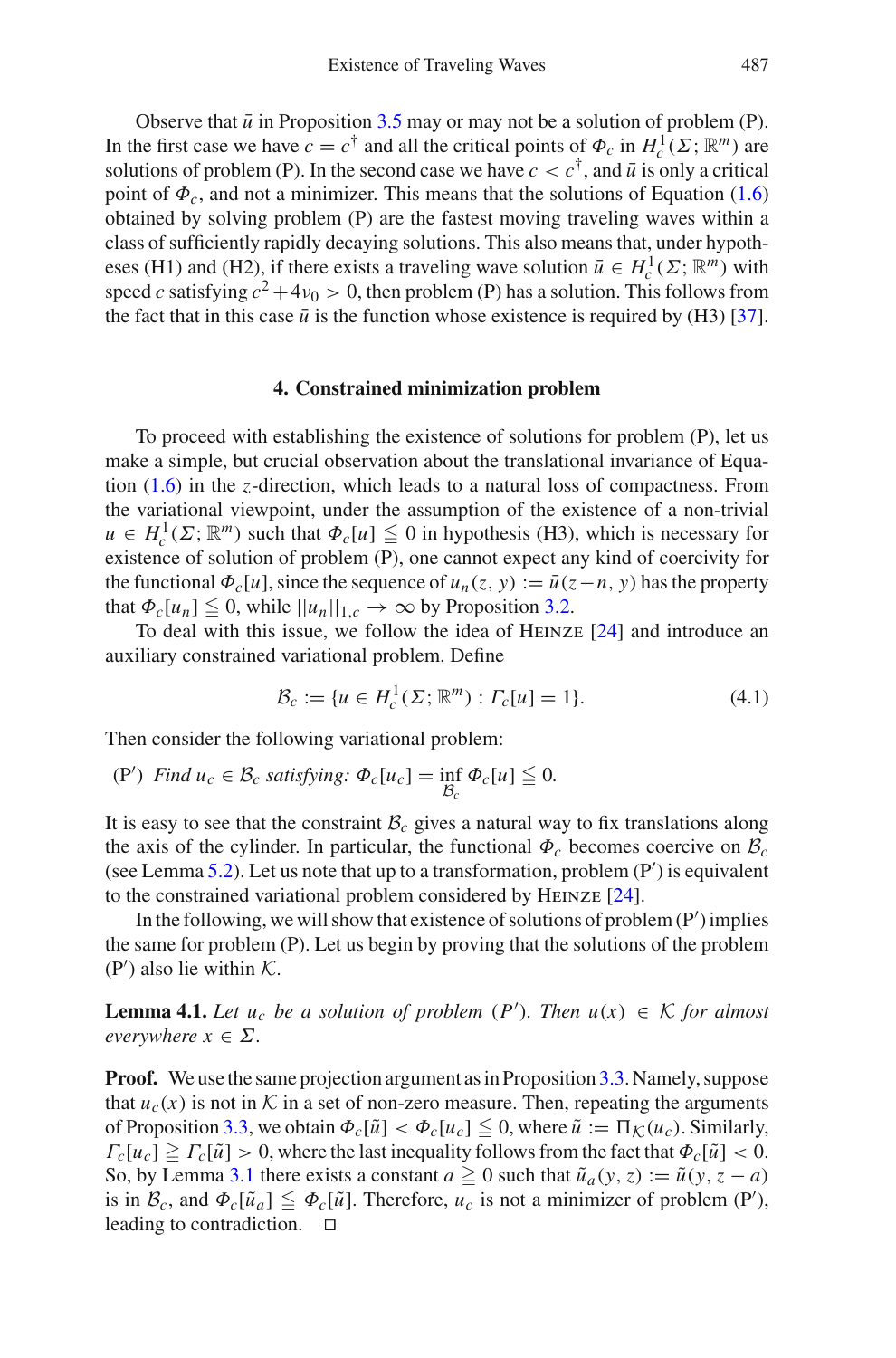The following proposition establishes the connection between the solutions of problems (P) and (P').

**Proposition 4.2.** *If*  $u_c$  *is a solution of problem*  $(P')$ *, then* 

$$
\bar{u}(y, z) = u_c(y, z\sqrt{1 - \Phi_c[u_c]})
$$
 and  $c^{\dagger} = c\sqrt{1 - \Phi_c[u_c]}$ , (4.2)

*are those for problem* (*P*)*.*

**Proof.** First of all, as in Proposition [2.2,](#page-5-0) we have  $\Phi_c$  and  $\Gamma_c$  of class  $C^1$  on  $H_c^1(\Sigma; \mathbb{R}^m)$ . Let  $DT_c[u]v$  be the Fréchet derivative of  $\Gamma_c$  at *u* acting on *v*. Since

$$
D\Gamma_c[u]u = \int_{\Sigma} e^{cz} \sum_{i=1}^m \left(\frac{\partial u_i}{\partial z}\right)^2 dx = 2, \quad \forall u \in \mathcal{B}_c,
$$

we obtain  $DF_c[u] \neq 0$  on the constraint. Thus, applying the Lagrange multiplier theorem (see, for example, [\[9,](#page-32-23) Section 3.5]), we obtain

$$
\int_{\Sigma} e^{c^{\dagger}z} \sum_{i=1}^{m} \left( (1-\mu) \frac{\partial u_{c,i}}{\partial z} \frac{\partial \varphi_{i}}{\partial z} + \nabla_{y} u_{c,i} \cdot \nabla_{y} \varphi_{i} + \frac{\partial V(u_{c})}{\partial u_{i}} \varphi_{i} \right) dx = 0. \quad (4.3)
$$

where  $\mu$  is the Lagrange multiplier.

Let us now show that  $\mu$  < 1. Indeed, suppose the opposite is true. Fix  $a > 0$ , and consider  $u_a(x) := e^{-ca/2}u_c(x) \in \mathcal{K}$  almost everywhere (recall that  $\mathcal K$  is convex, and  $0 \in \mathcal{K}$ ). Then, for  $v = u_a - u_c \in H_c^1(\Sigma; \mathbb{R}^m)$  the Fréchet derivatives of  $\Phi_c$  and  $\Gamma_c$  on  $u_c$  satisfy

$$
D\Phi_c[u_c]v = \mu D\Gamma_c[u_c]v \leq 2(e^{-ca/2} - 1) < 0,\tag{4.4}
$$

where we recalled that  $u_c \in \mathcal{B}_c$ . Therefore, since  $\Phi_c$  is of class  $C^1$ , there exists a sufficiently small  $a > 0$  such that  $\Phi_c[u_a] < \Phi_c[u_c] \leq 0$ . Now, consider  $\tilde{u}_a(y, z) :=$  $u_a(y, z - a)$ . A straightforward calculation then shows that  $\tilde{u}_a \in \mathcal{B}_c$ . However, by Lemma [3.1](#page-8-1) and the fact that  $\Phi_c[u_a] < 0$ , we obtain  $\Phi_c[\tilde{u}_a] < \Phi_c[u_c]$ , contradicting the fact that  $u_c$  is a minimizer.

So,  $\mu$  < 1, and from Lemma [4.1](#page-12-1) and the argument of Proposition [3.3](#page-8-4) we deduce that  $u_c \in (C^2(\Sigma))^m$  and satisfies

$$
(1 - \mu) \left( \frac{\partial^2 u_c}{\partial z^2} + c \frac{\partial u_c}{\partial z} \right) + \Delta_y u_c + f(u_c) = 0.
$$
 (4.5)

<span id="page-13-0"></span>Now, we scalar multiply Equation [\(4.5\)](#page-13-0) by  $e^{cz} \frac{\partial \bar{u}}{\partial z}$  as in Proposition [3.4,](#page-10-1) and integrate over  $\Sigma$  to obtain

$$
0 = \int_{\Sigma} e^{cz} \sum_{i=1}^{m} \left[ (1 - \mu) \frac{\partial u_{c,i}}{\partial z} \frac{\partial^2 u_{c,i}}{\partial z^2} + \nabla_y u_{c,i} \cdot \frac{\partial}{\partial z} \nabla_y u_{c,i} + \frac{\partial V(u_c)}{\partial u_i} \frac{\partial u_{c,i}}{\partial z} \right] dx
$$
  
=  $c(\mu - \Phi_c[u_c]),$ 

where we recalled that  $\Gamma_c[u_c] = 1$ . This means that

$$
\mu = \Phi_c[u_c].\tag{4.6}
$$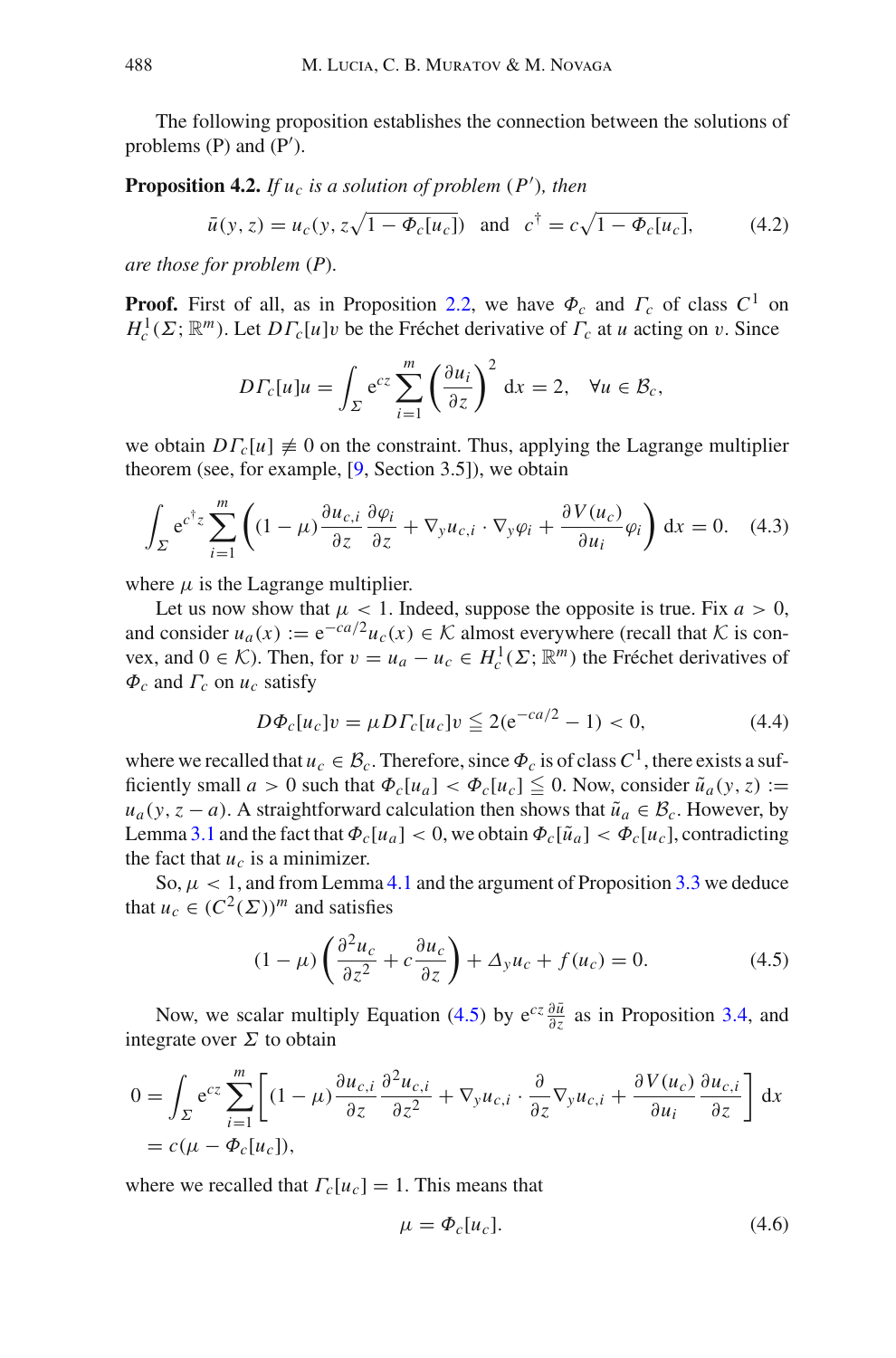To show that  $\bar{u}$  and  $c^{\dagger}$  are solutions of problem (P), first fix  $u \in H^1_{c^{\dagger}}(\Sigma; \mathbb{R}^m)$  and introduce  $\tilde{u}(y, \zeta) = u\left(y, \frac{\zeta}{\sqrt{1-\mu}}\right)$ , which is possible since  $\mu < 1$ . Then

$$
\int_{-\infty}^{+\infty} \int_{\Omega} e^{c\xi} \tilde{u}_i^2 dy d\xi = \sqrt{1 - \mu} \int_{-\infty}^{+\infty} \int_{\Omega} e^{c^{\dagger}z} u_i^2 dy dz, \tag{4.7}
$$

<span id="page-14-3"></span>
$$
\int_{-\infty}^{+\infty} \int_{\Omega} e^{c\zeta} |\nabla_{y} \tilde{u}_i|^2 dy d\zeta = \sqrt{1 - \mu} \int_{-\infty}^{+\infty} \int_{\Omega} e^{c^{\dagger} z} |\nabla_{y} u_i|^2 dy dz, \qquad (4.8)
$$

$$
\int_{-\infty}^{+\infty} \int_{\Omega} e^{c\xi} \left(\frac{\partial \tilde{u}_i}{\partial z}\right)^2 dy \,d\zeta = \frac{1}{\sqrt{1-\mu}} \int_{-\infty}^{+\infty} \int_{\Omega} e^{c^{\dagger}z} \left(\frac{\partial u_i}{\partial z}\right)^2 dy \,dz. \tag{4.9}
$$

Therefore,  $\tilde{u} \in H_c^1(\Sigma; \mathbb{R}^m)$ , and

<span id="page-14-2"></span>
$$
\Phi_{c^{\dagger}}[u] = \int_{-\infty}^{+\infty} \int_{\Omega} e^{c^{\dagger}z} \left( \frac{1}{2} \sum_{i=1}^{m} \left[ \left( \frac{\partial u_i}{\partial z} \right)^2 + |\nabla_y u_i|^2 \right] + V(u) \right) dy dz
$$
  
\n
$$
= \frac{1}{\sqrt{1-\mu}} \int_{-\infty}^{+\infty} \int_{\Omega} e^{c^z} \left( \frac{1}{2} \sum_{i=1}^{m} \left[ (1-\mu) \left( \frac{\partial \tilde{u}_i}{\partial z} \right)^2 + |\nabla_y \tilde{u}_i|^2 \right] + V(\tilde{u}) \right) dy d\zeta
$$
  
\n
$$
= \frac{1}{\sqrt{1-\mu}} \left( \Phi_c[\tilde{u}] - \mu \Gamma_c[\tilde{u}] \right). \tag{4.10}
$$

<span id="page-14-1"></span>Now we claim that if the solution of problem (P ) exists, then

$$
\Phi_c[\tilde{u}] \ge \mu \Gamma_c[\tilde{u}]. \tag{4.11}
$$

Indeed, if  $\Gamma_c[\tilde{u}] = 0$ , then by Lemma [2.1](#page-5-1) and hypothesis (H1) we have  $\Phi_c[\tilde{u}] = 0$ also, so Equation [\(4.11\)](#page-14-1) holds trivially. On the other hand, if  $\Gamma_c[\tilde{u}] > 0$ , then there exists a constant  $a \in \mathbb{R}$  such that the translated function  $\tilde{u}_a(y, z) := \tilde{u}(y, z - a)$  of  $\tilde{u}$  is in  $\mathcal{B}_c$ . Hence,  $\Phi_c[\tilde{u}_a] \ge \Phi_c[u_c] = \mu \Gamma_c[\tilde{u}_a]$ , and by Lemma [3.1](#page-8-1) the inequality in Equation [\(4.11\)](#page-14-1) holds for  $\tilde{u}$ , with equality achieved when  $\tilde{u} = u_c$ . Hence, by Equation [\(4.10\)](#page-14-2) we have  $\Phi_{c^{\dagger}}[u] \ge 0$  for all  $u \in H^1_{c^{\dagger}}(\Sigma; \mathbb{R}^m)$ , and  $\bar{u}$  gives a solution of problem  $(P)$ .  $\Box$ 

#### **5. Existence of constrained minimizers**

<span id="page-14-0"></span>To proceed with the proof of existence of constrained minimizers, we need to establish some compactness properties of the sublevel sets of Φ*c*. Since we will work in the weak topology of  $H_c^1(\Sigma; \mathbb{R}^m)$ , which is a Hilbert space, it is enough to show that  $\Phi_c$  has bounded sublevel sets (that is, it is coercive). This, however, may be false for general Φ*c*, even after eliminating translations in some way. As a simple example, consider  $\Phi_c[u] = \frac{1}{2} \int_{\mathbb{R}} e^{cz}(u_z^2 - u^2 + u^4) dz$ , with  $u : \mathbb{R} \to \mathbb{R}$ . It is easy to see that this functional is not coercive on  $H_c^1(\mathbb{R})$  when  $c = 2$ . Indeed, consider a sequence of functions  $u_n \in H_c^1(\mathbb{R})$  defined as  $u_n(z) = e^{-(1+1/n)z}$  for  $z \ge 0$  and  $u_n(z) = 1$  for  $z < 0$ . Clearly, the sequence  $(u_n)$  is not bounded in  $H_c^1(\mathbb{R})$ . However, a straightforward calculation shows that  $\Phi_c[u_n] = (3n^2+5n+2)/(2n(n+2)) < \infty$ .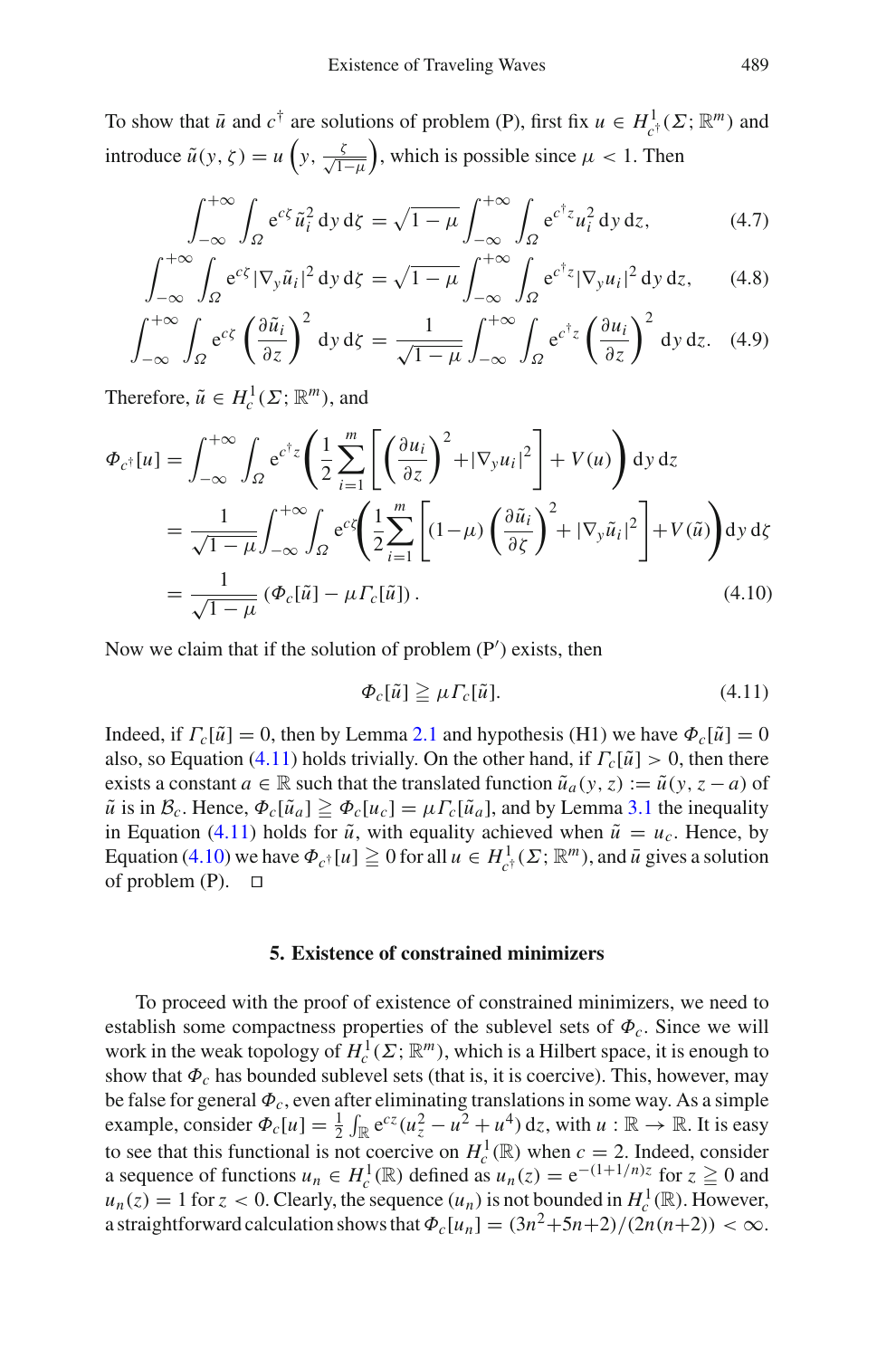This difficulty in fact is not merely technical, and puts certain limitations on the applicability of our variational approach. In particular, as can be seen from the example just mentioned, it cannot be used directly to characterize the minimal speed of traveling waves in systems with Fisher-type non-linearities (see also Proposition [6.1](#page-20-1) and [\[37\]](#page-33-4)).

Even if coercivity of  $\Phi_c$  may not hold in general, in Lemma [5.2](#page-16-0) we show that it does hold if we consider the intersection of the sublevel sets of  $\Phi_c$  with the set  $B_c$  defined in [\(4.1\)](#page-12-2). So, establishing existence for problem (P<sup>'</sup>) amounts to proving weak sequential lower semicontinuity of  $\Phi_c$ . Here, again, there is a difficulty, since  $\Sigma$  is an unbounded domain and  $V(u)$  is allowed to be negative, so the standard theory [\[12\]](#page-32-24) does not apply. In the following we will establish sequential lower semicontinuity of the functional  $\Phi_c$  under the assumption  $c^2 + 4\nu_0 > 0$  from hypothesis (H3). This assumption is also essential, as it is possible to construct sequences in  $H_c^1(\Sigma; \mathbb{R}^m)$  on which  $\Phi_c$  "jumps up", if this condition is not satisfied (see the discussion following Proposition [5.5\)](#page-19-0).

We begin by proving the following lemma about a Poincaré-type inequality in the weighted Sobolev space  $H_c^1(\Sigma; \mathbb{R}^m)$ .

<span id="page-15-1"></span><span id="page-15-0"></span>**Lemma 5.1.** *Let*  $u \in H_c^1(\Sigma; \mathbb{R}^m)$ *. Then* 

$$
\frac{c^2}{4} \int_R^{+\infty} \int_{\Omega} e^{cz} \sum_{i=1}^m u_i^2 \, \mathrm{d}y \, \mathrm{d}z \le \int_R^{+\infty} \int_{\Omega} e^{cz} \sum_{i=1}^m \left(\frac{\partial u_i}{\partial z}\right)^2 \, \mathrm{d}y \, \mathrm{d}z,\qquad(5.1)
$$

$$
\int_{\Omega} \sum_{i=1}^{m} u_i^2(y, R) \, \mathrm{d}y \le \frac{\mathrm{e}^{-cR}}{c} \int_{R}^{+\infty} \int_{\Omega} \mathrm{e}^{cz} \sum_{i=1}^{m} \left(\frac{\partial u_i}{\partial z}\right)^2 \, \mathrm{d}y \, \mathrm{d}z,\qquad(5.2)
$$

*for any*  $R \in \mathbb{R}$ *.* 

**Proof.** Let us first prove Equation  $(5.1)$ :

$$
\frac{c}{2} \int_{R}^{+\infty} \int_{\Omega} e^{cz} u_i^2 \, dy \, dz = -\frac{1}{2} e^{cR} \int_{\Omega} u_i^2(y, R) \, dy - \int_{R}^{+\infty} \int_{\Omega} e^{cz} u_i \frac{\partial u_i}{\partial z} \, dy \, dz
$$
\n
$$
\leq \left( \int_{R}^{+\infty} \int_{\Omega} e^{cz} u_i^2 \, dy \, dz \right)^{1/2} \left( \int_{R}^{+\infty} \int_{\Omega} e^{cz} \left( \frac{\partial u_i}{\partial z} \right)^2 \, dy \, dz \right)^{1/2},
$$

which implies  $(5.1)$ .

Turn to Equation [\(5.2\)](#page-15-0) now. Since

$$
\int_{R}^{+\infty} \int_{\Omega} e^{cz} \left( \sqrt{c} u_i + \frac{1}{\sqrt{c}} \frac{\partial u_i}{\partial z} \right)^2 dy dz \geqq 0,
$$

we obtain

$$
\frac{1}{c} \int_{R}^{+\infty} \int_{\Omega} e^{cz} \left( \frac{\partial u_{i}}{\partial z} \right)^{2} dy dz \ge -2 \int_{R}^{+\infty} \int_{\Omega} e^{cz} u_{i} \frac{\partial u_{i}}{\partial z} dy dz - c \int_{R}^{+\infty} \int_{\Omega} e^{cz} u_{i}^{2} dy dz
$$

$$
= e^{cR} \int_{\Omega} u_{i}^{2}(y, R) dy,
$$

which gives Equation  $(5.2)$ .  $\Box$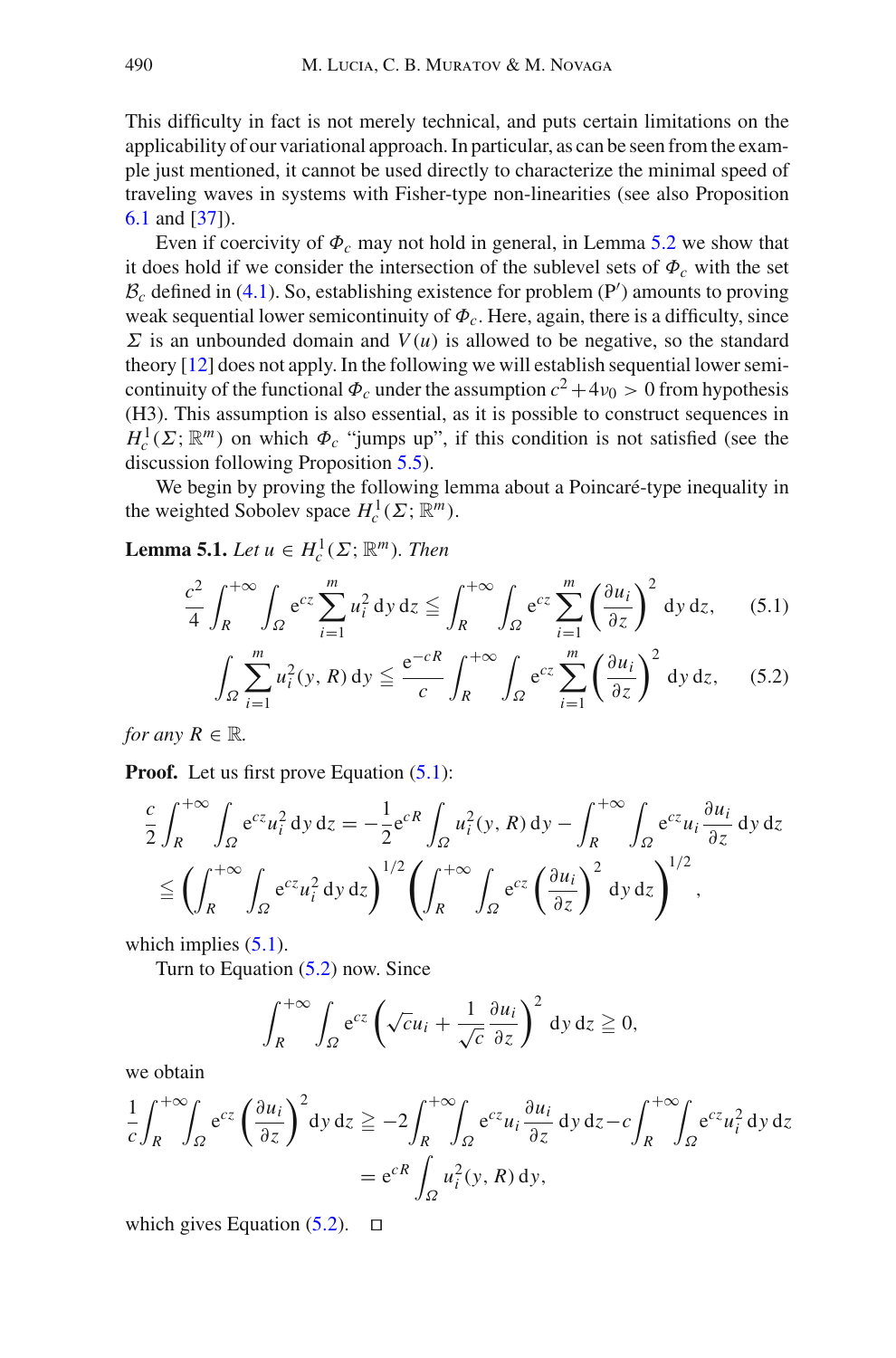<span id="page-16-0"></span>The following lemma estimates the norm of  $\nabla_{\mathbf{y}} u$  on  $\mathcal{B}_c$  and, via Lemma [2.1,](#page-5-1) establishes coercivity of the functional  $\Phi_c$  on  $\mathcal{B}_c$ .

<span id="page-16-1"></span>**Lemma 5.2.** *Let V satisfy hypotheses* (*H1*) *and* (*H2*)*, and let*  $u \in \mathcal{B}_c$ *. Then* 

$$
\int_{\Sigma} e^{cz} \sum_{i=1}^{m} |\nabla_y u_i|^2 dx \leq 2\Phi_c[u] + \frac{8|\mu_-|}{c^2},
$$
\n(5.3)

*where*  $\mu$  *is defined in Equation* [\(2.9\)](#page-6-2).

**Proof.** By Equations [\(2.9\)](#page-6-2) and Lemma [2.1,](#page-5-1) we have

$$
\int_{\Sigma} e^{cz} V(u) dx \geq -\frac{|\mu_-|}{2} \int_{\Sigma} e^{cz} \sum_{i=1}^m u_i^2 dx \geq -\frac{2|\mu_-|}{c^2} \int_{\Sigma} e^{cz} \sum_{i=1}^m \left(\frac{\partial u_i}{\partial z}\right)^2 dx.
$$

Hence, for  $\Gamma_c[u] = 1$  we have

$$
\frac{1}{2}\int_{\Sigma} e^{cz} |\nabla_y u|^2 dx \leq \Phi_c[u] - \int_{\Sigma} e^{cz} V(u) dx \leq \Phi_c[u] + \frac{4|\mu_-|}{c^2},
$$

which is equivalent to Equation  $(5.3)$ .  $\Box$ 

We now turn to the question of lower semicontinuity. Let us introduce the following notation:

$$
\Phi_c[u,(a,b)] = \int_a^b \int_{\Omega} e^{cz} \left( \frac{1}{2} \sum_{i=1}^m |\nabla u_i|^2 + V(u) \right) dy dz.
$$
 (5.4)

We will analyze the behavior of  $\Phi_c[u, (-\infty, R)]$  and  $\Phi_c[u, (R, +\infty)]$  on a weakly converging sequence and take the limit  $R \to +\infty$ . To this end, we first establish the sequential lower semicontinuity of  $\Phi_c[u, (-\infty, R)]$  for all  $R \in \mathbb{R}$ , with respect to the weak topology of  $H_c^1(\Sigma; \mathbb{R}^m)$ .

<span id="page-16-2"></span>**Lemma 5.3.** *Let V satisfy hypotheses (H1) and (H2), and let*  $u_n \rightharpoonup u$  *in*  $H_c^1(\Sigma; \mathbb{R}^m)$ *. Then,*

$$
\liminf_{n\to\infty}\Phi_c[u_n,(-\infty,R)]\geq \Phi_c[u,(-\infty,R)]
$$

*for any*  $R \in \mathbb{R}$ *.* 

**Proof.** This follows by standard semicontinuity results (see, for example, [\[12,](#page-32-24) Propositions 2.1, 2.2]) by considering  $v := e^{cz/2}u \in H^1(\Sigma; \mathbb{R}^m)$  and using the fact that by hypothesis (H2) *V*(*u*) is bounded from below, and  $\int_{-\infty}^{R} \int_{\Omega} e^{cz} dy dz < \infty$ .  $\Box$ 

To proceed, we need to establish the following key estimate.

<span id="page-16-3"></span>**Lemma 5.4.** *Let V satisfy hypotheses* (*H1*) *and* (*H2*)*, and let*  $c^2 + 4v_0 > 0$ *. Then, for any*  $\varepsilon > 0$  *and*  $C > 0$ *, there exists*  $R = R(\varepsilon, C)$  *such that* 

$$
\Phi_c[u,(R,+\infty)] \geqq -\varepsilon,
$$

*for any*  $u \in H_c^1(\Sigma; \mathbb{R}^m)$  *such that*  $||u||_{1,c} \leqq C$ .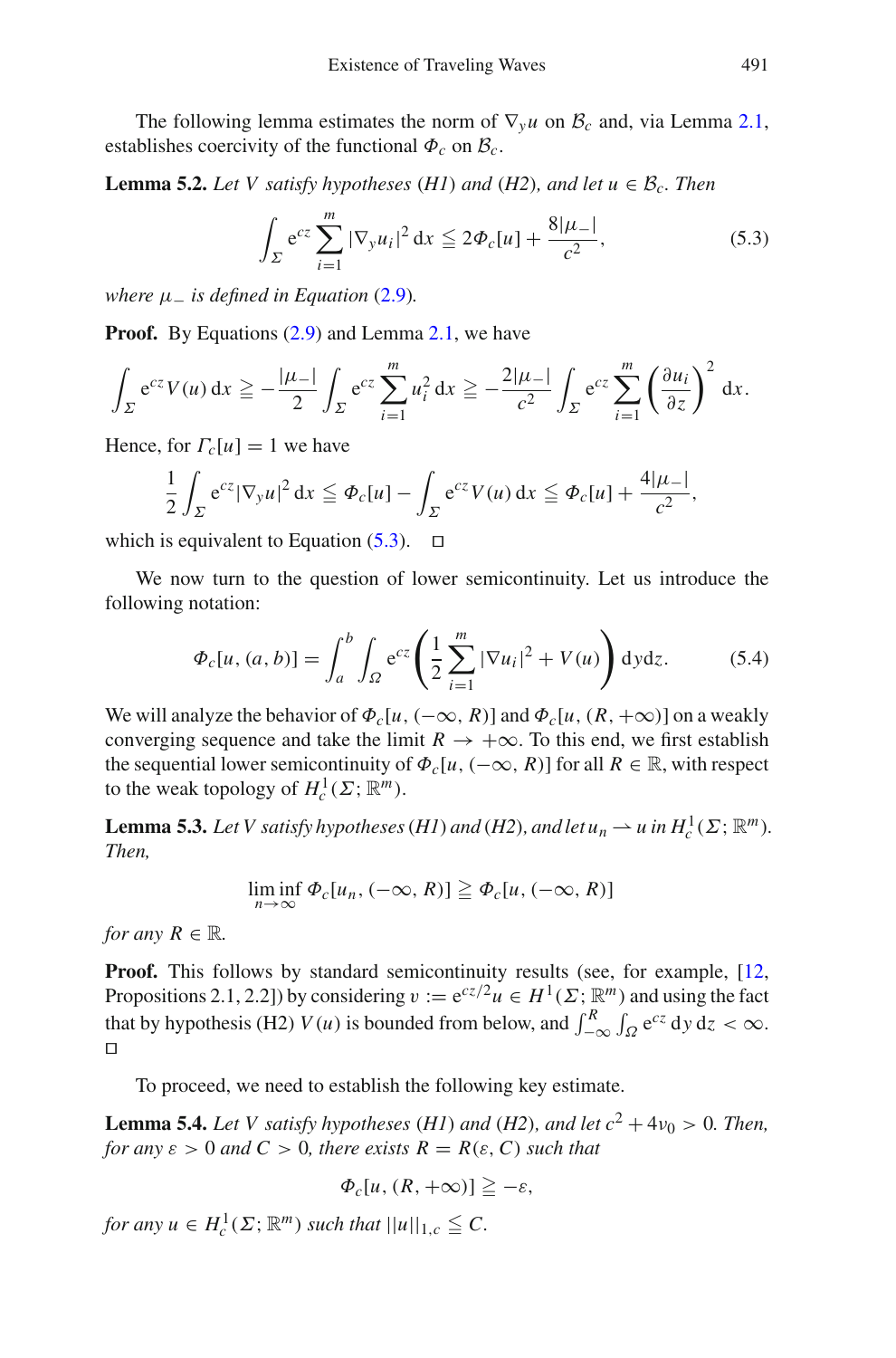**Proof.** Since  $(C_0^{\infty}(\mathbb{R}^n))^m$  is dense in  $H_c^1(\Sigma; \mathbb{R}^m)$ , in the following arguments we can assume that  $u \in (C_0^{\infty}(\mathbb{R}^n))^m$ . We prove this lemma via a sequence of steps.

*Step 1.* In view of Equation [\(5.1\)](#page-15-0), we have

<span id="page-17-0"></span>
$$
\Phi_c[u, (R, +\infty)] \geqq \int_R^{+\infty} \int_{\Omega} e^{cz} \left( \frac{1}{2} \left( \frac{c^2}{4} + \mu_0 \right) \sum_{i=1}^m u_i^2 + V(u) \right) dy \, dz, \tag{5.5}
$$

where, as in Equation [\(2.9\)](#page-6-2),  $\mu_0 \ge 0$  is the smallest eigenvalue of  $-\Delta_y$  in  $\Omega$  with the corresponding boundary conditions. From the definition of  $v_0$  in Equation [\(2.9\)](#page-6-2), for any  $\varepsilon > 0$  there exists  $\delta > 0$  such that for all  $|u| < \delta$ 

$$
V(u) \geqq \frac{1}{2} \sum_{i=1}^{m} (v_0 - \mu_0 - \varepsilon) u_i^2.
$$

Therefore, if  $c^2 + 4v_0 > 0$ , the integrand in Equation [\(5.5\)](#page-17-0) is non-negative for all  $|u| < \delta$ , with some positive  $\delta$ .

Note that if  $n = 1$ , then from Equation [\(5.2\)](#page-15-0) it follows that  $u \to 0$  uniformly as  $R \to +\infty$ ; so from the argument above it immediately follows that  $\Phi_c[u, (R, +\infty)] \ge 0$  for sufficiently large *R*, and the statement of the lemma is proved (see also [\[32\]](#page-32-13)). So, in the following we will assume that  $n \ge 2$ .

*Step 2.* Define

$$
v(y, z) = -\frac{1}{2} \left( \frac{c^2}{4} + \mu_0 \right) \sum_{i=1}^{m} u_i^2(y, z) - V(u(y, z)) \tag{5.6}
$$

<span id="page-17-1"></span>and introduce

$$
\Omega_+(z) = \{ y \in \Omega : v(y, z) > 0 \}. \tag{5.7}
$$

By the result of Step 1, we have  $|u(y, z)| \geq \delta$  whenever  $y \in \Omega_+(z)$ . Therefore

$$
|\Omega_{+}(z)|\delta^{2} \leq \sum_{i=1}^{m} \int_{\Omega_{+}(z)} u_{i}^{2}(y,z) dy \leq \sum_{i=1}^{m} \int_{\Omega} u_{i}^{2}(y,z) dy.
$$
 (5.8)

Combining this with Equation [\(5.2\)](#page-15-0) and taking into account that  $\Gamma_c[u] = 1$ , we obtain

$$
|\Omega_{+}(z)| \leq \frac{2e^{-cz}}{c\delta^2} \to 0 \quad \text{as} \quad z \to +\infty. \tag{5.9}
$$

<span id="page-17-3"></span><span id="page-17-2"></span>*Step 3.* Now we want to estimate the integral in Equation [\(5.5\)](#page-17-0). First, observe that  $v(y, z) = 0$  whenever  $y \in \partial \Omega_+(z) \cap \Omega$ . From Equations [\(5.5\)](#page-17-0) and [\(5.6\)](#page-17-1), we have

$$
\Phi_c[u, (R, +\infty)] \geqq -\int_R^{+\infty} \int_{\Omega_+(z)} e^{cz} v \, dy \, dz. \tag{5.10}
$$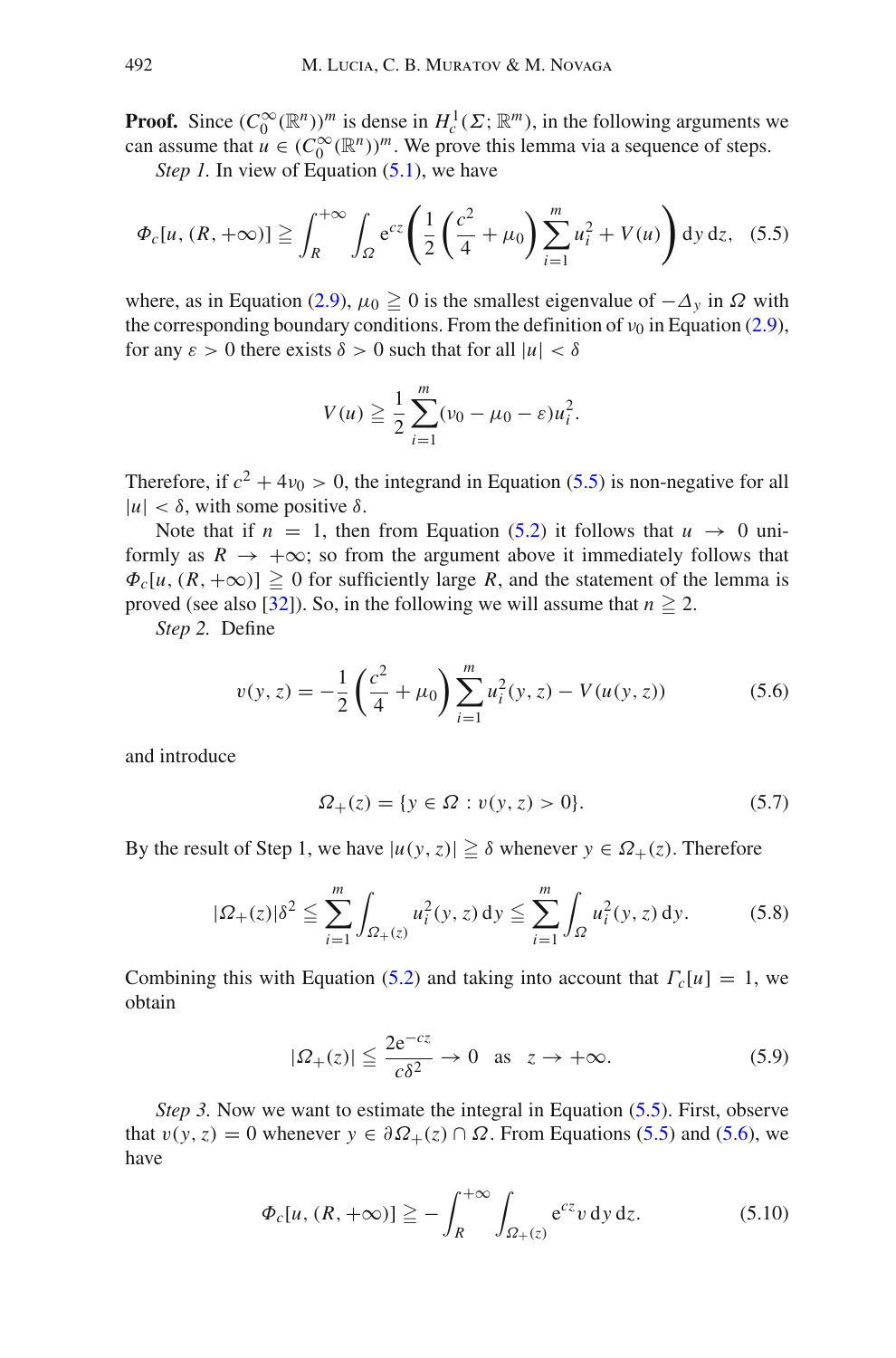Let us introduce the level sets (for simplicity of notation, we suppress the *z*-dependence in the definition)

$$
\omega(t) = \{ y \in \Omega_+(z) : v(y, z) > t \}. \tag{5.11}
$$

In view of Equation [\(5.9\)](#page-17-2), we have  $|\omega(t)| \leq |\Omega_+(z)| \leq \frac{1}{2} |\Omega|$  for sufficiently large *R*. Then, by the relative isoperimetric inequality [\[15\]](#page-32-25) there exists a constant  $C_{\Omega}$ which depends only on  $\Omega$  and not on  $\omega$ , such that (recall that dim  $\Omega = n - 1$ )

$$
|\omega|^{\frac{n-2}{n-1}} \leq C_{\Omega} |\partial \omega_0|, \quad \partial \omega_0 = \partial \omega \cap \Omega. \tag{5.12}
$$

<span id="page-18-0"></span>Then, using the Cavalieri principle and then the co-area formula [\[15\]](#page-32-25), we obtain

$$
\int_{\Omega_{+}(z)} v \, dy = \int_{0}^{\infty} |\omega(t)| \, dt \leq |\Omega_{+}(z)|^{\frac{1}{n-1}} \int_{0}^{\infty} |\omega(t)|^{\frac{n-2}{n-1}} \, dt
$$
\n
$$
\leq C_{\Omega} |\Omega_{+}(z)|^{\frac{1}{n-1}} \int_{0}^{\infty} |\partial \omega_{0}(t)| \, dt = C_{\Omega} |\Omega_{+}(z)|^{\frac{1}{n-1}} \int_{\Omega_{+}(z)} |\nabla_{y} v| \, dy. \tag{5.13}
$$

Let us now multiply the last integral in Equation  $(5.13)$  by  $e^{cz}$  and integrate over  $(R, +\infty)$ . Then, using the definition of v in Equation [\(5.6\)](#page-17-1), chain rule, hypothesis (H1) and the Schwarz inequality, we obtain

$$
\left(\int_{R}^{+\infty} \int_{\Omega_{+}(z)} e^{cz} |\nabla_{y} v| \, dy \, dz\right)^{2}
$$
\n
$$
= \left(\int_{R}^{+\infty} \int_{\Omega_{+}(z)} e^{cz} \left| \sum_{i=1}^{m} \left[ \left(\frac{c^{2}}{4} + \mu_{0}\right) u_{i} + \frac{\partial V}{\partial u_{i}} \right] \nabla_{y} u_{i} \right| dy \, dz\right)^{2}
$$
\n
$$
\leq M \left[\int_{R}^{+\infty} \int_{\Omega_{+}(z)} e^{cz} \left( \sum_{i=1}^{m} u_{i}^{2} \right)^{1/2} \left( \sum_{j=1}^{m} |\nabla_{y} u_{j}|^{2} \right)^{1/2} dy \, dz\right]^{2}
$$
\n
$$
\leq M \int_{R}^{+\infty} \int_{\Omega_{+}(z)} e^{cz} \sum_{i=1}^{m} u_{i}^{2} dy \, dz \int_{R}^{+\infty} \int_{\Omega_{+}(z)} e^{cz} \sum_{i=1}^{m} |\nabla_{y} u_{i}|^{2} dy \, dz
$$
\n
$$
\leq \frac{8M}{c^{2}} \int_{-\infty}^{+\infty} \int_{\Omega} e^{cz} \sum_{i=1}^{m} |\nabla_{y} u_{i}|^{2} dy \, dz, \tag{5.14}
$$

where  $M$  is a constant independent of  $R$  and  $u$ , and in the last step we used Equa-tion [\(5.1\)](#page-15-0) and the fact that  $u \in \mathcal{B}_c$ . Combining this with Equations [\(5.9\)](#page-17-2) and [\(5.13\)](#page-18-0) yields

<span id="page-18-1"></span>
$$
\int_{R}^{+\infty} \int_{\Omega_{+}(z)} e^{cz} v \, \mathrm{d}y \, \mathrm{d}z \leq K e^{-\frac{cR}{n-1}} \left( \int_{-\infty}^{+\infty} \int_{\Omega} e^{cz} \sum_{i=1}^{m} |\nabla_{y} u_{i}|^{2} \, \mathrm{d}y \, \mathrm{d}z \right)^{1/2},\tag{5.15}
$$

where *K* is a constant independent of *R* and *u*.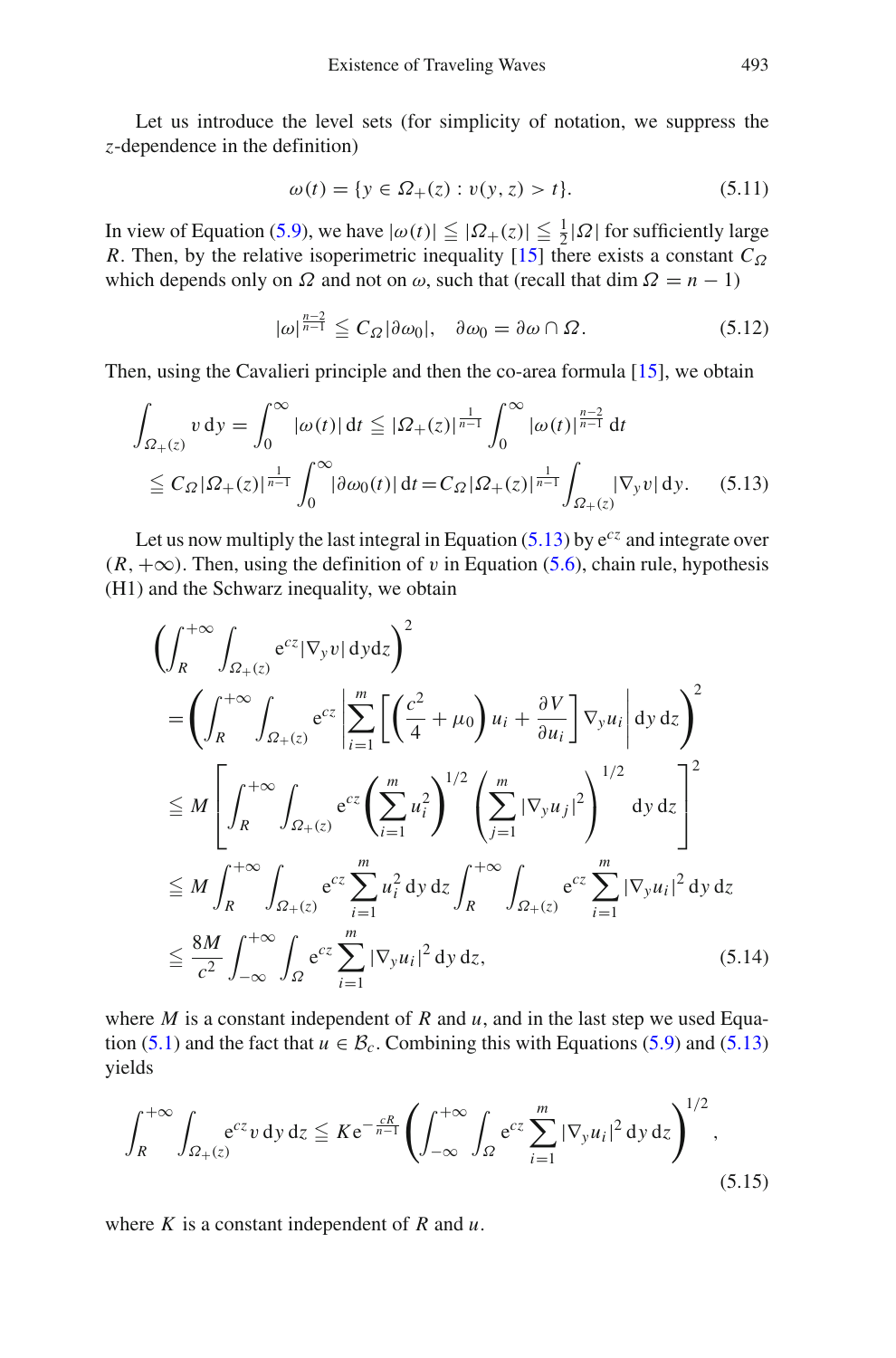Finally, by assumption the integral in the right-hand side of Equation [\(5.15\)](#page-18-1) is bounded by *C*, so its left-hand side can be made arbitrarily small by choosing large enough R. In view of Equation  $(5.10)$ , this proves the statement of the lemma.  $\Box$ 

<span id="page-19-0"></span>Combining the two lemmas above, we obtain the following:

**Proposition 5.5.** *Let V satisfy hypotheses* (*H1*) *and* (*H2*)*, and let*  $c^2 + 4v_0 > 0$ *. Then, the functional*  $\Phi_c$  *is sequentially weakly lower semicontinuous on*  $H_c^1(\Sigma; \mathbb{R}^m)$ *.* 

<span id="page-19-1"></span>**Proof.** Let  $u_n \rightharpoonup u$  in  $H_c^1(\Sigma; \mathbb{R}^m)$ . Hence,  $(u_n)$  is bounded in  $H_c^1(\Sigma; \mathbb{R}^m)$ , and by Lemmas [5.3](#page-16-2) and [5.4](#page-16-3)

$$
\liminf_{n \to \infty} \Phi_c[u_n] \ge \liminf_{n \to \infty} {\{\Phi_c[u_n, (-\infty, R)]\}} + \liminf_{n \to \infty} {\{\Phi_c[u_n, (R, +\infty)]\}}
$$
  

$$
\ge \Phi_c[u, (-\infty, R)] - \varepsilon
$$
  

$$
= \Phi_c[u] - \Phi_c[u, (R, +\infty)] - \varepsilon,
$$
 (5.16)

for large enough *R*. Now, by noting that  $\Phi_c[u, (R, +\infty)] \leq \varepsilon$  for sufficiently large *R*, Equation [\(5.16\)](#page-19-1) leads to

$$
\liminf_{n\to\infty}\Phi_c[u_n]\geqq\Phi_c[u]-2\varepsilon,
$$

and since  $\varepsilon > 0$  is arbitrary, we conclude that  $\Phi_c[u] \leqq \liminf_{n \to \infty} \Phi_c[u_n]$ .  $\Box$ 

We notice that the assumption  $c^2 + 4\nu_0 \ge 0$  is also necessary to ensure the lower semicontinuity of  $\Phi_c$ . Indeed, assume by contradiction that  $\Phi_c$  is sequentially weakly lower semicontinuous with  $c^2 + 4v_0 < 0$ , and consider the sequence  $u_n \in H_c^1(\Sigma; \mathbb{R}^m)$ , defined as  $u_n(y, z) := \frac{v_0(y)}{\sqrt{n}} e^{-cz/2-z^2/n^2}$ , where  $v_0 \neq 0$  is an eigenvector of the operator  $-\Delta_y + \nabla_u^2 V(0)$ , corresponding to the eigenvalue  $v_0$ (here we assume for simplicity that  $\hat{V}$  is twice differentiable in 0). It is easy to see that the sequence  $(u_n)$  is bounded in  $H_c^1(\Sigma; \mathbb{R}^m)$  and converges weakly to 0. However, a simple calculation shows that

$$
\lim_{n \to \infty} \Phi_c[u_n] = \frac{\sqrt{\pi}}{4\sqrt{2}} (c^2 + 4v_0) \int_{\Omega} v_0^2 \, dy < 0 = \Phi_c[0],
$$

which gives a contradiction.

We are ready to prove our main existence result.

**Proposition 5.6.** *Let V satisfy hypotheses* (*H1*) *and* (*H2*)*, and suppose that there exists*  $u \in \mathcal{B}_c$  *such that*  $\Phi_c[u] \leq 0$ *, for some c satisfying*  $c^2 + 4v_0 > 0$ *. Then problem* (P ) *has a solution.*

**Proof.** Let  $(u_n)$  be a minimizing sequence for problem  $(P')$ , i.e  $u_n \in \mathcal{B}_c$  with  $\Phi_c[u_n] \to \inf_{\mathcal{B}_c} \Phi_c$ . By assumption,  $\inf_{\mathcal{B}_c} \Phi_c \leq 0$ , and without the loss of generality we may assume that  $\Phi_c[u_n] \leq 0$ . Since  $\Gamma_c[u_n] = 1$ , from inequality [\(2.5\)](#page-5-2) we obtain  $\int_{\Sigma} e^{cz} |u_n|^2 dx \leq \frac{8}{c^2}$ . Also, from Lemma [5.2](#page-16-0) we obtain a similar bound for the norm of  $\nabla_y u$ . Thus, the sequence  $(u_n)$  is bounded in  $H_c^1(\Sigma)$ ; therefore, up to a subsequence, it converges weakly to some  $u \in H_c^1(\Sigma)$ .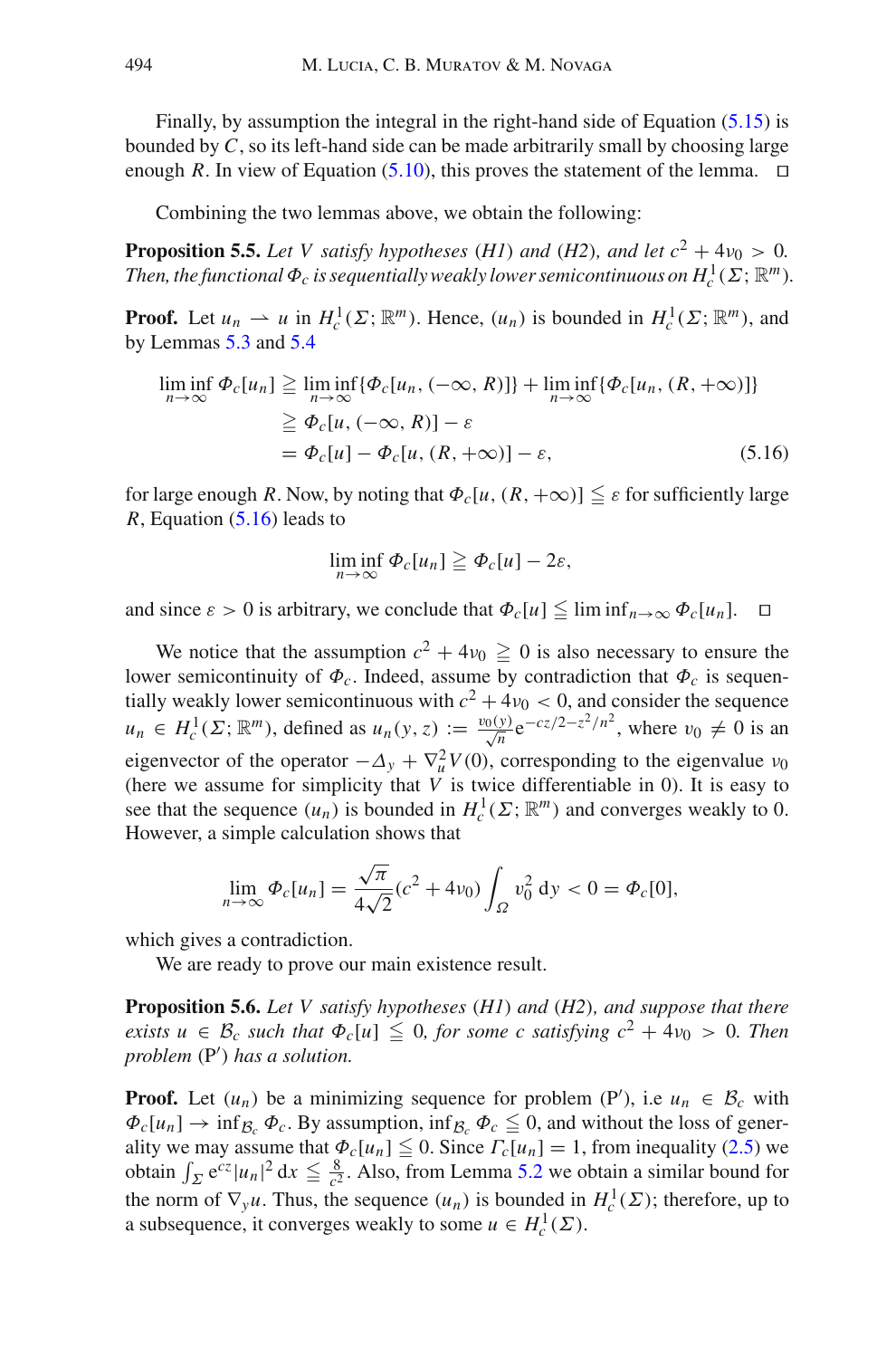If inf<sub>B<sup>*c*</sup></sub>  $\Phi_c = 0$ , we deduce that *u* in the assumption of this proposition is a minimizer. Therefore, let us assume that  $\inf_{\mathcal{B}_c} \Phi_c < 0$ . Then, by lower semicontinuity of  $\Phi_c$  established in Proposition [5.5](#page-19-0) we have  $\Phi_c[u] \leqq \inf_{\mathcal{B}_c} \Phi_c < 0$ , so  $u \neq 0$ . Also, since by standard semicontinuity results [\[12\]](#page-32-24)

$$
1 = \liminf_{n \to \infty} \Gamma_c[u_n] \geq \Gamma_c[u] > 0,
$$

we can, by using Lemma [3.1,](#page-8-1) choose  $a \geq 0$  such that

$$
\Gamma_c[u_a] = 1
$$
 with  $u_a(y, z) := u(y, z - a)$ .

Since  $\inf_{B_a} \Phi_c < 0$  and  $a \ge 0$ , we derive

$$
\Phi_c[u_a] = e^{ca}\Phi_c[u] \leqq \Phi_c[u] \leqq \inf_{\mathcal{B}_c} \Phi_c
$$

with the first inequality being strict when  $a > 0$ . Therefore,  $a = 0$ , meaning that  $\Gamma_c[u] = 1$  and  $\Phi_c[u] = \inf_{\mathcal{B}_c} \Phi_c$ , so *u* solves problem (P').  $\Box$ 

Let us point out that, for one-dimensional problems  $(n = 1)$ , in which the functional  $\Gamma_c$  generates an equivalent norm in  $H_c^1(\mathbb{R})$ , the minimizing sequence  $(u_n)$ converges to *u* strongly in  $H_c^1(\mathbb{R})$ .

#### **6. Further properties of minimizers**

<span id="page-20-0"></span>In this section we analyze problem (P) and its solutions in more detail. Our first result, based on the application of Theorem [1.1,](#page-2-1) is a general non-existence result for the solutions of problem (P) with sufficiently large *c* (see also [\[37](#page-33-4)[,32](#page-32-13)]).

<span id="page-20-1"></span>**Proposition 6.1.** *Let V satisfy hypotheses* (*H1*) *and* (*H2*)*, and let*  $c^2+4(\mu_0+\mu_-)$  >  $0$ , where  $μ_0$  *is the smallest eigenvalue of*  $-Δ_ν$  *in*  $Ω$  *with boundary conditions from Equation* [\(1.2\)](#page-0-1)*, and*  $\mu$  *\_ is given by Equation* [\(2.9\)](#page-6-2)*. Then problem* (*P*) *has no solutions.*

**Proof.** Let  $\bar{u} \in H_c^1(\Sigma; \mathbb{R}^m)$  be a solution of problem (P). By Propositions [3.3](#page-8-4) and [2.2](#page-5-0) we know that  $\bar{u}(x) \in \mathcal{K}$  and  $\bar{u}(\cdot, z) \in (C^2(\Omega) \cap C^1(\overline{\Omega}))^m$ . Since

$$
\int_{\Omega} |\nabla_y \bar{u}_i(y, z)|^2 dy \geq \mu_0 \int_{\Omega} \bar{u}_i^2(y, z) dy, \quad z \in \mathbb{R},
$$

we obtain, using Lemma [2.1,](#page-5-1)

$$
\Phi_c[\bar{u}] \geq \frac{1}{2} \sum_{i=1}^m \int_{-\infty}^{+\infty} \int_{\Omega} e^{cz} \left[ \left( \frac{\partial \bar{u}_i}{\partial z} \right)^2 + (\mu_0 + \mu_-) \bar{u}_i^2 \right] dy dz
$$
  

$$
\geq \frac{1}{2} \left( \frac{c^2}{4} + \mu_0 + \mu_- \right) \int_{-\infty}^{+\infty} \int_{\Omega} e^{cz} \sum_{i=1}^m \bar{u}_i^2 dy dz > 0,
$$

unless  $\bar{u} = 0$ . But this contradicts Proposition [3.2.](#page-8-2)  $\Box$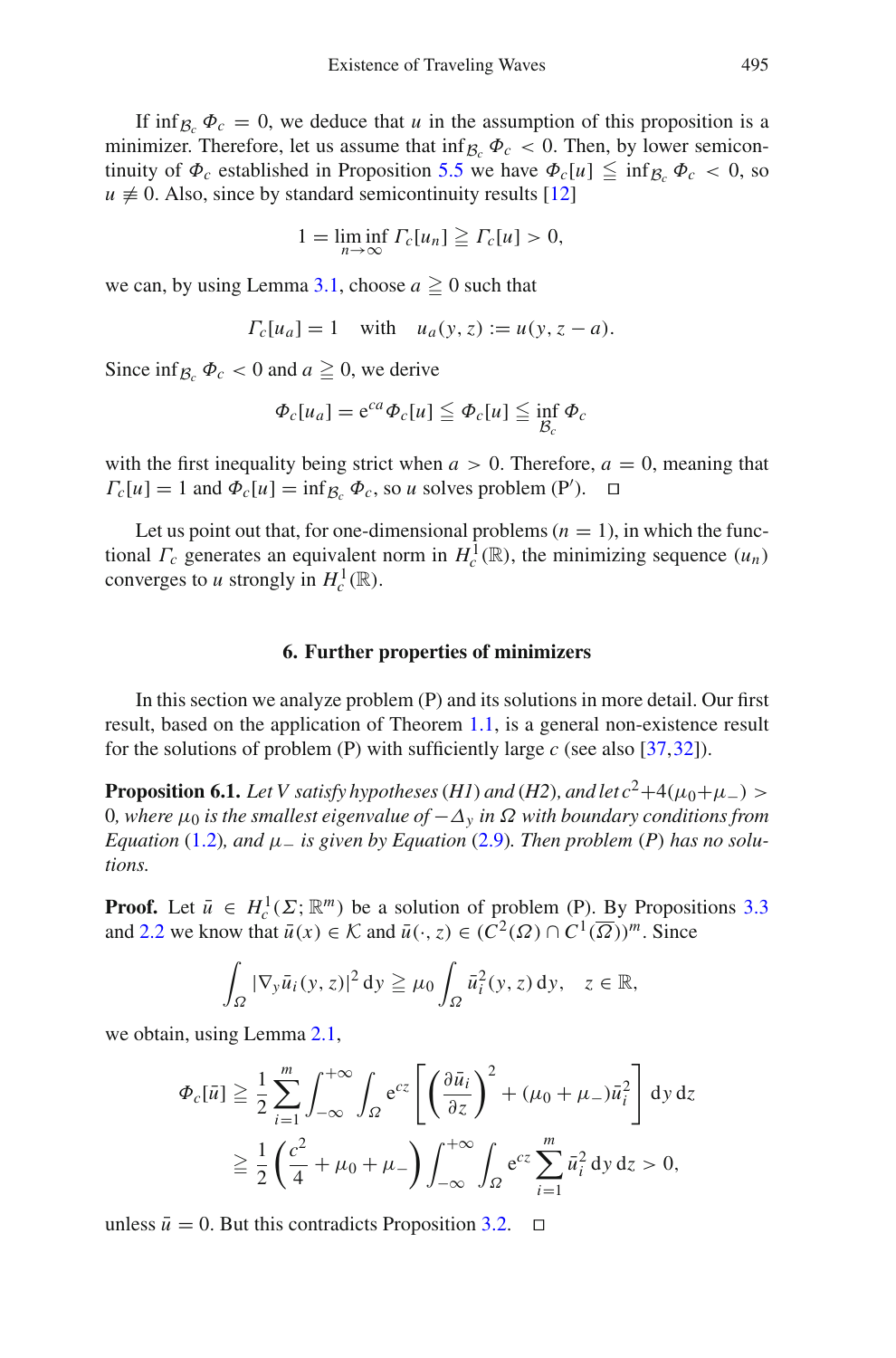Naturally, in view of the discussion at the end of Section [3,](#page-8-0) this implies that under the assumptions of Proposition [6.1](#page-20-1) there are *no* traveling wave solutions lying in  $H_c^1(\Sigma; \mathbb{R}^m)$ . A simple example of such a situation is the Fisher's equation in one space dimension, for which it is known that all the traveling wave solutions decay at infinity with the rate  $e^{-\lambda z}$  (see Equation [\(2.10\)](#page-6-0) with  $v_k = 0$ ) and, therefore, cannot lie in  $H_c^1(\mathbb{R})$  [\[2](#page-31-4)[,32](#page-32-13)].

Let us point out that we will have  $\mu_$  ≥ 0 if *V*(*u*) ≥ 0 throughout *K*, so a necessary condition for existence of solutions of problem (P), which is familiar from the analysis of the one-dimensional scalar problem [\[17](#page-32-11)], is that  $V(u) < 0$ somewhere in *K*. In that case, if also  $\mu_0 + \mu_- < 0$ , problem (P) may have solutions only with  $c \leq c_{\text{max}}$ , where  $c_{\text{max}} = 2\sqrt{-\mu_0 - \mu_-}$  [\[37\]](#page-33-4).

Next we establish the following necessary and sufficient condition for existence of traveling wave solutions for potentials with linearly stable equilibrium at  $u = 0$ . Let us introduce the functional

$$
E[v] := \int_{\Omega} \left( \frac{1}{2} \sum_{i=1}^{m} |\nabla_{y} v_{i}|^{2} + V(v) \right) dy, \quad v \in H^{1}(\Omega; \mathbb{R}^{m}), \tag{6.1}
$$

<span id="page-21-2"></span>where  $H^1(\Omega; \mathbb{R}^m)$  is the Sobolev space of functions with values in  $\mathbb{R}^m$  (for Dirichlet boundary conditions, take  $H_0^1(\Omega; \mathbb{R}^m)$  instead). Under the hypotheses (H1) and (H2), this functional is known to have a minimizer  $\bar{v} \in H^1(\Omega; \mathbb{R}^m)$  (see [\[12\]](#page-32-24)) which satisfies the corresponding boundary conditions and such that

$$
\Delta_y \bar{v} + f(\bar{v}) = 0. \tag{6.2}
$$

Observe that for Neumann boundary conditions  $\bar{v}$  is constant and is simply a minimum of the potential *V*. It turns out that this functional can be used to characterize the existence of solutions of Equation  $(1.6)$ .

<span id="page-21-0"></span>**Proposition 6.2.** *Let V satisfy* (*H1*) *and* (*H2*)*, and assume*  $\nu_0 \geq 0$ *. Then Equation* [\(1.6\)](#page-2-0) *has a solution*  $\bar{u} \in H_c^1(\Sigma; \mathbb{R}^m)$  *if and only if* 

$$
\inf E[v] < 0,\tag{6.3}
$$

<span id="page-21-1"></span>*where the* inf *is taken over the functions*  $v \in H^1(\Omega; \mathbb{R}^m)$  *that satisfy the boundary conditions in Equation* [\(1.2\)](#page-0-1)*.*

**Proof.** Let us first prove that this assumption is sufficient. If Equation [\(6.3\)](#page-21-1) is satisfied, then choose a trial function

$$
u_{\lambda}(y, z) = \begin{cases} \bar{v}(y), & z < 0, \\ \bar{v}(y)e^{-\lambda z}, & z \ge 0, \end{cases}
$$
 (6.4)

where  $\bar{v}$  is a minimizer of *E*. Clearly,  $u_{\lambda} \in H_c^1(\Sigma; \mathbb{R}^m)$  if  $\lambda > \frac{c}{2}$ . Substituting this into the definition of  $\Phi_c$ , we find that

$$
\Phi_c[u_\lambda] \leq \frac{1}{c} E[\bar{v}] + \frac{1}{2(2\lambda - c)} \int_{\Omega} \sum_{i=1}^m \left( (\lambda^2 + C) \bar{v}_i^2(y) + |\nabla_y \bar{v}_i|^2 \right) dy, \quad (6.5)
$$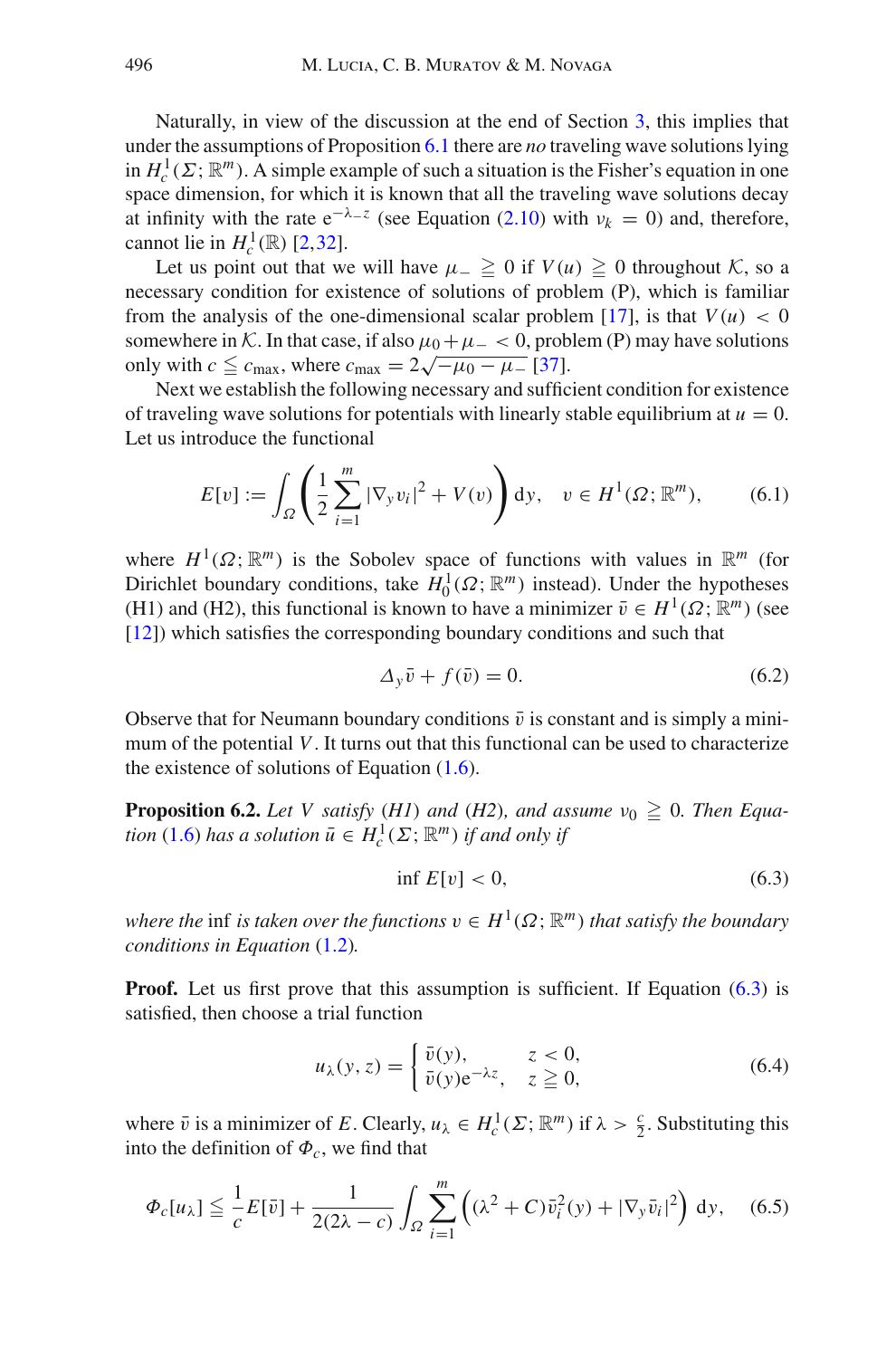where we used hypothesis (H1). Noting that  $E[\bar{v}] < 0$ , for fixed  $\lambda$  it is then possible to choose *c* so small that the right-hand side of this expression is negative. Then,  $u_{\lambda}$ will satisfy hypothesis (H3), which ensures the existence of a solution  $\bar{u}$  of problem (P) by Theorem [1.1.](#page-2-1)

Let us prove that the assumption  $(6.3)$  is also necessary. Suppose on the contrary that  $E[v] \ge 0$  for all  $v \in H^1(\Omega; \mathbb{R}^m)$ . Then also

$$
\int_{\Sigma} e^{cz} \left( \frac{1}{2} \sum_{i=1}^{m} |\nabla_y u_i|^2 + V(u) \right) dx \geqq 0
$$

<span id="page-22-0"></span>for all  $u \in H_c^1(\Sigma; \mathbb{R}^m)$ . Using this and Lemma [2.1,](#page-5-1) we then obtain

$$
\Phi_c[u] \geqq \int_{\Sigma} e^{cz} \sum_{i=1}^m \left(\frac{\partial u_i}{\partial z}\right)^2 dx \geqq \frac{c^2}{8} \int_{\Sigma} e^{cz} \sum_{i=1}^m u_i^2 dx.
$$
 (6.6)

Therefore, from Proposition [3.5](#page-11-0) we conclude that there are no non-trivial solutions of Equation [\(1.6\)](#page-2-0) which lie in  $H_c^1(\Sigma; \mathbb{R}^m)$ .  $\Box$ 

Notice that inequality  $(6.6)$  shows that, if Equation  $(1.6)$  has a non-trivial solution in  $H_c^1(\Sigma; \mathbb{R}^m)$ , then inf  $E[v] < 0$ , without any assumption on the sign of  $ν_0$ .

In the case of Neumann boundary conditions, we have the following result.

<span id="page-22-1"></span>**Proposition 6.3.** Let  $\bar{u}$  be a solution of problem (P) with Neumann boundary *conditions. Then*  $\bar{u}$  *depends only on the variable z.* 

**Proof.** Let us consider the function  $g : \Omega \to \mathbb{R}$  defined as

$$
g(y) := \int_{\mathbb{R}} e^{cz} \left( \frac{1}{2} \sum_{i=1}^{m} |\nabla \bar{u}_i|^2 + V(\bar{u}) \right) dz,
$$

so that by Proposition [3.2](#page-8-2) we have  $\Phi_c[\bar{u}] = \int_{\Omega} g(y) dy = 0$ . Assume first that the function *g* is not constant almost everywhere in  $\Omega$ . Hence, we can choose  $\bar{y} \in \Omega$ such that  $g(\bar{y}) < 0$ . By Fubini's theorem, we can also assume that the function  $\tilde{u}(y, z) := \bar{u}(\bar{y}, z)$  belongs to  $H_c^1(\Sigma; \mathbb{R}^m)$ . However, clearly  $\Phi_c[\tilde{u}] \leqq g(\bar{y})|\Omega| < 0$ , contradicting Proposition [3.2.](#page-8-2)

If the function *g* is constant almost everywhere on  $\Omega$  but  $\bar{u}$  depends on *y*, then we can choose  $\bar{y} \in \Omega$  such that

$$
\int_{\mathbb{R}} e^{cz} |\nabla_y \bar{u}(\bar{y}, z)|^2 dz > 0.
$$

Defining  $\tilde{u}$  as above, we obtain  $\Phi_c[\tilde{u}] < \Phi_c[\bar{u}] = 0$ , which gives again a contradiction.  $\Box$ 

Next we establish the fact that the solutions of problem (P) are essentially scalar functions, if the potential *V* depends only on the modulus of *u*.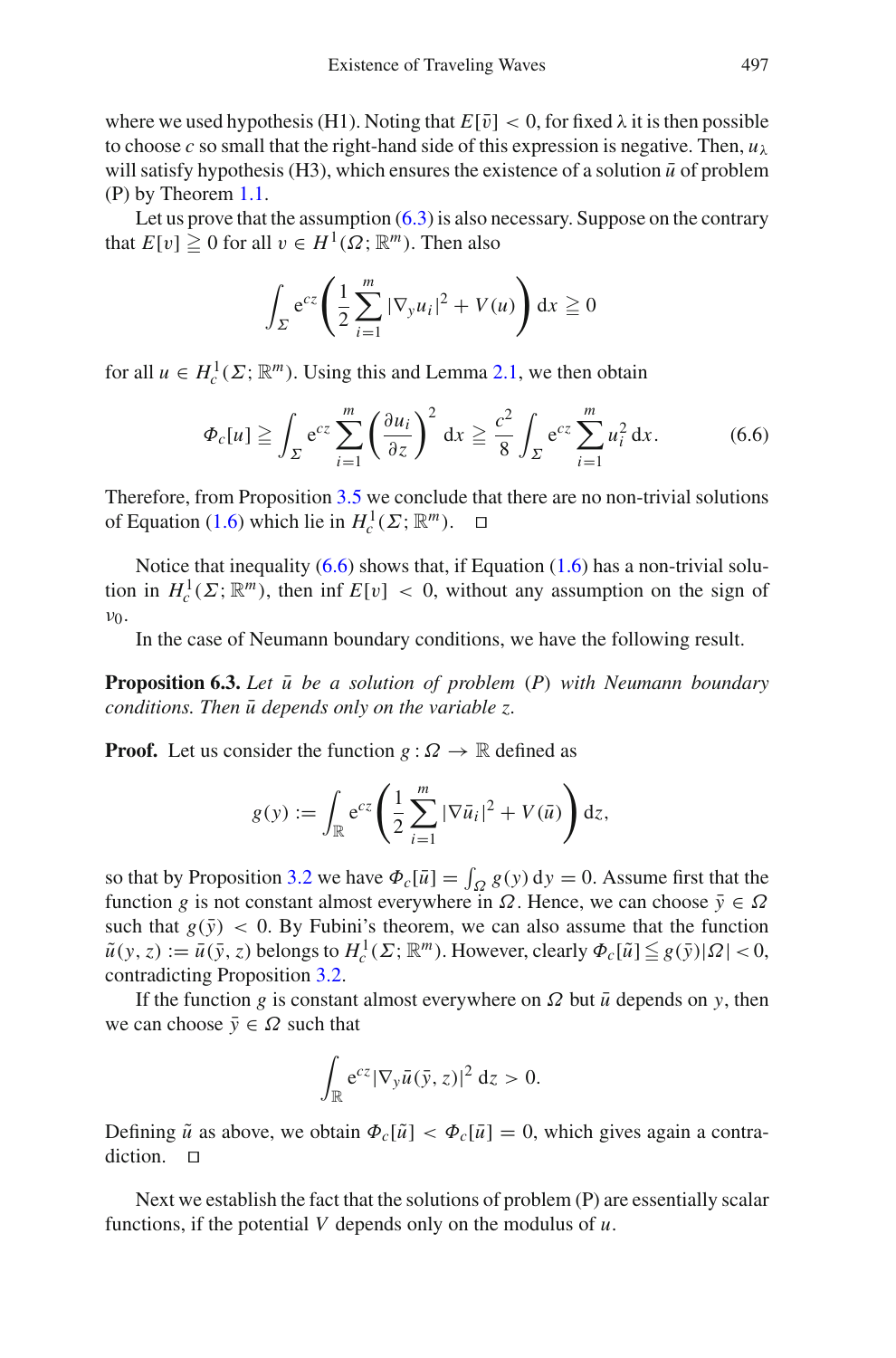**Proposition 6.4.** *Assume V(u)* =  $V(|u|)$ *, that is, the function V depends only on the modulus of u, and let*  $\bar{u} \in H_c^1(\Sigma; \mathbb{R}^m)$  *be a solution of problem* (*P*)*. Then, there exists a vector*  $v \in \mathbb{R}^m$  *and a function*  $\eta \in C^2(\Sigma) \cap C^1(\overline{\Sigma})$ *,*  $\eta(x) > 0$ *, such that*  $\bar{u}(x) = \eta(x)v$  *for any*  $x \in \Sigma$ *.* 

**Proof.** Consider the non-empty open set  $\Sigma' \subseteq \Sigma$  on which  $|\bar{u}| > 0$ . Introduce  $\eta(x) = |\bar{u}(x)|$  on  $\Sigma$  and  $n(x) = \bar{u}(x)/|\bar{u}(x)|$  on  $\Sigma'$ . The latter has the meaning of the director of the vector field *u*, and so we have  $|n| = 1$ . From these definitions  $\bar{u} = \eta n$  in  $\Sigma'$  and  $\nabla \bar{u} = 0$  almost everywhere in  $\Sigma \backslash \Sigma'$ . So a straightforward calculation shows that

$$
\sum_{i=1}^{m} |\nabla \bar{u}_i|^2 = |\nabla \eta|^2 + \eta^2 \sum_{i=1}^{m} |\nabla u_i|^2 \geq |\nabla \eta|^2.
$$
 (6.7)

<span id="page-23-0"></span>Now consider  $\tilde{u}(x) = (\eta(x), 0, \dots, 0) \in H_c^1(\Sigma; \mathbb{R}^m)$ . If the last inequality in Equation  $(6.7)$  is strict, then

$$
\Phi_c[\tilde{u}] < \Phi_c[\bar{u}],
$$

since by assumption  $V(\tilde{u}) = V(\eta) = V(|\bar{u}|) = V(\bar{u})$ , and this contradicts the minimality of  $\bar{u}$ . So,  $\nabla n = 0$  in  $\Sigma'$  and  $\tilde{u}$  is also a minimizer, and, therefore, is regular by Proposition [3.3.](#page-8-4) Therefore,  $\eta$  is a classical solution of the scalar equation

$$
\Delta \eta + c \eta_z - V'(\eta) = 0, \tag{6.8}
$$

<span id="page-23-1"></span>and, furthermore,  $\eta(x) \ge 0$ . Then, we have in fact  $\eta(x) > 0$  everywhere in  $\Sigma$ , and so  $\Sigma' = \Sigma$ . Indeed, define the function  $c^{\pm}(x) = \left[ \frac{V'(\eta(x))}{n(x)} \right]$  $\left(\frac{\eta(x)}{\eta(x)}\right)^{\pm}$ , where  $[v]^{-} =$  $-\min\{v, 0\}$  and  $[v]^+ = \max\{v, 0\}$ , for all  $x \in \Sigma'$ , and set  $c^{\pm}(x) = 0$  otherwise. Note that by hypothesis (H2) we have  $c^{\pm} \in L^{\infty}(\Sigma)$ . Then Equation [\(6.8\)](#page-23-1) can be rewritten as

$$
\Delta \eta + c \eta_z - c^+(x) \eta = -c^-(x) \eta \leq 0.
$$

So, by the strong maximum principle [\[20,](#page-32-21) Theorem 3.5], we conclude that  $\eta(x) > 0$ for all  $x \in \Sigma$ . It then follows that *n* is a constant vector throughout  $\Sigma$ , which concludes the proof.  $\square$ 

In other words, to find the solution of problem (P) under the above assumption, one only needs to consider the scalar equation whose solutions lie in the considered exponentially weighted Sobolev spaces. Notice that for constant sign solutions of Equation [\(6.8\)](#page-23-1) precise estimates of the decay of the solution as  $z \rightarrow +\infty$  can be obtained [\[48](#page-33-16)]. Since, in addition, our solutions lie in the spaces  $H_c^1(\Sigma; \mathbb{R}^m)$ , it follows that  $u = O(e^{-\lambda_0^+ z})$ , where  $\lambda_0^+$  is defined in Equation [\(2.12\)](#page-6-1), for large positive *z*. Thus, generally these solutions are special in the sense that they have a non-generic fast exponential decay at  $+\infty$  (see also [\[32](#page-32-13)]).

<span id="page-23-2"></span>Our next group of results concerns the behavior of solutions of problem (P) as  $z \rightarrow -\infty$ . Our main tool here is the familiar energy estimate for gradient systems.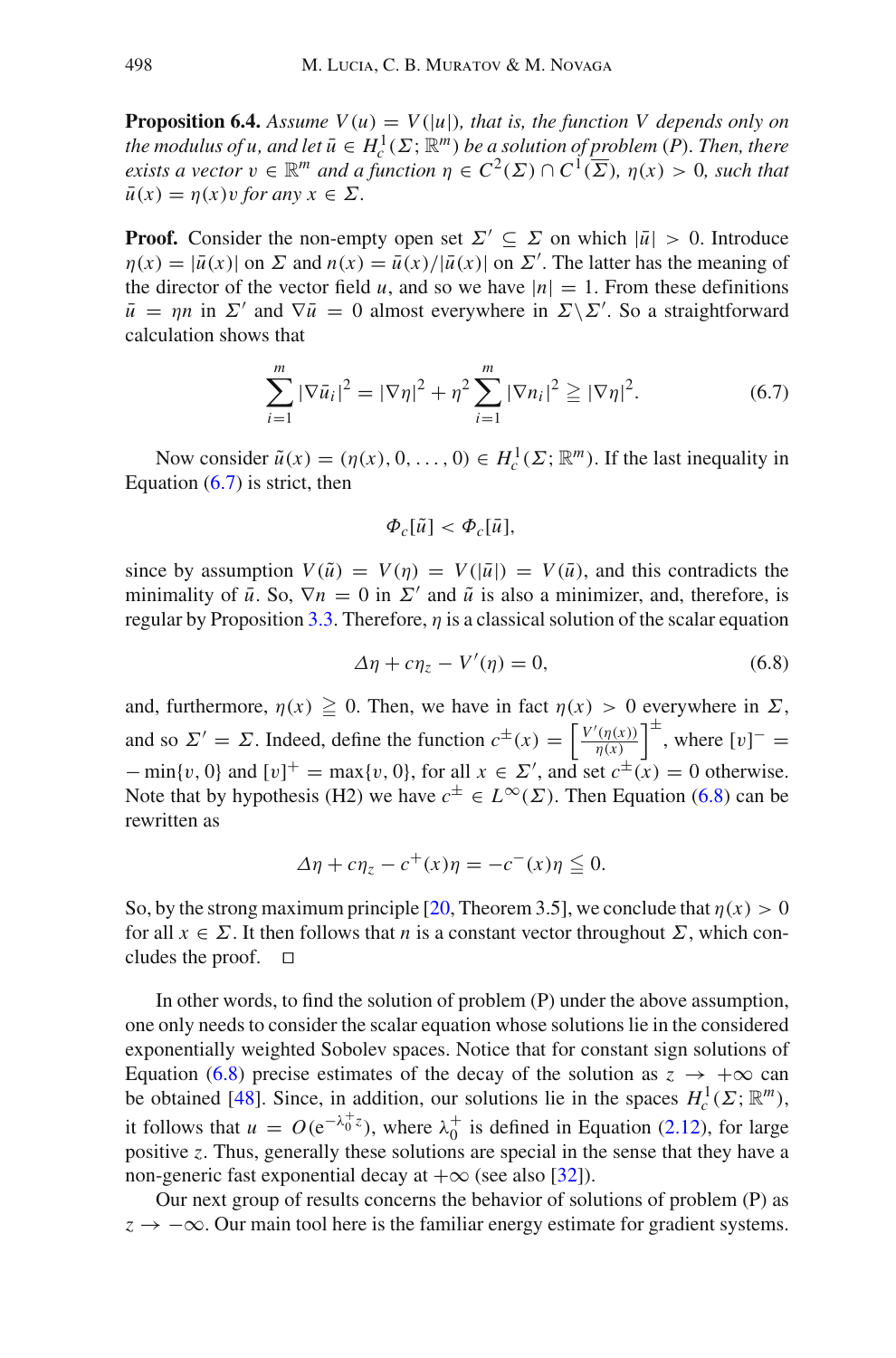**Lemma 6.5.** *Let*  $\bar{u} \in H^1_{c^{\dagger}}(\Sigma; \mathbb{R}^m)$  *be a solution of problem*  $(P)$ *, then*  $\bar{u}_z \in L^2$  $(\Sigma; \mathbb{R}^m)$ .

<span id="page-24-0"></span>**Proof.** Scalar multiplying Equation [\(1.6\)](#page-2-0) by  $\bar{u}_z$  and integrating over  $\Sigma_R := \Omega \times$  $(-R, R), R > 0$ , we obtain

$$
0 = \sum_{i=1}^{m} \int_{\Sigma_R} \frac{\partial \bar{u}_i}{\partial z} \left( \frac{\partial^2 \bar{u}_i}{\partial z^2} + \Delta_y \bar{u}_i + c^{\dagger} \frac{\partial \bar{u}_i}{\partial z} + f_i(\bar{u}) \right) dx
$$
  
\n
$$
= c^{\dagger} \int_{\Sigma_R} \sum_{i=1}^{m} \left( \frac{\partial \bar{u}_i}{\partial z} \right)^2 dx
$$
  
\n
$$
+ \left[ \int_{\Omega} \left( \frac{1}{2} \sum_{i=1}^{m} \left( \frac{\partial \bar{u}_i}{\partial z} \right)^2 - \frac{1}{2} \sum_{i=1}^{m} |\nabla_y \bar{u}_i|^2 - V(\bar{u}) \right) dy \right]_{-R}^{R}, \quad (6.9)
$$

where we used the boundary conditions in Equation  $(1.2)$  to erase the boundary term

$$
\int_{\partial \Omega \times (-R \times R)} (\nabla_y \bar{u}_i \cdot n_{\partial \Sigma}) \frac{\partial \bar{u}_i}{\partial z} d\sigma dz.
$$

Recalling that by Proposition [3.3,](#page-8-4) we have  $\bar{u}_i \in W^{1,\infty}(\Sigma)$ , passing to the limit in the equality [\(6.9\)](#page-24-0) for  $R \to +\infty$ , we obtain the thesis.  $\square$ 

For any  $R \in \mathbb{R}$ , let  $\widetilde{\Sigma}_R := \Omega \times (R, R + 1)$ . By the results of part (ii) of Proposition [3.3](#page-8-4) we have that the functions  $\bar{u}_i$  are uniformly bounded in  $W^{2,p}(\widetilde{\Sigma}_R)$ , with  $p > n$ , independently of *R*. It then follows that  $\bar{u}_z$  is bounded and uniformly continuous on  $\Sigma$ , hence from Lemma [6.5](#page-23-2) we obtain

$$
\lim_{z \to \pm \infty} \bar{u}_z(y, z) = 0 \quad \text{uniformly in } y \in \Omega. \tag{6.10}
$$

<span id="page-24-3"></span>On the other hand, by Proposition [3.3](#page-8-4) we know that  $\bar{u}(z, y) \rightarrow 0$  uniformly in  $y \in \Omega$  as  $z \to +\infty$ . Then, by the same  $W^{2,p}(\widetilde{\Sigma}_R)$  estimate and Sobolev imbedding theorem we obtain

$$
\lim_{z \to +\infty} |\nabla_y \bar{u}(y, z)| = 0 \quad \text{uniformly in } y \in \Omega. \tag{6.11}
$$

<span id="page-24-4"></span>In the following proposition we characterize the possible limits (that is, the  $\alpha$ -limit set) of  $\bar{u}(\cdot, z)$  for *z* → −∞ (we refer the reader also to [\[22\]](#page-32-26) for related results using dynamical systems techniques).

<span id="page-24-2"></span>**Proposition 6.6.** *Let*  $\bar{u} \in H^1_{c^{\dagger}}(\Sigma; \mathbb{R}^m)$  *be a solution of problem* (*P*)*, then there exists a sequence*  $z_n \to -\infty$  *and a function*  $v \in (C^2(\Omega) \cap C^1(\overline{\Omega}))^m$ , *satisfying the same boundary conditions as*  $\bar{u}$ *, such that* 

$$
\lim_{n \to +\infty} \bar{u}(\cdot, z_n) = v \quad \text{in } (C^1(\overline{\Omega}))^m.
$$
  
 
$$
\Delta_y v + f(v) = 0 \quad \text{in } \Omega.
$$
 (6.12)

<span id="page-24-1"></span>*Conversely, let v be any function such that*  $\lim_{n\to\infty} \bar{u}(\cdot, z_n) = v$  *in*  $(C^1(\overline{\Omega}))^m$ *, for some sequence*  $z_n \to -\infty$ *. Then*  $v \in (C^2(\Omega) \cap C^1(\overline{\Omega}))^m$ , v satisfies the same *boundary conditions as*  $\bar{u}$ *, and Equation* [\(6.12\)](#page-24-1) *holds.*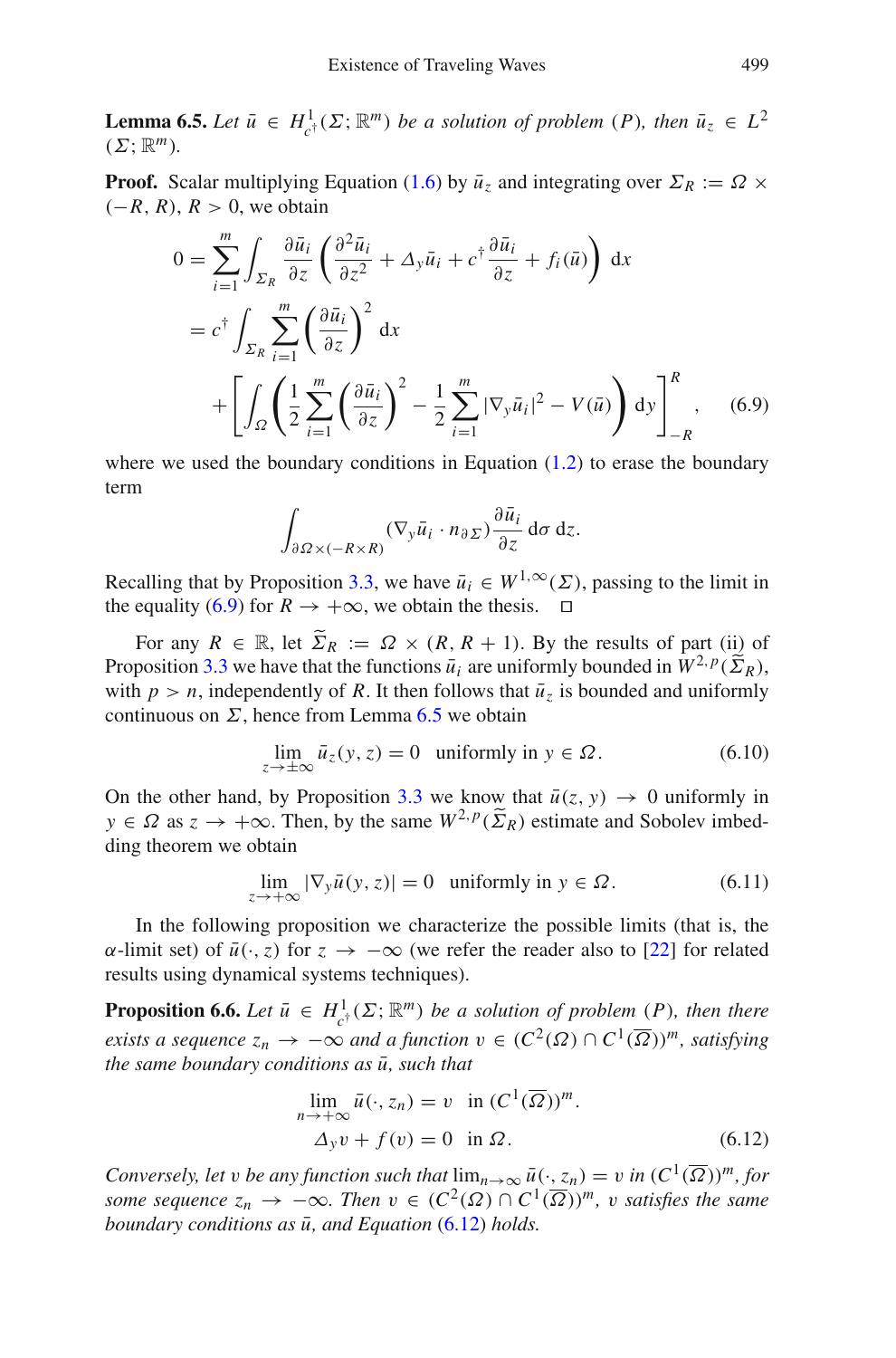<span id="page-25-0"></span>**Proof.** Let  $\phi \in H^1(\Omega; \mathbb{R}^m)$  be a test function (we further assume  $\phi \in H_0^1(\Omega; \mathbb{R}^m)$ if we have Dirichlet boundary conditions). Scalar multiplying Equation [\(1.6\)](#page-2-0) by  $\phi(y)$  and integrating over  $\widetilde{\Sigma}_R$ , we obtain

$$
0 = \left[\sum_{i=1}^{m} \int_{\Omega} \phi_i \frac{\partial \bar{u}_i}{\partial z} dy \right]_{R}^{R+1} + c \sum_{i=1}^{m} \int_{\widetilde{\Sigma}_R} \phi_i \frac{\partial \bar{u}_i}{\partial z} dx
$$

$$
- \sum_{i=1}^{m} \int_{\widetilde{\Sigma}_R} \left(\nabla_y \bar{u}_i \cdot \nabla_y \phi_i - f_i(\bar{u}) \phi_i\right) dx.
$$
(6.13)

<span id="page-25-1"></span>Since  $\bar{u}_z \to 0$  in  $C^0(\widetilde{\Sigma}_R)$  for  $R \to -\infty$ , we have

$$
\lim_{R \to -\infty} \sum_{i=1}^{m} \left( \left[ \int_{\Omega} \phi_i \frac{\partial \bar{u}_i}{\partial z} dy \right]_R^{R+1} + c \int_{\widetilde{\Sigma}_R} \phi_i \frac{\partial \bar{u}_i}{\partial z} dx \right) = 0. \tag{6.14}
$$

Note that the family of functions  $\bar{u}(y, z + R)$  is equibounded in  $(C^1(\overline{\Sigma}_0))^m$ , where  $\Sigma_0 := \Omega \times (0, 1)$ . Indeed, from the estimates of Proposition [3.3,](#page-8-4) we obtain a uniform bound on  $\bar{u}_i(y, z + R)$  in  $W^{2, p}(\Sigma_0)$ , with  $p > n$ . So, by the Ascoli– Arzelà theorem there exists a sequence  $R_n \to -\infty$  and a function  $\tilde{v}$  such that  $\bar{u}(y, z + R_n) \to \tilde{v}$  in  $(C^1(\overline{\Sigma}_0))^m$ . Moreover, since  $\lim_{R\to-\infty} \bar{u}_z(y, z + R) = 0$ uniformly on  $\overline{\Sigma}_0$ , we obtain  $\tilde{v}_z = 0$ , that is, the function  $\tilde{v}$  depends only on *y*. Setting  $v(y) := \tilde{v}(y, z)$ , we then obtain  $\lim_{n \to \infty} \bar{u}(\cdot, z_n) = v$  in  $(C^1(\Omega))^m$ , for example, for  $z_n = R_n$ .

From Equations  $(6.13)$  and  $(6.14)$ , it then follows

$$
0 = \lim_{n \to +\infty} \sum_{i=1}^{m} \int_{\widetilde{\Sigma}_{R_n}} (\nabla_y \bar{u}_i \cdot \nabla_y \phi_i - f_i(\bar{u}) \phi_i) dx
$$
  
= 
$$
\sum_{i=1}^{m} \int_{\Omega} (\nabla_y v_i \cdot \nabla_y \phi_i - f_i(v) \phi_i) dy,
$$
 (6.15)

for any  $\phi \in H^1(\Omega; \mathbb{R}^m)$  (responsible for any  $\phi \in H_0^1(\Omega; \mathbb{R}^m)$ ), which implies  $v \in (C^2(\Omega) \cap C^1(\overline{\Omega}))^m$ , v satisfies the same boundary conditions as  $\overline{u}$  on  $\partial \Omega$ , and  $\Delta_y v + f(v) = 0$  in  $\Omega$ .

Conversely, let us assume that there exists a function  $v$  such that  $\lim_{n\to\infty} \bar{u}(\cdot, z_n) = v$  in  $(C^1(\overline{\Omega}))^m$ , for some sequence  $z_n \to -\infty$ . Then, reasoning exactly as above with  $R_n = z_n$  we obtain  $v \in (C^2(\Omega) \cap C^1(\overline{\Omega}))^m$ , v satisfies the same boundary conditions as  $\bar{u}$  on ∂Ω, and  $\Delta_y v + f(v) = 0$  in Ω. □

We note that, by regularity of  $\bar{u}$ , a weak form of convergence (such as weak in  $L^2(\Omega; \mathbb{R}^m)$ , for example) implies a stronger  $(C^1(\Omega))^m$ –convergence in the second part of Proposition [6.6.](#page-24-2)

Let  $E[v]$  be the functional defined in  $(6.1)$  and introduce

$$
W := \left\{ v \in H^1(\Omega; \mathbb{R}^m) : v(y) \in \mathcal{K} \text{ for all } y \in \Omega, \text{ and } E[v] < 0 \right\}.
$$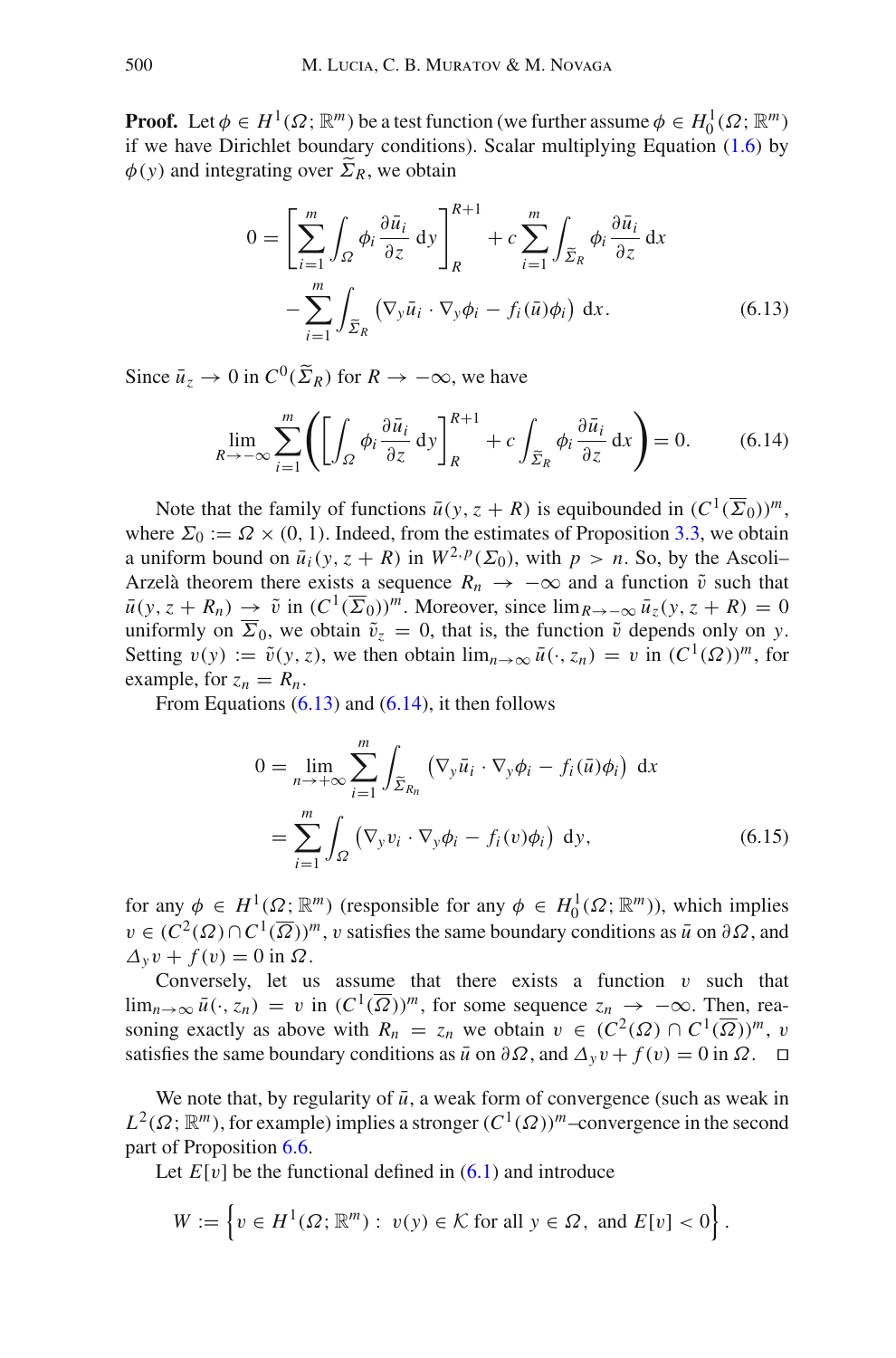Again, in the case of the Dirichlet boundary conditions replace  $H^1(\Omega; \mathbb{R}^m)$  with  $H_0^1(\Omega; \mathbb{R}^m)$ . Taking  $R = -z_n$  in [\(6.9\)](#page-24-0) and letting  $n \to +\infty$ , from Proposition [6.6](#page-24-2) and Equations  $(6.10)$  and  $(6.11)$ , we obtain the following:

<span id="page-26-0"></span>**Corollary 6.7.** *Let* v *be as in Proposition* [6.6.](#page-24-2) *Then*  $v \in W$ , *and in particular,*  $v \neq 0$ .

Under some extra assumptions on the critical points of  $E[v]$ , it is possible to give more precise information on the asymptotic behavior of the solutions of problem (P) at  $z = -\infty$ .

<span id="page-26-1"></span>**Corollary 6.8.** *Assume that any critical point of E in W is isolated in the strong topology of H*<sup>1</sup>( $\Omega$ ;  $\mathbb{R}^m$ ). Then the limit in Proposition [6.6](#page-24-2) is a full limit, that is,

$$
\lim_{z \to -\infty} \bar{u}(\cdot, z) = v \quad \text{in } (C^1(\overline{\Omega}))^m,
$$

*with*  $v \in W$ .

**Proof.** Note that the mapping  $z \mapsto \bar{u}(\cdot, z)$  is a continuous mapping from R to  $H^1(\Omega; \mathbb{R}^m)$ . Suppose that the full limit of  $\bar{u}(\cdot, z)$  does not exist. By continuity of this mapping, Proposition [6.6](#page-24-2) and Corollary [6.7,](#page-26-0) there exists  $\varepsilon > 0$  and a sequence  $z'_n \to -\infty$  such that  $\varepsilon \leq ||\bar{u}(\cdot, z'_n) - v||_{H^1(\Omega; \mathbb{R}^m)} \leq 2\varepsilon$ , where  $v \in W$  is some limit from Proposition [6.6,](#page-24-2) and the  $2\varepsilon$ -neighborhood of v does not contain any other elements of *W*. By regularity of  $\bar{u}$  we can pass to a subsequence, still labeled  $(z'_n)$ that converges strongly in  $H^1(\Omega; \mathbb{R}^m)$ . Therefore, if  $v' = \lim_{n \to \infty} \bar{u}(\cdot, z'_n)$ , then  $\varepsilon \le ||v' - v||_{H^1(\Omega; \mathbb{R}^m)} \le 2\varepsilon$ , too. But, by Proposition [6.6](#page-24-2) and Corollary [6.7](#page-26-0) every convergent sequence in  $(C^1(\Omega))^m$  has a limit that is in *W*, which contradicts the assumption that there are no elements of *W* in the  $2\varepsilon$ -neighborhood of *v* that are distinct from  $v$ .  $\Box$ 

Note that a sufficient condition for a critical point of *E* to be isolated is that it is non-degenerate (that is, that the second variation of *E* does not have zero eigenvalues). Also note that in the case of Neumann boundary conditions we know from Proposition [6.3](#page-22-1) that the function  $\bar{u}$  is independent of  $y \in \Omega$ , which implies that the function  $v$  is a constant. Therefore, we obtain the full limit in Proposition [6.6](#page-24-2) simply if we assume that any critical point of *V* in the open set  $\{u \in \mathbb{R}^m : V(u) < 0\} \subset \mathbb{R}^m$ is isolated.

We conclude this section by showing that, under suitable assumptions, the solu-tions of Equation [\(1.1\)](#page-0-0) propagate along  $\Sigma$  with asymptotic speed bounded by  $c^{\dagger}$ . Let us note that to address this question in full generality we need a suitable existence theory for the initial value problem given by Equation [\(1.1\)](#page-0-0). This, however, would go beyond the scope of our paper. On the other hand, it is possible to show that a large class of initial data for Equation  $(1.1)$  will generate solutions in the class  $\mathcal{Q}_c(\Sigma, \mathbb{R}^+)$  introduced in [\[37](#page-33-4)], a natural target space for the solutions of Equation  $(1.1)$ :

**Definition 2.** We will say that  $u \in \mathcal{Q}_c(\Sigma, \mathbb{R}^+),$  if  $u \in C^\infty(\Sigma \times \mathbb{R}^+), u(x, t) \in \mathcal{K}$ , and there exists  $\lambda > \frac{c}{2}$  such that for any  $T > t_0 > 0$  and multi-index  $\alpha$  there exists a constant  $C_\alpha = C_\alpha(t_0, T)$  such that  $|D^\alpha u(\cdot, t)| < C_\alpha(1 + e^{-\lambda z})$  for all  $t \in [t_0, T]$ .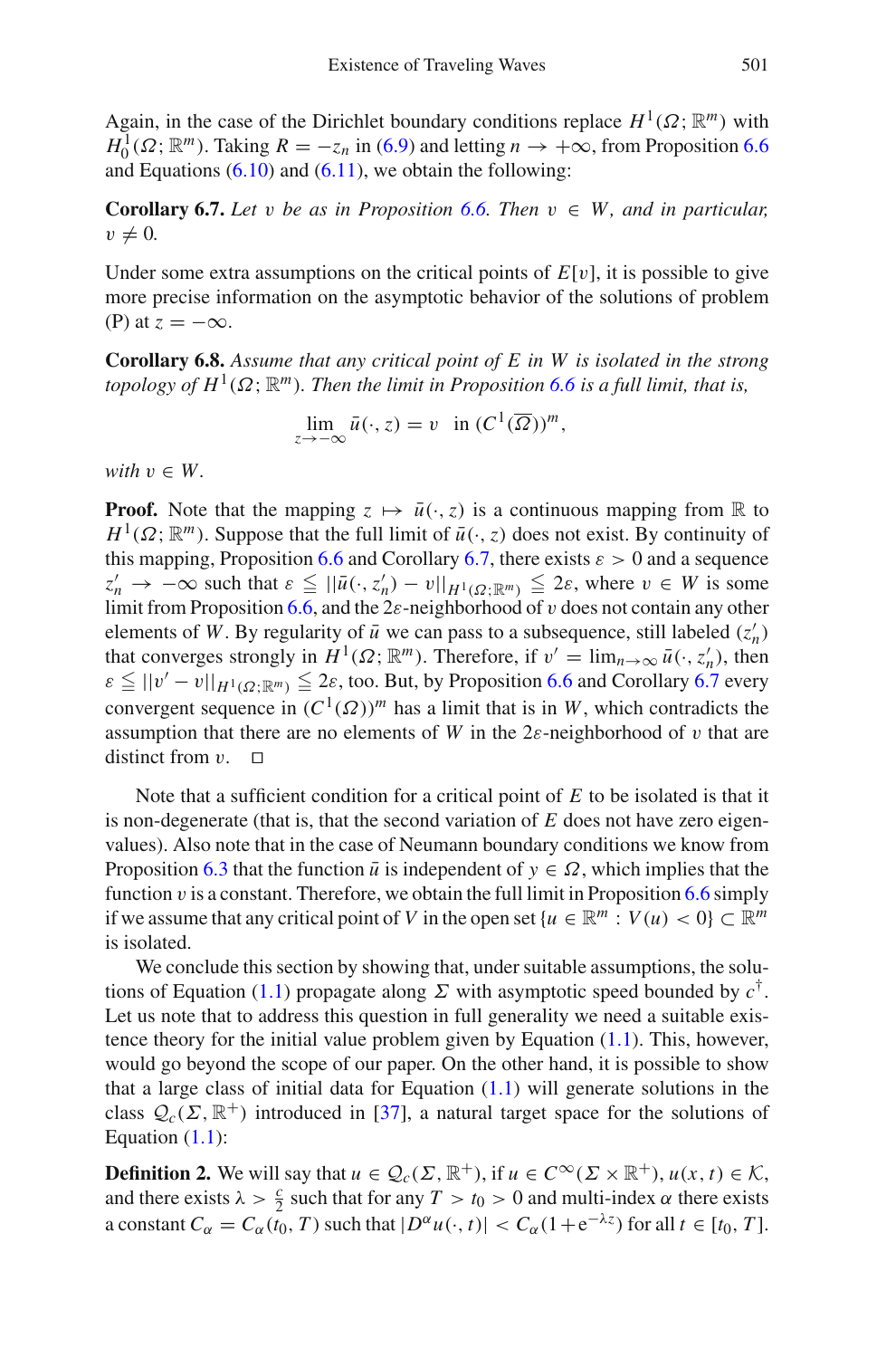Notice first that in the context of Equation  $(1.1)$  the set  $K$  has a meaning of an invariant region, whose existence assures global in time existence of solutions for Equation [\(1.1\)](#page-0-0), and by standard parabolic theory we obtain uniform bounds on the derivatives (see, for example, [\[33\]](#page-32-22)). So, what the classes  $Q_c(\Sigma, \mathbb{R}^+)$  control is mainly the rate of exponential decay of the solution, quantified by the value of *c*. Notice that the assumption that the solution of Equation [\(1.1\)](#page-0-0) lies in  $Q_c(\Sigma, \mathbb{R}^+)$ (even with arbitrary  $c > 0$ ) can be easily satisfied, for example, whenever  $u(\cdot, 0)$ takes values in  $K$  and has compact support.

We now state our result.

<span id="page-27-0"></span>**Proposition 6.9.** *Suppose that problem* (*P*) *has a solution, and let*  $u(x, t) \in Q_c$ <sup>†</sup>  $(\Sigma, \mathbb{R}^+)$  *be a solution of Equation* [\(1.1\)](#page-0-0)*. Then, for any c'* >  $c^{\dagger}$ *, it holds that*  $u(y, z + c't, t) \rightarrow 0$  *as*  $t \rightarrow \infty$ *, uniformly on compact subsets of*  $\Sigma$ *.* 

**Proof.** Fix a constant  $c''$  such that  $c^{\dagger} < c'' < 2\lambda$ , with  $\lambda$  from the definition of  $\mathcal{Q}_{c^{\dagger}}(\Sigma, \mathbb{R}^+)$ , then  $u(\cdot, t) \in H^1_{c''}(\Sigma; \mathbb{R}^m)$ . Differentiating  $\Phi_{c''}[u(y, z + y)]$  $c''t$ , *t*)] in *t* and integrating by parts, which is justified by the uniform estimates for  $u \in \mathcal{Q}_{c^{\dagger}}(\Sigma, \mathbb{R}^+)$ , we obtain for all  $t > 0$ 

$$
\frac{\mathrm{d}\Phi_{c''}[u(y,z+c''t,t)]}{\mathrm{d}t} = -\int_{\Sigma} \mathrm{e}^{c''z} \sum_{i=1}^{m} \left(\Delta u_i + c'' \frac{\partial u_i}{\partial z} + f_i(u)\right)^2 \mathrm{d}x \leq 0. \tag{6.16}
$$

Since also  $c'' > c^{\dagger}$ , we have  $0 \leq \Phi_{c''}[u(y, z + c''t, t)] \leq \Phi_{c''}[u(y, z, t_0)]$ ,  $t_0 > 0$ , and by Lemma [3.1](#page-8-1) we obtain

$$
\Phi_{c''}[u(y, z + c't, t)] = e^{-c''(c' - c'')t} \Phi_{c''}[u(y, z + c''t, t)] \to 0 \quad (6.17)
$$

as  $t \to \infty$ . On the other hand, letting  $\tilde{u}(y, \zeta, t) := u\left(y, \frac{c^{\dagger}}{c''}, \zeta, t\right)$  and retracing the arguments of Equations [\(4.7\)](#page-14-3)–[\(4.9\)](#page-14-3), we obtain  $\tilde{u} \in H^1_{c^{\dagger}}(\Sigma; \mathbb{R}^m)$  and

$$
\Phi_{c''}[u] = \int_{\Sigma} e^{c''z} \left( \frac{1}{2} \sum_{i=1}^{m} \left[ \left( \frac{\partial u_i}{\partial z} \right)^2 + |\nabla_y u_i|^2 \right] + V(u) \right) dy dz
$$
  
\n
$$
= \frac{c^{\dagger}}{c''} \int_{\Sigma} e^{c^{\dagger}z} \left( \frac{1}{2} \sum_{i=1}^{m} \left[ \left( \frac{c''}{c^{\dagger}} \right)^2 \left( \frac{\partial \tilde{u}_i}{\partial \zeta} \right)^2 + |\nabla_y \tilde{u}_i|^2 \right] + V(\tilde{u}) \right) dy dz
$$
  
\n
$$
= \frac{c''^2 - c^{\dagger^2}}{c''c^{\dagger}} \Gamma_{c^{\dagger}}[\tilde{u}] + \frac{c^{\dagger}}{c''} \Phi_{c^{\dagger}}[\tilde{u}] \geq \frac{c''^2 - c^{\dagger^2}}{c''c^{\dagger}} \Gamma_{c^{\dagger}}[\tilde{u}] = \frac{c''^2 - c^{\dagger^2}}{c''^2} \Gamma_{c''}[u],
$$

since  $\Phi_{c^{\dagger}}[u] \ge 0$  for all  $u \in H^1_{c^{\dagger}}(\Sigma; \mathbb{R}^m)$  by Proposition [3.2.](#page-8-2) But then, using Lemma [2.1,](#page-5-1) we have

$$
\Phi_{c''}[u(y, z + c't, t)] \ge \frac{c''^2 - c^{\dagger^2}}{8} \int_{\Sigma} e^{c''z} \sum_{i=1}^m u_i^2(y, z + c't, t)^2 dy dz.
$$
 (6.18)

Therefore,  $u(y, z + c't, t) \rightarrow 0$  in  $L^2_{c^{\dagger}}(\Sigma; \mathbb{R}^m)$  as  $t \rightarrow \infty$ . Since  $u(\cdot, t) \in$  $(L^{\infty}(\Sigma))^{m}$  we have  $\nabla u(\cdot, t) \in (L^{\infty}(\Sigma))^{mn}$  uniformly for any  $t \geq t_0$ , with  $t_0 > 0$ (see [\[33](#page-32-22)]); hence  $u(y, z + c't, t) \to 0$  uniformly on compact subsets of  $\Sigma$ .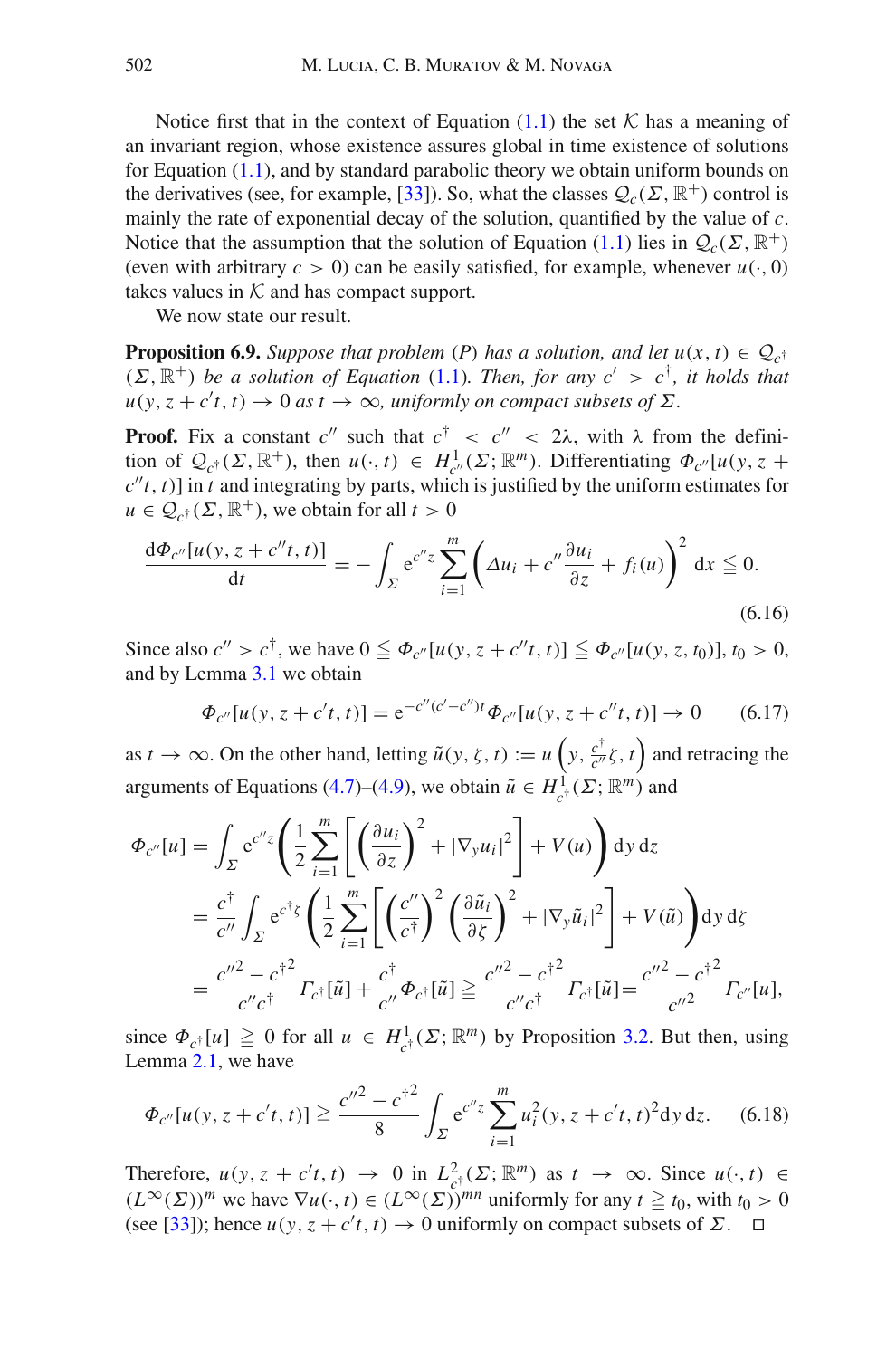Let us emphasize that the result in Proposition  $6.9$  implies that the speed  $c^{\dagger}$ obtained in problem (P) has a special significance for the solutions of the original parabolic problem. Indeed,  $c^{\dagger}$  is the maximum speed with which solutions may propagate (for example, in the sense of the speed of the leading edge [\[37](#page-33-4),[40\]](#page-33-2)). On the other hand, observe that this is also a sharp upper bound, since existence of solutions of problem (P) obviously implies existence of solutions of Equation [\(1.1\)](#page-0-0) which propagate with speed  $c^{\dagger}$ .

Finally, let us note that in general the free energy functional in Equation [\(1.4\)](#page-1-0) may include the effect of anisotropy [\[29](#page-32-0),[30](#page-32-4)], that is, the gradient square term in  $F[u]$  can be replaced by a quadratic form generated by a symmetric positive-definite constant  $n \times n$  matrix G. Then the analogue of Equation [\(1.1\)](#page-0-0) becomes

$$
u_t = \nabla \cdot (G\nabla u) - \nabla_u V(u). \tag{6.19}
$$

<span id="page-28-1"></span>Similarly, the boundary conditions for this equation should be modified from Equation [\(1.2\)](#page-0-1) and become

$$
(\nu \cdot G \nabla u)|_{\partial \Sigma} = 0 \quad \text{or} \quad u|_{\partial \Sigma} = 0. \tag{6.20}
$$

<span id="page-28-2"></span>One can naturally ask whether the above problem admits traveling wave solutions, too. Indeed, it is not difficult to see that Equation [\(6.19\)](#page-28-1) with the boundary conditions from Equation  $(6.20)$  can be reduced to Equation  $(1.1)$ , with the boundary conditions from Equation [\(1.2\)](#page-0-1), by the linear change of variables

$$
x' = G^{-1/2}x.
$$

<span id="page-28-0"></span>In this way we obtain a problem of the type considered above on a modified cylinder  $\Sigma'$ , which can then be treated in the same fashion.

## **7. An application**

In this section, we consider a sample application problem, for which various assumptions of the theorems above can be explicitly verified, and demonstrate the practical utility of our methods. For a particular example we will use a computerassisted approach to obtain the necessary estimates for existence. Note that with a bit of extra work these types of results can be made completely rigorous. This, however, is beyond the purpose of this section, which is to illustrate our theorems.

As a sample problem, we will consider Equation [\(1.5\)](#page-1-1) with  $\tau = 1$ ,  $g = 1$ ,  $a = 3, b_1 = 1, b_2 = \frac{3}{2}, h_1 = \frac{11}{20}$ , and  $h_2 = 0$ . For simplicity, we will consider the case  $m = 2$  and  $n = 1$  (implying that  $\Sigma = \mathbb{R}$ ), so that the vector character of the problem is preserved. Let us mention that in one space dimension existence of traveling wave solutions in gradient systems can be also studied by topological techniques [\[36](#page-33-9)[,39](#page-33-10)[,45](#page-33-11)].

<span id="page-28-3"></span>Thus, with  $u = (u_1, u_2)$ , this problem has the following expression for the potential *V*:

$$
V(u_1, u_2) = -\frac{11}{20}u_1 - \frac{3}{2}\left(u_1^2 + u_2^2\right) + \frac{1}{4}\left(u_1^4 + u_2^4\right) + \frac{3}{4}u_1^2u_2^2. \tag{7.1}
$$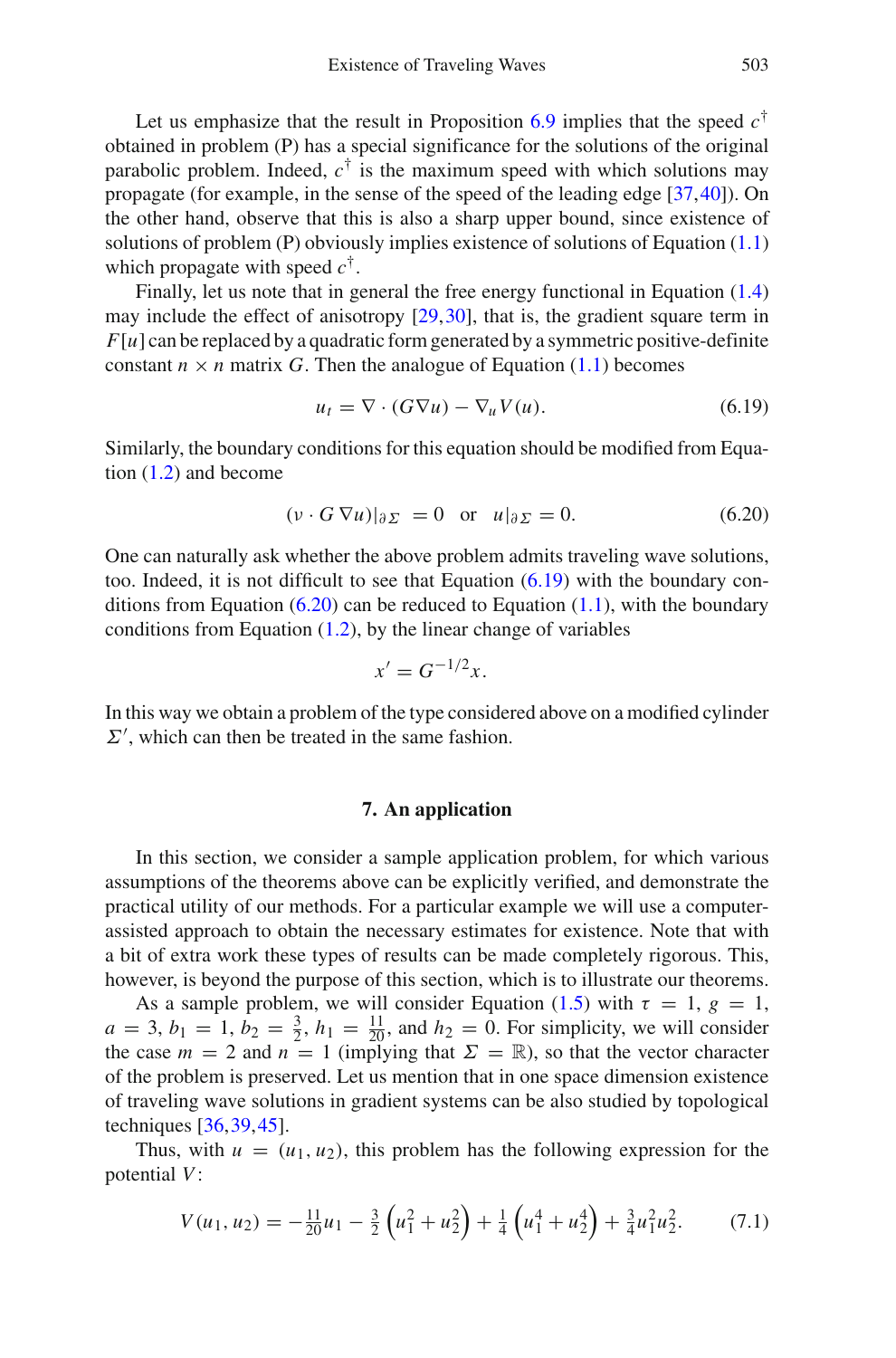

<span id="page-29-0"></span>**Fig. 7.2.** The level curves of the potential *V* in Equation [\(7.1\)](#page-28-3). The outermost contour corresponds to  $V = \frac{1}{4}$  and shows the boundary of the set  $K$ . The set  $K_+$  is enclosed by the dashed lines

The plot of the level curves of *V* is presented in Fig. [7.2.](#page-29-0) An inspection of this figure shows that *V* has one local maximum  $O(p_0, 0)$ , four local minima  $P_{\pm}(p_{\pm}, 0)$  and  $Q_{\pm}(p_1, \pm q_1)$ , and four saddle points  $R_{\pm}(p_2, \pm q_2)$  and  $S_{\pm}(p_3, \pm q_3)$ , respectively (see Fig. [7.2\)](#page-29-0). It is easy to see that the set  $K := \{(u_1, u_2) \in \mathbb{R}^2 : V(u_1, u_2) \leq \frac{1}{4}\}\$ has the required properties, being convex and satisfying Equation [\(2.3\)](#page-4-2). There is also a rectangle  $K_+ = \{(u_1, u_2) \in \mathbb{R}^2 : p_3 \le u_1 \le p_+, 0 \le u_2 \le q_3\}$ , which is also convex and satisfies Equation [\(2.3\)](#page-4-2).

We are going to study existence of several types of traveling waves which connect to different equilibria, namely to *O*, *P*−, and *S*+. Each such case leads to a different variational problem, since in order to satisfy hypothesis (H1), one needs to subtract from *V* its value at the equilibrium point reached at  $z = +\infty$ . So, we will consider each such problem separately and establish existence and nonexistence of variational traveling waves, as well as the upper and lower bounds for the speed. To simplify the notation, we will still say that *u* lies in  $H_c^1(\Sigma; \mathbb{R}^m)$ , tacitly assuming that the equilibrium point is properly subtracted from *u*.

Let us point out that if one sets  $u_2 = 0$ , then the problem becomes scalar, and existence of traveling waves connecting  $P_+$ ,  $P_-$ , and  $O$  is well-known (see, for example, [\[2](#page-31-4)[,50](#page-33-5)]). These are the heteroclinic orbits *P*−*O*, *P*+*O*, and *P*+ *P*−, respectively, and there exists a continuous family of solutions monotonically connecting *P*<sup>+</sup> and *P*<sup>−</sup> with *O*, and a unique solution going monotonically from *P*<sup>+</sup> to *P*<sup>−</sup>. Furthermore, an exact solution for the traveling wave  $P_+ P_-$  can be found [\[4\]](#page-31-5), giving  $c = 0.393419$  for this wave. These are natural candidates for the solutions of the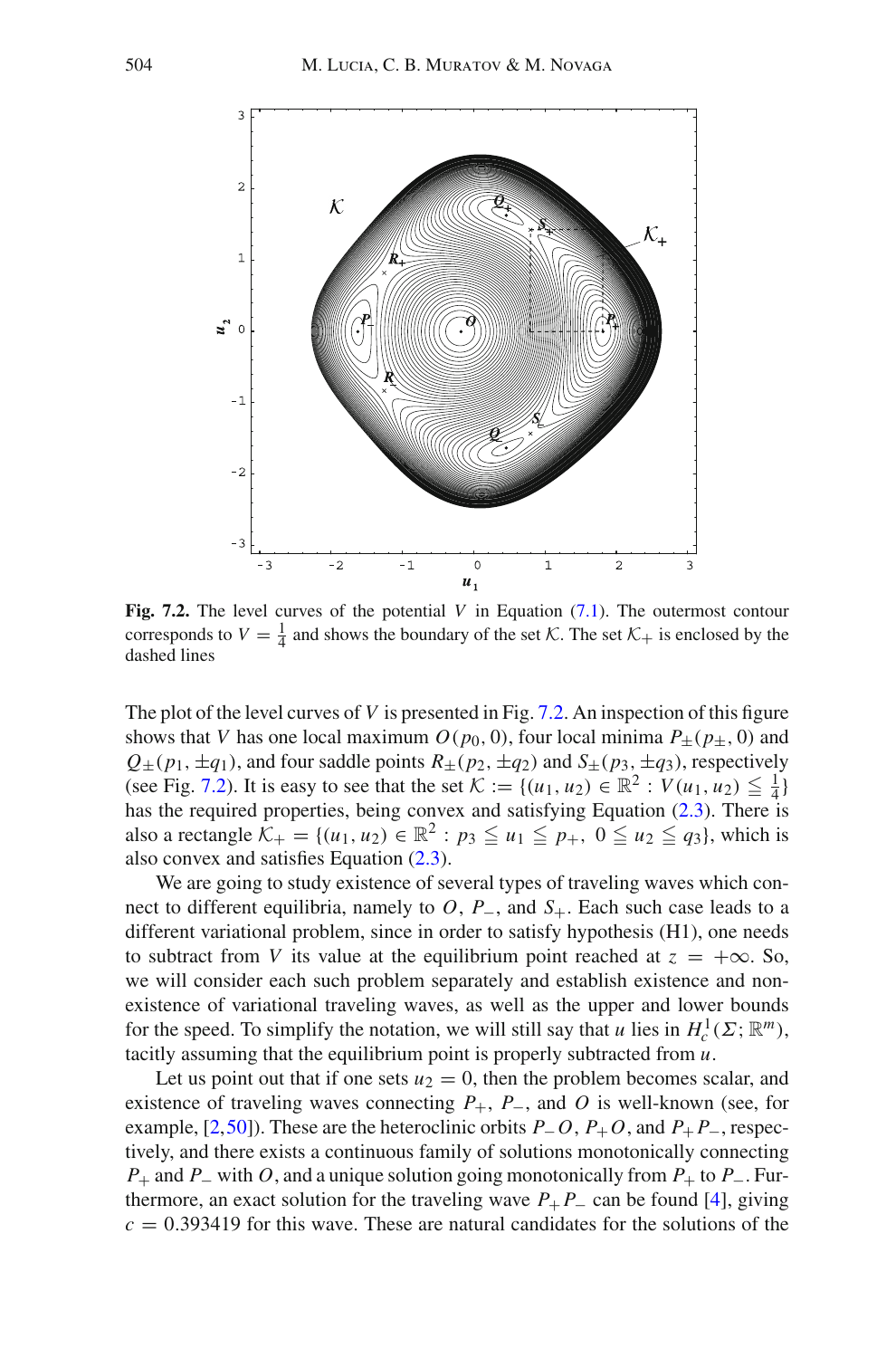variational problems under consideration, so, in particular, we need to see whether we can discriminate between them and the solutions of the vector problem.

We start by studying the case of the waves connecting to *O*. To begin, we compute the value of  $v_0$ , which in all considered cases is simply the smallest eigenvalue of the Hessian at the equilibrium approached at  $z = +\infty$ . A straightforward calculation shows that at *O* we have  $v_0 = -2.94841 < 0.$  So, in order to be able to apply Theorem [1.1,](#page-2-1) we need to find a trial function that makes the functional  $\Phi_c$ non-positive for  $c > c_0 = 2\sqrt{-v_0} = 3.43419$ . We were not able to find such a trial function.

On the other hand, at *O* we can estimate the value of  $\mu$  – to be slightly greater than  $-3$ . By Proposition [6.1,](#page-20-1) there are no variational traveling waves for  $c \geq$  $c_1 = 3.4641$ . Therefore, our method can give solutions only in a narrow range of  $c_1 = 3.4041$ . Therefore, our method can give solutions only in a harrow range of  $3.43419 < c < 3.4641$ , if any. Since also for  $c < 2\sqrt{-v_1} = 3.40401$  the solution will approach  $O$  in an oscillatory fashion (see the discussion in [\[37,](#page-33-4) Section 3]), it will not be expected to lie in  $H_c^1(\mathbb{R})$ , either. This suggests that there are no variational traveling waves that connect to  $O$ . In fact, we can prove that there are no variational traveling waves satisfying hypothesis (H3) that lie entirely to the left of *O* (that is, for which  $u_1 \leq p_0$ ). Indeed, applying the Taylor formula, we have

$$
V(u_1, u_2) = V(p_0, 0) + \frac{1}{2} \left\{ \left( -3 + 3\tilde{u}_1^2 + \frac{3}{2}\tilde{u}_2^2 \right) (u_1 - p_0)^2 + 6\tilde{u}_1 \tilde{u}_2 (u_1 - p_0) u_2 + \left( -3 + \frac{3}{2}\tilde{u}_1^2 + 3\tilde{u}_2^2 \right) u_2^2 \right\},
$$

where  $u_1 \leq \tilde{u}_1 \leq p_0 < 0$  and  $\tilde{u}_2$  lies between 0 and  $u_2$ . Clearly, the coefficients of the first and the third terms in the curly brackets are greater or equal to  $-v_0 = -3 + \frac{3}{2}p_0^2$ . Furthermore, since  $(u_1 - p_0)\tilde{u}_1 \ge 0$  and  $\tilde{u}_2u_2 \ge 0$ , we then have  $V(u_1, u_2) \ge V(p_0, 0) + \frac{1}{2}v_0((u_1 - p_0)^2 + u_2^2)$ , which implies that  $\Phi_c[u] = 0$ if and only if  $u = (p_0, 0)$  for all  $u \in H_c^1(\mathbb{R})$  with  $c^2 + 4v_0 > 0$ , so Theorem [1.1](#page-2-1) cannot be applied. Then, in view of Proposition [3.5,](#page-11-0) this means non-existence of variational traveling waves with these speeds. Note also that this argument can be strengthened to show that all the solutions  $P$ <sup>−</sup>*O* with  $u_2 = 0$  are not variational traveling waves (see also [\[32\]](#page-32-13)). This is not unusual for the traveling waves invading an unstable equilibrium.

Let us now consider the waves that connect to  $P_$ . Here we obtain  $v_0$  =  $0.994441 > 0$ , and we know from the case  $u_2 = 0$  that problem (P) has a solution. The question is whether this solution is in fact one-dimensional, and what the bounds on the speed are. To begin, we first find that for  $P_$  the value of  $\mu$ <sup>−</sup> is slightly greater than  $-0.34$ . Again, by Proposition [6.1](#page-20-1) this means that the variational traveling waves connecting to *P*− may exist only for  $c < c_1 = 2\sqrt{-\mu}$  < 1.1662. To see whether there are variational traveling waves that move *faster* than in the case  $u_2 = 0$ , we construct the trial function  $u = (u_1, u_2)$  defined as

$$
u_1(z, a, b) := p_- + \frac{1}{2}(p_+ - p_-)(1 - \tanh az),
$$
  
\n
$$
u_2(z, a, b) := b \operatorname{sech}^2 az.
$$

Next we evaluate  $\Phi_c$  on *u* and minimize with respect to *a* and *b*. We then find a (large enough) value of  $c$  at which the minimum value of  $\Phi_c$  is still negative. We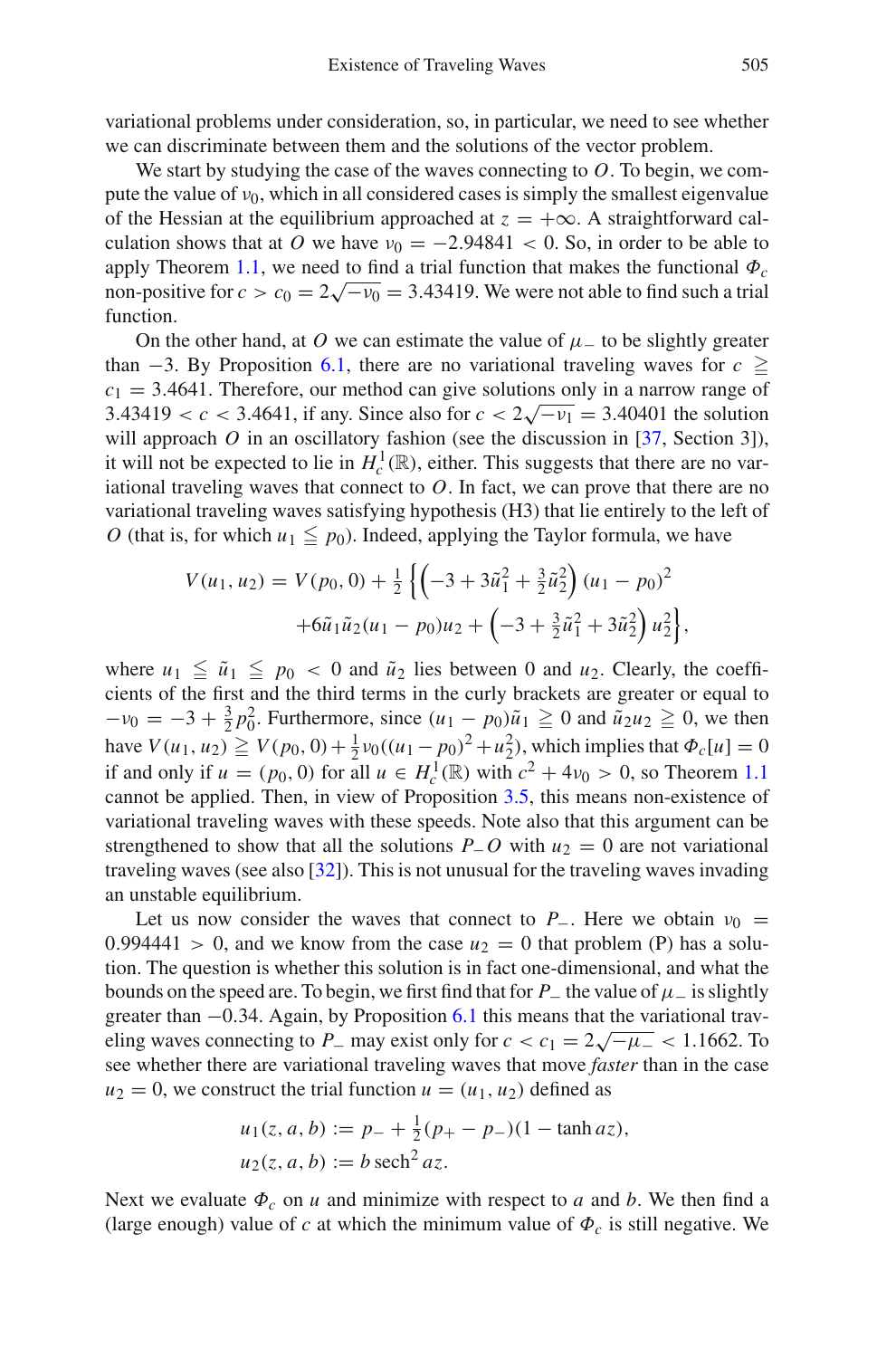found that the choice of  $a = 0.5876$ ,  $b = 1.6301$  works with  $c = 0.5240$ . So now, applying Theorem [1.1,](#page-2-1) we can conclude that there exists a traveling wave solution connecting to *P*<sub>−</sub> that lies in  $K$  and has speed 0.5240 < *c* < 1.1662. Observe that this speed is higher than that of the scalar solution obtained earlier, so the latter is in fact not a solution of problem  $(P)$ . Also, by Corollary [6.8](#page-26-1) the solution is a heteroclinic orbit from *P*<sup>−</sup> to either  $Q_+$ ,  $S_+$ , or  $P_+$  (the equilibria *O* and  $R_+$  have higher potential than *P*−). Let us point out that our arguments can be made rigorous (with a slightly smaller value of *c*) by performing a linear interpolation of the above trial function, over finitely many intervals, then rationalizing the values of  $u$  at the interpolation nodes, and then carrying out some simple, albeit tedious, analysis.

Finally, we turn to the solutions that connect to  $S_+$  and lie in  $K_+$ . For  $S_+$ , we obtain  $v_0 = -0.588022$ , so in order for hypothesis (H3) to be satisfied, we need to find a trial function for which  $\Phi_c < 0$  with  $c > 1.53365$ . We use the following trial function  $u = (u_1, u_2)$ :

$$
u_1(z, a, b) := p_3 + \frac{p_+ - p_3}{1 + e^{az}},
$$
  

$$
u_2(z, a, b) := q_3 - \frac{q_3}{(1 + e^{bz})^{3/2}}.
$$

Once again, we fix c and minimize  $\Phi_c[u]$  with respect to a and b. As a result, we find that the functional is negative for  $a = 1.1536$ ,  $b = 0.8778$ , and  $c = 1.61$ 1.53365. Therefore, the assumptions of Theorem [1.1](#page-2-1) are satisfied in  $K_{+}$ , and we obtain a traveling wave solution connecting to  $S_+$  that lies in  $K_+$ . On the other hand, we find  $\mu$  – to be slightly greater than  $-0.91$ , implying an upper bound for the speed of the traveling wave to be  $c < 2\sqrt{-\mu_{-}} < 1.91$ . Thus, the obtained solution will have speed  $1.61 < c < 1.91$ . Again, by Corollary [6.8](#page-26-1) this is a heteroclinic orbit from  $S_+$  to  $P_+$ .

*Acknowledgements.* The authors would like to acknowledge valuable discussions with H. Berestycki, S. Heinze, D. Hilhorst, and H. Matano. The work of the second author was partly supported by NSF grant DMS-0211864.

## **References**

- <span id="page-31-3"></span>1. Agmon, S., Douglis, A., Nirenberg, L.: Estimates near the boundary for solutions of elliptic partial differential equations satisfying general boundary conditions. *Comm. Pure Appl. Math.* **12**, 623–727 (1959)
- <span id="page-31-4"></span>2. Aronson, D.G., Weinberger, H.F.: *Nonlinear diffusion in population genetics, combustion, and nerve pulse propagation*. Proceedings of the Tulane Program in Partial Differential Equations and Related Topics, Lecture Notes in Mathematics, **446**, pp. 5–49. Springer, Berlin, 1975
- <span id="page-31-2"></span>3. Benguria, R.D., Depassier, M.C.: Speed of fronts of the reaction-diffusion equation. *Phys. Rev. Lett.* **77**, 1171–1173 (1996)
- <span id="page-31-5"></span>4. Ben-Jacob, E., Brand, H., Dee, G., Kramer, L., Langer, J.S.: Pattern propagation in nonlinear dissipative systems. *Physica D* **14**, 348–364 (1985)
- <span id="page-31-0"></span>5. Berestycki, H., Nirenberg, L.: Traveling fronts in cylinders. *Annales de l'Institut Henri Poincaré—Analyse non linéaire* **9**, 497–572 (1992)
- <span id="page-31-1"></span>6. Billingham, J.: Phase plane analysis of one-dimensional reaction-diffusion waves with degenerate reaction terms. *Dynam. Stabil. Syst.* **15**, 23–33 (2000)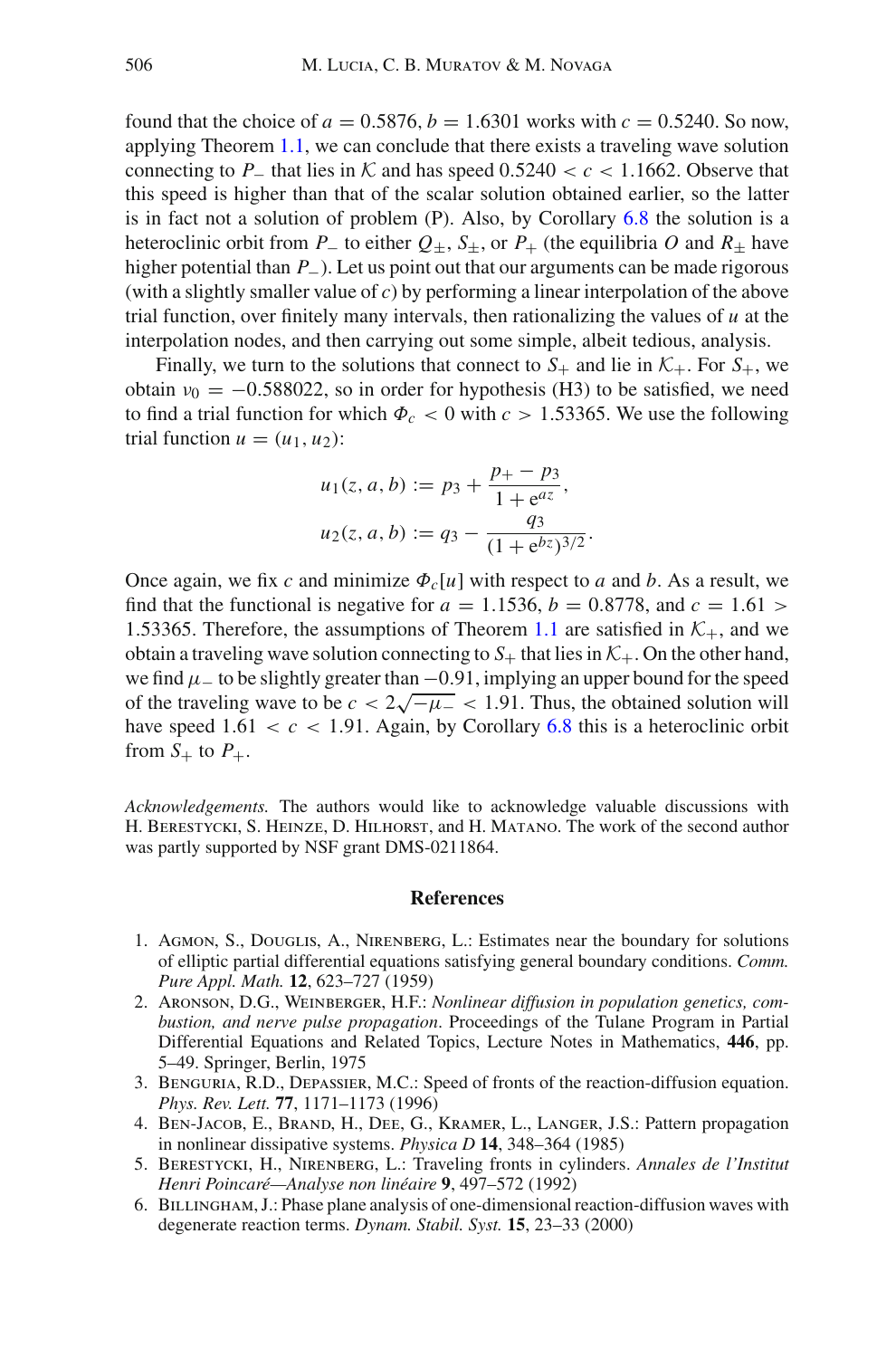- <span id="page-32-1"></span>7. Bray, A.J.: Theory of phase-ordering kinetics. *Adv. Phys.* **43**, 357–459 (1994)
- <span id="page-32-5"></span>8. Carmona, R.A., Rozovskii, B. (eds.): *Stochastic Partial Differential Equations: Six Perspectives*, vol. 64 of Mathematical Surveys and Monographs. American Mathematical Society, Providence, 1999
- 9. Cheney, W.: *Analysis for Applied Mathematics*. Springer, New York, 2001
- <span id="page-32-23"></span><span id="page-32-16"></span>10. Conley, C.: *Isolated Invariant Sets and the Morse Index*, vol.,38 of CBMS Regional Conference Series in Mathematics. American Mathematical Society, Providence, 1978
- <span id="page-32-8"></span>11. Cross, M., Hohenberg, P.C.: Pattern formation outside of equilibrium. *Rev. Mod. Phys.* **65**, 851–1112 (1993)
- <span id="page-32-24"></span>12. Dal Maso, G.: *An Introduction to* Γ *-Convergence*. Birkhäuser, Boston, 1993
- <span id="page-32-17"></span>13. Delfour, M.C., Zolésio, J.P.: Shape analysis via distance functions. *J. Funct. Anal.* **123**, 129–201 (1994)
- <span id="page-32-6"></span>14. De Masi, A., Orlandi, E., Presutti, E., Triolo, L.: Glauber evolution with the Kac potentials I. Mesoscopic and macroscopic limits, interface dynamics. *Nonlinearity* **7**, 633–696 (1994)
- <span id="page-32-25"></span>15. Evans, L.C., Gariepy, R.L.: *Measure Theory and Fine Properties of Functions*. CRC, Boca Raton, 1992
- <span id="page-32-15"></span>16. Fiedler, B., Scheel, A., Vishik, M.: Large patterns of elliptic systems in infinite cylinders. *J. Math. Pures Appl.* **77**, 879–907 (1998)
- <span id="page-32-11"></span>17. Fife, P.C., *Mathematical Aspects of Reacting and Diffusing Systems*. Springer, Berlin, 1979
- <span id="page-32-18"></span>18. FIFE, P.C., McLeop, J.B.: The approach of solutions of nonlinear diffusion equations to traveling front solutions. *Arch. Ration. Mech. Anal.* **65**, 335–361 (1977)
- 19. Fisher, R.A.: The advance of advantageous genes. *Ann. Eugenics* **7**, 355–369 (1937)
- <span id="page-32-21"></span><span id="page-32-9"></span>20. GILBARG, D., TRUDINGER, N.S.: *Elliptic Partial Differential Equations of Second Order*. Springer, Berlin, 1983
- <span id="page-32-19"></span>21. Hadeler, K.P., Rothe, F.: Travelling fronts in nonlinear diffusion equations. *J. Math. Biol.* **2**, 251–263 (1975)
- <span id="page-32-26"></span>22. Hale, J.K.: Asymptotic Behavior of Dissipative Systems, vol. 25 of Mathematical Surveys and Monographs. American Mathematical Society, Providence, 1988
- <span id="page-32-14"></span>23. Heinze, S.: *Travelling Waves for Semilinear Parabolic Partial Differential Equations in Cylindrical Domains*. Preprint 506, SFB 123, University of Heidelberg, 1989
- <span id="page-32-12"></span>24. Heinze, S.: *A Variational Approach to Traveling Waves*. Preprint 85, Max Planck Institute for Mathematical Sciences, 2001
- <span id="page-32-20"></span>25. Heinze, S., Papanicolaou, G., Stevens, A.: Variational principles for propagation speeds in inhomogeneous media. *SIAM J. Appl. Math.* **62**, 129–148 (2001)
- <span id="page-32-2"></span>26. Hohenberg, P.C., Halperin, B.I.: Theory of dynamic critical phenomena. *Rev. Mod. Phys.* **49**, 435–479 (1977)
- <span id="page-32-7"></span>27. Katsoulakis, M.A., Vlachos, D.G.: From microscopic interactions to macroscopic laws of cluster evolution. *Phys. Rev. Let.* **84**, 1511–1514 (2000)
- <span id="page-32-10"></span>28. Kolmogorov, A.N., Petrovsky, I.G., Piskunov, N.S.: Study of the diffusion equation with growth of the quantity of matter and its application to a biological problem. *Bull. Univ. Moscow, Ser. Int., Sec. A* **1**, 1–25 (1937)
- <span id="page-32-0"></span>29. Landau, L.D., Lifshits, E.M.: *Course of Theoretical Physics*, vol. 5. Pergamon, London, 1980
- <span id="page-32-4"></span>30. Landau, L.D., Lifshits, E.M.: *Course of Theoretical Physics*, vol. 8. Pergamon, London, 1984
- <span id="page-32-3"></span>31. Lifshits, E.M., Pitaevskii, L.P.: *Physical Kinetics*. Pergamon, Oxford, 1981
- <span id="page-32-13"></span>32. Lucia, M., Muratov, C.B., Novaga, M.: Linear vs. nonlinear selection for the propagation speed of the solutions of scalar reaction-diffusion equations invading an unstable equilibrium. *Comm. Pure Appl. Math* **57**, 616–636 (2004)
- <span id="page-32-22"></span>33. Lunardi, A.: *Analytic Semigroups and Optimal Regularity in Parabolic Problems*, Progress in Nonlinear Differential Equations and their Applications, vol. 16. Birkhäuser, Basel, 1995